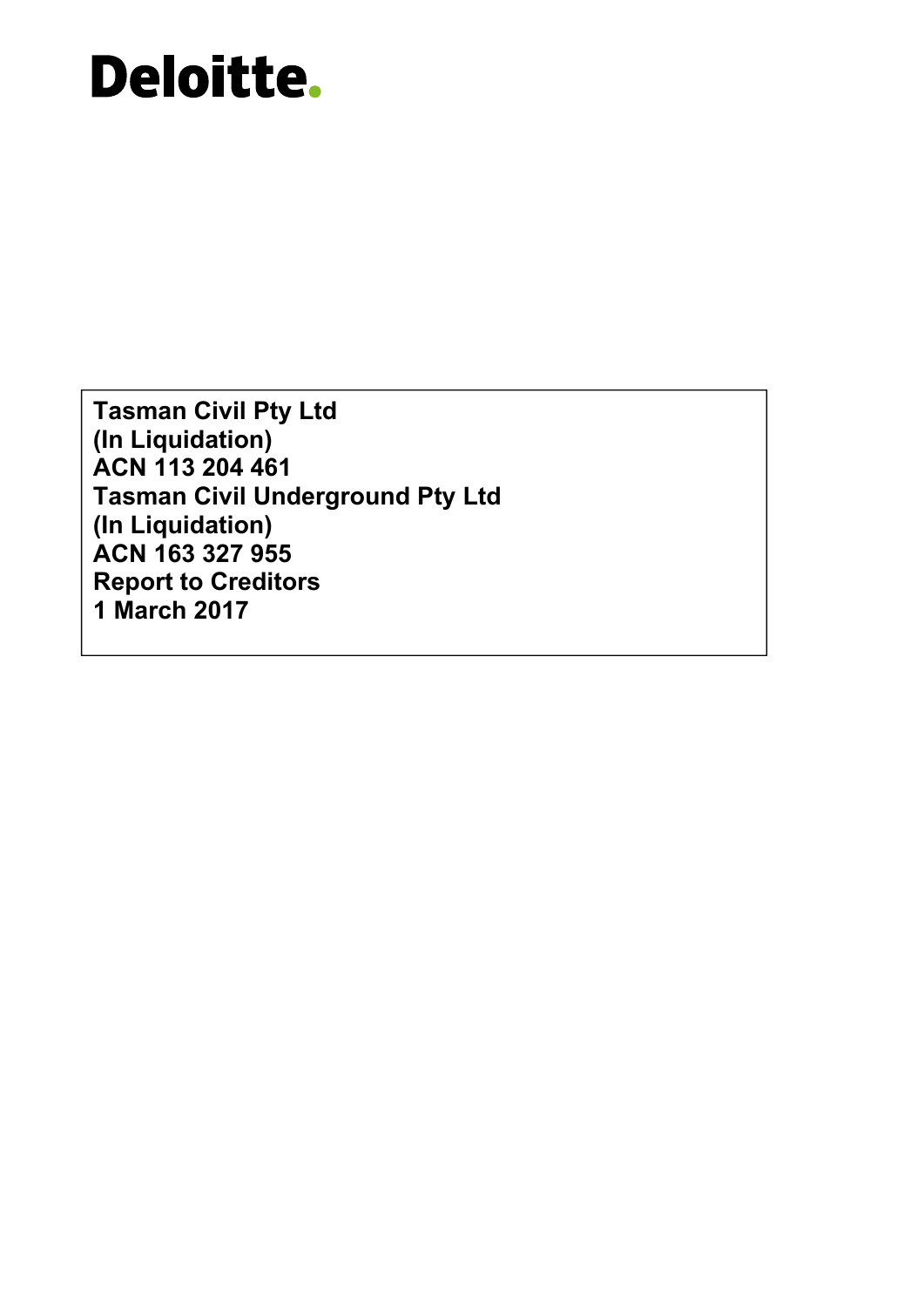#### About Deloitte

Deloitte refers to one or more of Deloitte Touche Tohmatsu Limited, a UK private company limited by guarantee, and its network of member firms, each of which is a legally separate and independent entity. Please see www.deloitte.com/au/about for a detailed description of the legal structure of Deloitte Touche Tohmatsu Limited and its member firms.

Deloitte provides audit, tax, consulting, and financial advisory services to public and private clients spanning multiple industries. With a globally connected network of member firms in more than 150 countries, Deloitte brings world-class capabilities and high-quality service to clients, delivering the insights they need to address their most complex business challenges. Deloitte has in the region of 225,000 professionals, all committed to becoming the standard of excellence.

#### About Deloitte Australia

In Australia, the member firm is the Australian partnership of Deloitte Touche Tohmatsu. As one of Australia's leading professional services firms, Deloitte Touche Tohmatsu and its affiliates provide audit, tax, consulting, and financial advisory services through approximately 6,000 people across the country. Focused on the creation of value and growth, and known as an employer of choice for innovative human resources programs, we are dedicated to helping our clients and our people excel. For more information, please visit Deloitte's web site at www.deloitte.com.au.

Liability limited by a scheme approved under Professional Standards Legislation.

Member of Deloitte Touche Tohmatsu Limited

© 2017 Deloitte Financial Advisory Pty Ltd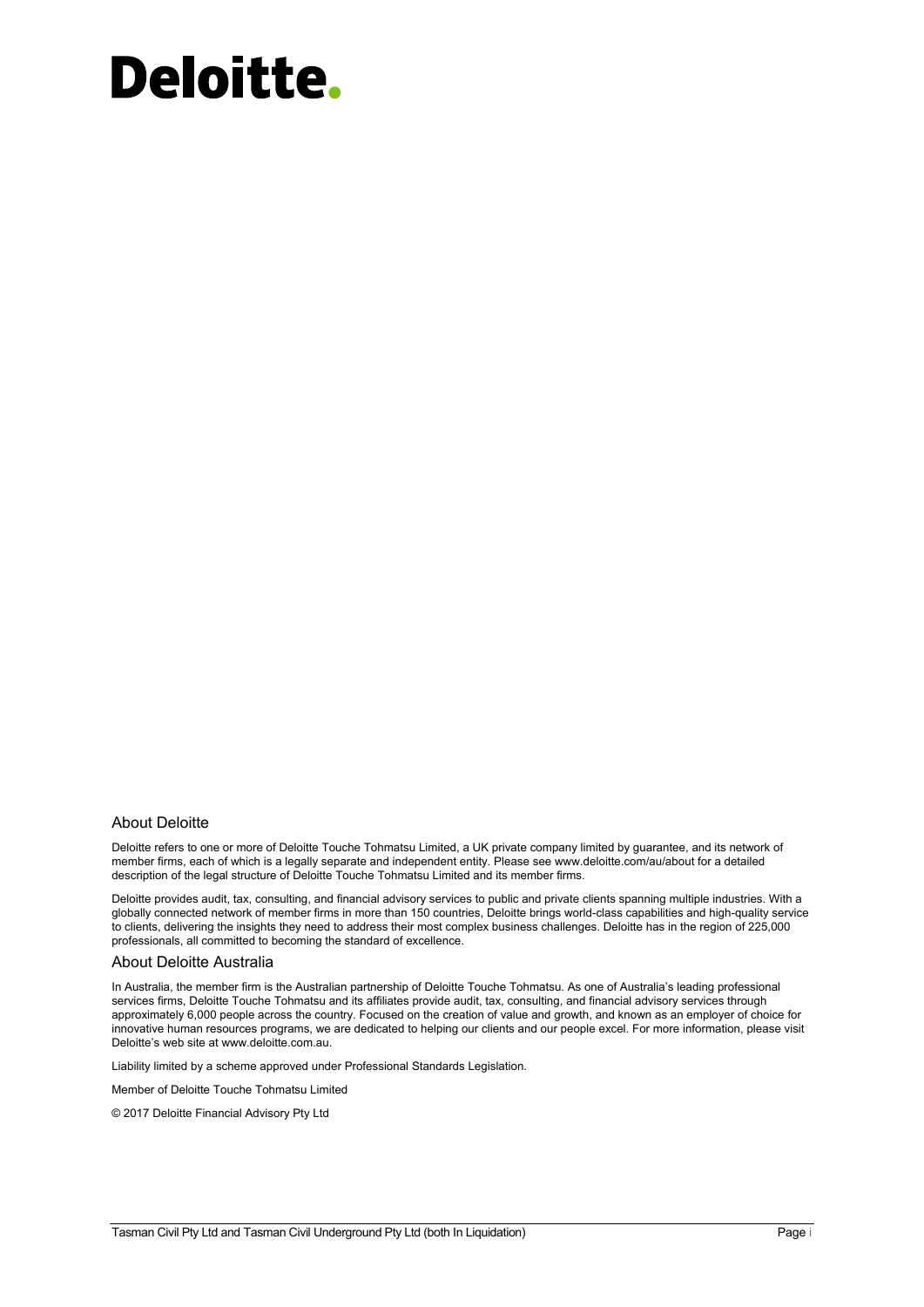| 1.             | Introduction                                             | 5              |
|----------------|----------------------------------------------------------|----------------|
| 1.1.           | Appointment                                              | 5              |
| 1.2.           | <b>Conduct of Liquidation</b>                            | 5              |
| 1.3.           | Investigation, Offences, Voidable Transactions           | 5              |
| 1.4.           | <b>Dividend</b>                                          | 5              |
| 1.5.           | Liquidators' independence, relationships and indemnities | 5              |
| 1.6.           | Meeting of the Committee of Inspection                   | 5              |
| 1.7.           | <b>Electronic Communication</b>                          | 5              |
| 2.             | Background information                                   | 6              |
| 2.1.           | Incorporation and Registered Office                      | 6              |
| 2.2.           | Shareholders, Officers and Security Interests            | 6              |
| 2.3.           | History and background of the Company                    | $\overline{7}$ |
| 3.             | Liquidators' actions to date and key assets              | $\overline{7}$ |
| 3.1.           | Initiation of the liquidation and first steps            | $\overline{7}$ |
| 3.2.           | Property, plant and equipment                            | 8              |
| 3.3.           | <b>WIP</b>                                               | 9              |
| 3.4.           | Debtors and retentions                                   | 9              |
|                | 3.4.1 Debtors                                            | 9              |
|                | 3.4.2 Retentions                                         | 10             |
| 3.5.           | Related party loans                                      | 10             |
|                | 4. Estimated Statement of Position                       | 11             |
| 4.1.           | <b>RATA</b>                                              | 11             |
| 4.2.           | <b>Estimated Statement of Position</b>                   | 11             |
| 5.             | Liquidators' Investigations                              | 13             |
| 5.1.           | Introduction                                             | 13             |
| 5.2.           | Overview of Investigation                                | 14             |
| 5.3.           | Offences by the Directors                                | 14             |
| 5.4.           | Voidable transactions                                    | 14             |
| 5.5.           | Insolvent Trading (section 588G)                         | 15             |
| 5.6.           | <b>Cause of Company Failure</b>                          | 16             |
| 6.             | <b>Receipts and Payments</b>                             | 17             |
| 7 <sub>1</sub> | <b>Distribution</b>                                      | 17             |
| 7.1            | Equity on encumbered assets                              | 20             |
| 7.2            | <b>NAB</b> position                                      | 20             |
| 7.3            | Cash                                                     | 20             |
| 7.4            | Trade debtors                                            | 20             |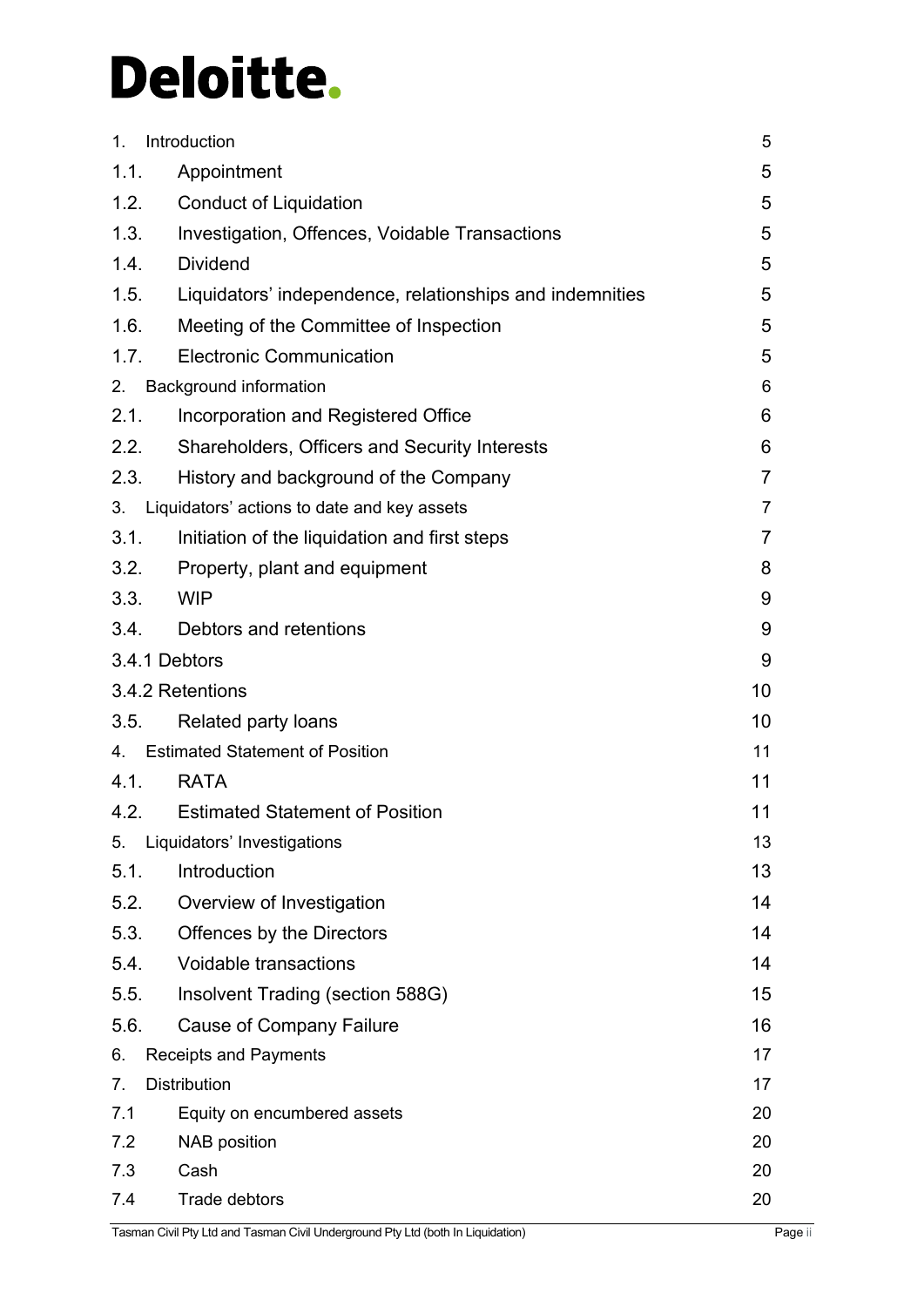| 7.5 | Retentions                                                   | 20 |  |  |
|-----|--------------------------------------------------------------|----|--|--|
| 7.6 | Related party loans                                          | 21 |  |  |
| 7.7 | Liquidators' future remuneration                             | 21 |  |  |
| 7.8 | <b>Priority creditors</b>                                    | 21 |  |  |
| 7.9 | Unsecured creditors                                          | 21 |  |  |
|     | 7.10 Preferences, insolvent trading and other similar claims | 21 |  |  |
| 8.  | Meeting of the Committee of Inspection                       | 22 |  |  |
| 9.  | Liquidators' Remuneration                                    | 22 |  |  |
|     | 10. Tasman Civil Underground Pty Ltd                         | 22 |  |  |
|     | 11. Further Information                                      | 23 |  |  |
|     | 24<br><b>Appendix A: PPSR Listing</b>                        |    |  |  |
|     | <b>Appendix B: Creditor Information Sheet</b>                | 0  |  |  |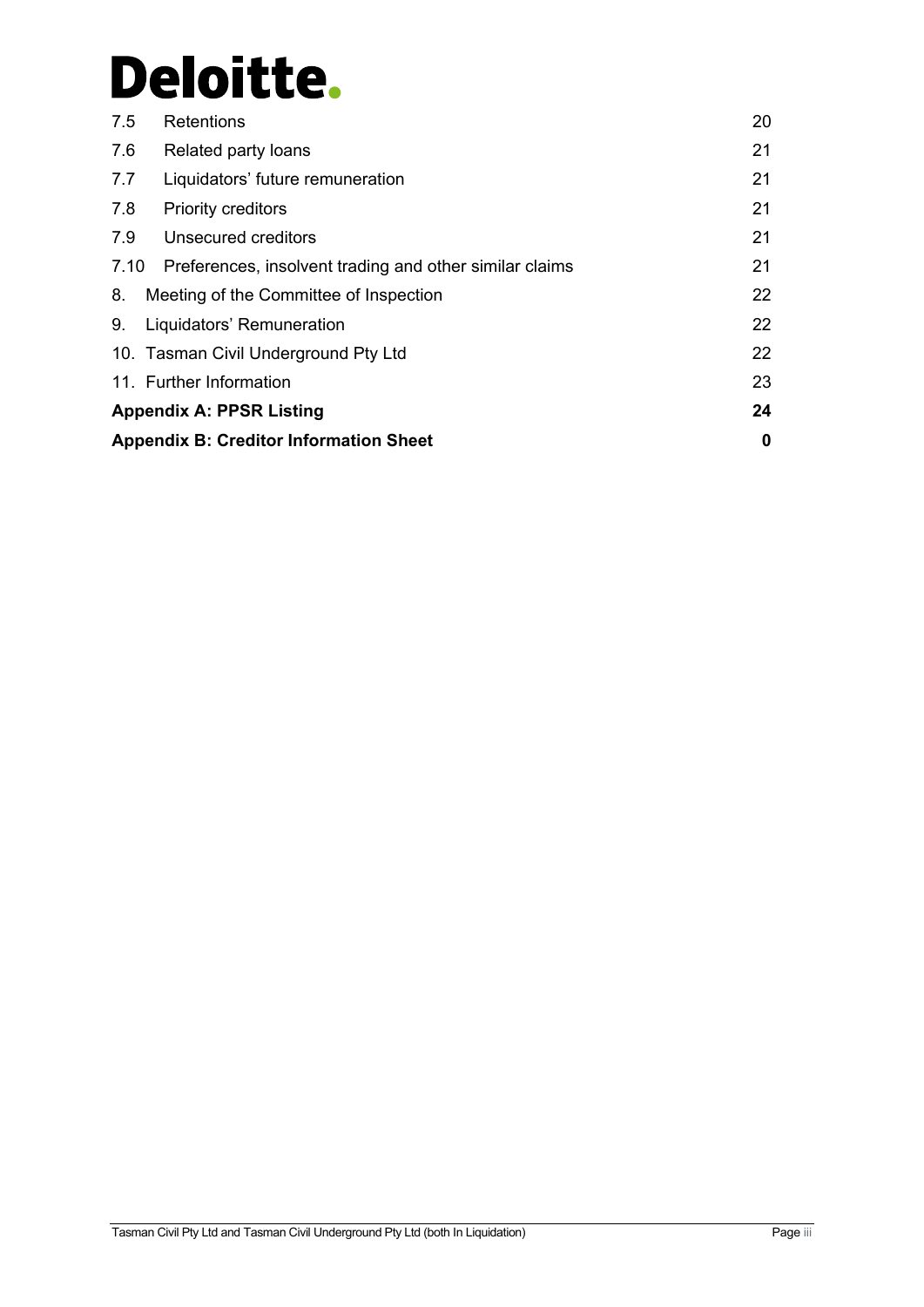# Deloitte. **Definitions**

| AII PAAP                  | All present and after acquired property                                                   |
|---------------------------|-------------------------------------------------------------------------------------------|
| <b>ASIC</b>               | The Australian Securities & Investments Commission                                        |
| <b>ATO</b>                | <b>Australian Taxation Office</b>                                                         |
| <b>BOQ</b>                | <b>BOQ Equipment Finance Ltd</b>                                                          |
| Company/TC                | Tasman Civil Pty Ltd (In Liquidation)                                                     |
| c.                        | Approximately                                                                             |
| <b>Capital Finance</b>    | Capital Finance Australia Ltd                                                             |
| <b>CAT</b>                | Caterpillar Financial Australia Ltd                                                       |
| <b>CBA</b>                | Commonwealth Bank of Australia Ltd                                                        |
| <b>Deloitte</b>           | Deloitte Financial Advisory Pty Ltd                                                       |
| <b>Directors</b>          | Tony Smolenski and Gordon McCabe                                                          |
| <b>ERV</b>                | <b>Estimated Realisable Value</b>                                                         |
| <b>FEG</b>                | <b>Fair Entitlements Guarantee</b>                                                        |
| <b>FY</b>                 | <b>Financial Year Ended XX.</b>                                                           |
| <b>GSA</b>                | <b>General Security Agreement</b>                                                         |
| <b>GST</b>                | <b>Goods and Services Tax</b>                                                             |
| k.                        | Thousand                                                                                  |
| Liquidators               | Jason Tracy & Vaughan Strawbridge                                                         |
| m.                        | <b>Million</b>                                                                            |
| N/A                       | Not applicable                                                                            |
| <b>NAB</b>                | National Australia Bank Ltd                                                               |
| <b>PAYG</b>               | Pay as you go                                                                             |
| <b>PPE</b>                | Property, plant and equipment                                                             |
| <b>PPSR</b>               | <b>Personal Property Securities Register</b>                                              |
| <b>Property Borrowers</b> | Smolenski Family Trust, McCabe Family Trust, Sarginson<br><b>Trust and Thurston Trust</b> |
| Pt X                      | An arrangement with personal creditors under Part X of the<br><b>Bankruptcy Act</b>       |
| <b>RATA</b>               | Report as to Affairs                                                                      |
| Grays                     | graysonline.com - auctioneers and valuers                                                 |
| the Act                   | Corporations Act 2001                                                                     |
| the Court                 | The Federal Court of Australia                                                            |
| the Regulations           | <b>Corporations Regulations 2001</b>                                                      |
| <b>TUG</b>                | Tasman Civil Underground Pty Ltd (In Liquidation)                                         |
| Westpac                   | <b>Westpac Banking Corporation Ltd</b>                                                    |
| <b>WIP</b>                | Work in progress (being primarily the Kerosene Lane, Coast<br>Rd and Frasers contracts)   |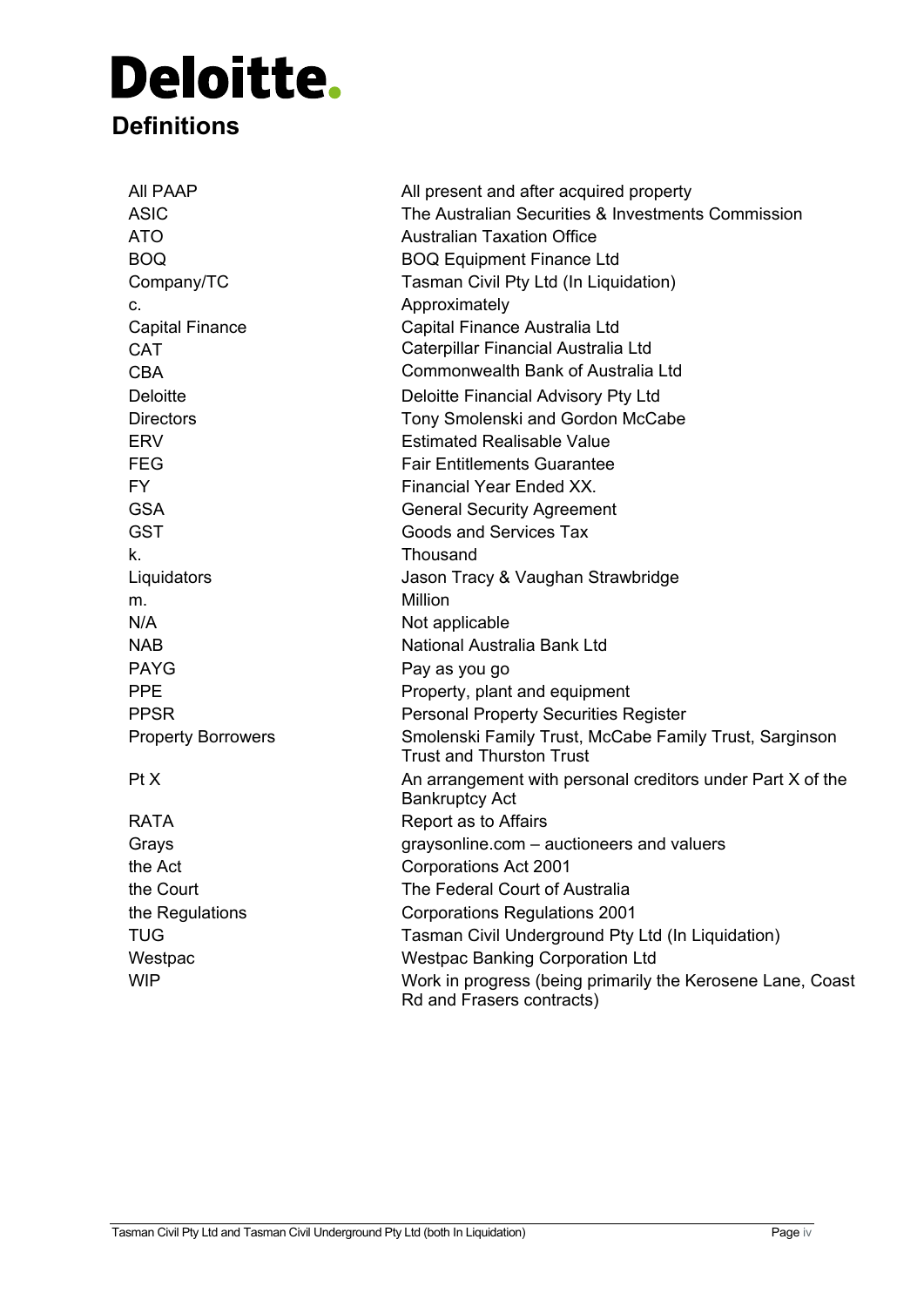## **1. Introduction**

## **1.1. Appointment**

We refer to the appointment of Jason Tracy and Vaughan Strawbridge as Joint and Several Liquidators of Tasman Civil Pty Ltd (In Liquidation) (TC) and Tasman Civil Underground Pty Ltd (In Liquidation) (TUG) on 24 August 2016. We also refer to our previous correspondence dated 31 August 2016, the first meeting of creditors on 9 September 2016 and our circular to creditors dated 13 September 2016 outlining the results of that meeting.

The purpose of this report is to provide creditors with details of the conduct of the liquidations from the date of our appointment as Liquidators to the date of this report.

Given the majority of external operations and creditor interest relates to TC, this report primarily deals with that company. Creditors with an interest in TUG should refer to section 10 of this report for a summary of the conduct of that liquidation.

#### **1.2. Conduct of Liquidation**

At the date of our appointment we took immediate steps to assess the ability of TC to continue to trade. Unfortunately, given the financial position of the Company and lack of available working capital we were unable to continue to trade the business. All but six staff were terminated on our appointment.

Since that time we have taken possession and realised the majority of the plant and equipment, recovered debtors and retentions, assessed the status of WIP, conducted investigations into the affairs of the business and facilitated the payment of FEG advances to employees.

## **1.3. Investigation, Offences, Voidable Transactions**

Our investigations to date have revealed possible offences/voidable transactions which are discussed at section 5.

#### **1.4. Dividend**

We anticipate that at this stage of the liquidation, there will be a full dividend to priority employee creditors (this includes the Department of Employment under the Fair Entitlements Guarantee Scheme (FEG) where monies have already been advanced to eligible employees), and a return to ordinary unsecured creditors of TC in the range of 15c to 30c in the dollar on admitted claims. This is discussed further at section 7.

## **1.5. Liquidators' independence, relationships and indemnities**

A Declaration of Independence, Relevant Relationships and Indemnities (DIRRI) was provided to creditors in our first circular to creditors dated 31 August 2016. There are no changes to the DIRRI to report.

## **1.6. Meeting of the Committee of Inspection**

A meeting of the Committee of Inspection took place on 27 February 2017. At this meeting creditors were provided with an update on the conduct of liquidation and this report was tabled. Refer section 8.

## **1.7. Electronic Communication**

Section 600G of the Act allows for a creditor to receive communications and notifications electronically provided the creditor has consented to receive correspondence in this manner.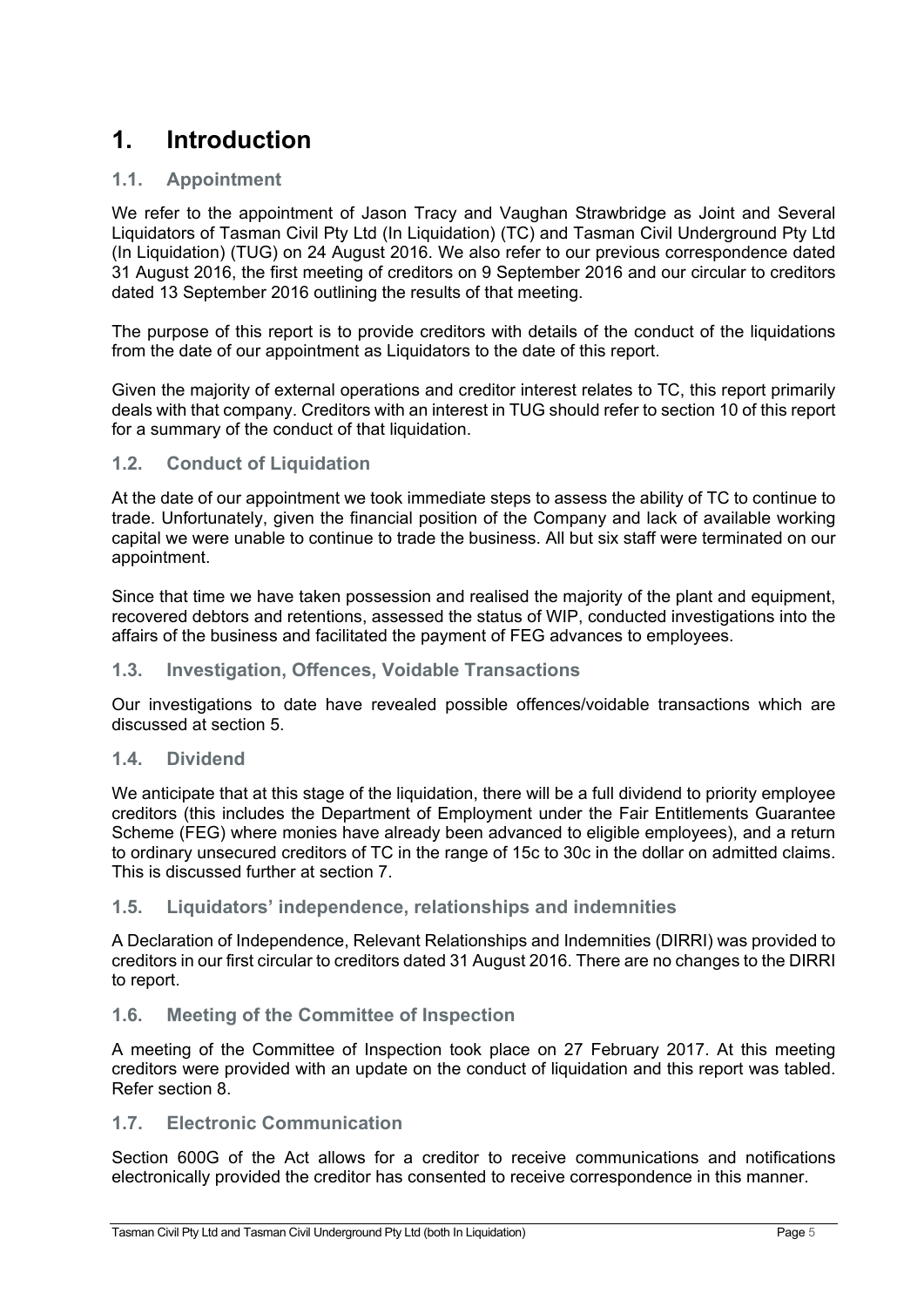Electronic communication is speedy and cost effective and reduces the expenses incurred in a liquidation.

If you wish to receive future correspondence electronically, please send an email to Michael Buzzo on mbuzzo@deloitte.com.au detailing the email address to which you would like future communications from me to be sent.

## **2. Background information**

#### **2.1. Incorporation and Registered Office**

A search of the Australian Securities and Investment Commission (ASIC) database disclosed the Company was incorporated in Western Australia on 2 March 2005. The Company's registered office is shown as C/- Capolingua & Associates, 1/183 Scarborough Beach Rd, Mount Hawthorn, W.A. 6016.

#### **2.2. Shareholders, Officers and Security Interests**

#### **2.2.1 Shareholders**

The Company is limited by shares. The ASIC database records the shareholders as:

| Shareholder              | <b>Class</b> | <b>Number</b> | %   |
|--------------------------|--------------|---------------|-----|
| Tony & Karen Smolenski   | Ordinary     | 45,000        | 45% |
| Gordon & Lina McCabe     | Ordinary     | 35,000        | 35% |
| Roger & Julie Thurston   | Ordinary     | 10,000        | 10% |
| Warren & Debra Sarginson | Ordinary     | 10,000        | 10% |

#### **2.2.2 Officers**

The ASIC database records the Company's officers as:

| Name <sup>1</sup>     | <b>Position</b>    | <b>Appointed</b> | Ceased |
|-----------------------|--------------------|------------------|--------|
| <b>Tony Smolenski</b> | Director           | 2//3/2005        | N/A    |
| Gordon McCabe         | Director/Secretary | 2//3/2005        | N/A    |

#### **2.2.3 Related Parties**

The ASIC database records reveal the following related parties and other directorships of TC's directors:

| <b>Name</b>           | <b>Entity</b>                             | <b>Position</b>    |
|-----------------------|-------------------------------------------|--------------------|
| <b>Tony Smolenski</b> | Tasman Civil Underground Pty Ltd (In Liq) | <b>Director</b>    |
| Gordon McCabe         | Tasman Civil Underground Pty Ltd (In Liq) | Director/Secretary |
| Tony Smolenski        | <b>Tasman Investments Pty Ltd</b>         | <b>Director</b>    |
| Gordon McCabe         | <b>Tasman Investments Pty Ltd</b>         | Director/Secretary |
| <b>Tony Smolenski</b> | <b>Tasman Logistics Pty Ltd</b>           | <b>Director</b>    |
| Gordon McCabe         | <b>Tasman Logistics Pty Ltd</b>           | Director/Secretary |

Claims involving related parties are discussed further at section 3.5.

#### **2.2.4 Security Interests**

A search of the PPSR reveals 158 registered security interests belonging to 35 different secured parties. These security interests are listed at Appendix A.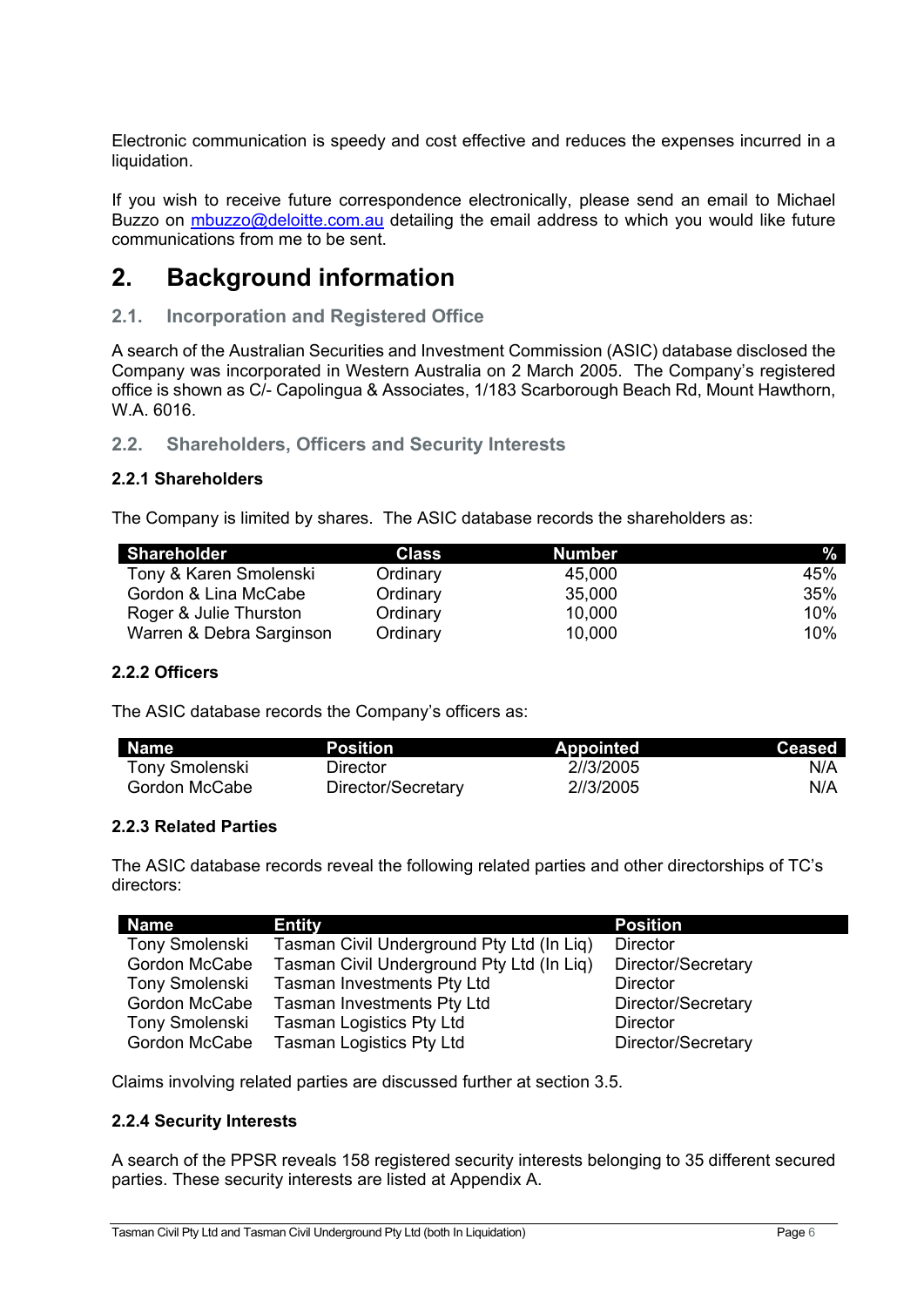Given the large number of security interests we have not discussed each and every interest in this report. Creditors can refer to Appendix A for further detail and/or contact us should they have any particular queries.

The security interests of most relevance to unsecured creditors are those relating to charges over specific items of property, plant and equipment and the GSA held by NAB.

BOQ, NAB, CBA, Capital Finance, CAT and Westpac all hold non-circulating security interests over particular items of property, plant and equipment. NAB's GSA also secures a guarantee by TC to NAB for lending to related party Property Borrowers. The position of these secured creditors and the impact on unsecured creditors is discussed at section 7 below.

The security interests of all other secured parties relate to either rental assets or retention of title claims over goods supplied.

#### **2.3. History and background of the Company**

TC was registered in 2005 and operated as a civil earthmoving contractor. The Company's focus was on residential subdivisions and road construction. At the date of liquidation the Company employed approximately 45 full time staff and operated from leased premises owned by the Property Borrowers at 19 and 21 Clayton St, Bellevue, W.A.

TC contracted certain works to TUG, with TC being TUG's only customer. For further information on the liquidation of TUG please refer to section 10 of this report.

Typical of many civil earthmoving contractors, the Company owned various items of heavy earthmoving plant which were used to service its contracts with customers. Revenue was earned on a contract by contract basis and ongoing viability of the business was dependent on winning tenders for new projects. As is normal practice, project revenue was earned on a progress claim basis, with typically a cash retention or in a few cases a bank guarantee or insurance bond held by customers as security for completion and against defects. In most cases retentions were 5% of the total contract sum, with 2.5% released at practical completion and 2.5% 12 months thereafter.

## **3. Liquidators' actions to date and key assets**

## **3.1. Initiation of the liquidation and first steps**

On our appointment we took immediate steps to assess the ability of the Company to continue to trade. At the date of appointment there was no cash at bank available to us and there was uncertainty as to the quantum and timing of debtor receipts. This meant that there was no ready source of working capital to enable us to continue operations and commit to completing WIP. Accordingly, all but six of the Company's staff were immediately terminated, with the remaining staff retained to assist with the identification, preservation and protection of assets, updating the accounts and assisting with understanding WIP, debtors and retentions. The remaining staff were gradually all terminated over a period of four weeks.

The operational and statutory actions taken by me for the conduct of the liquidation included, but were not limited to the following:

- Met with the Directors of the Company to discuss the nature and implications of our appointment and their obligations
- Conducted an assessment of the financial position of the Company
- Attend to all banking matters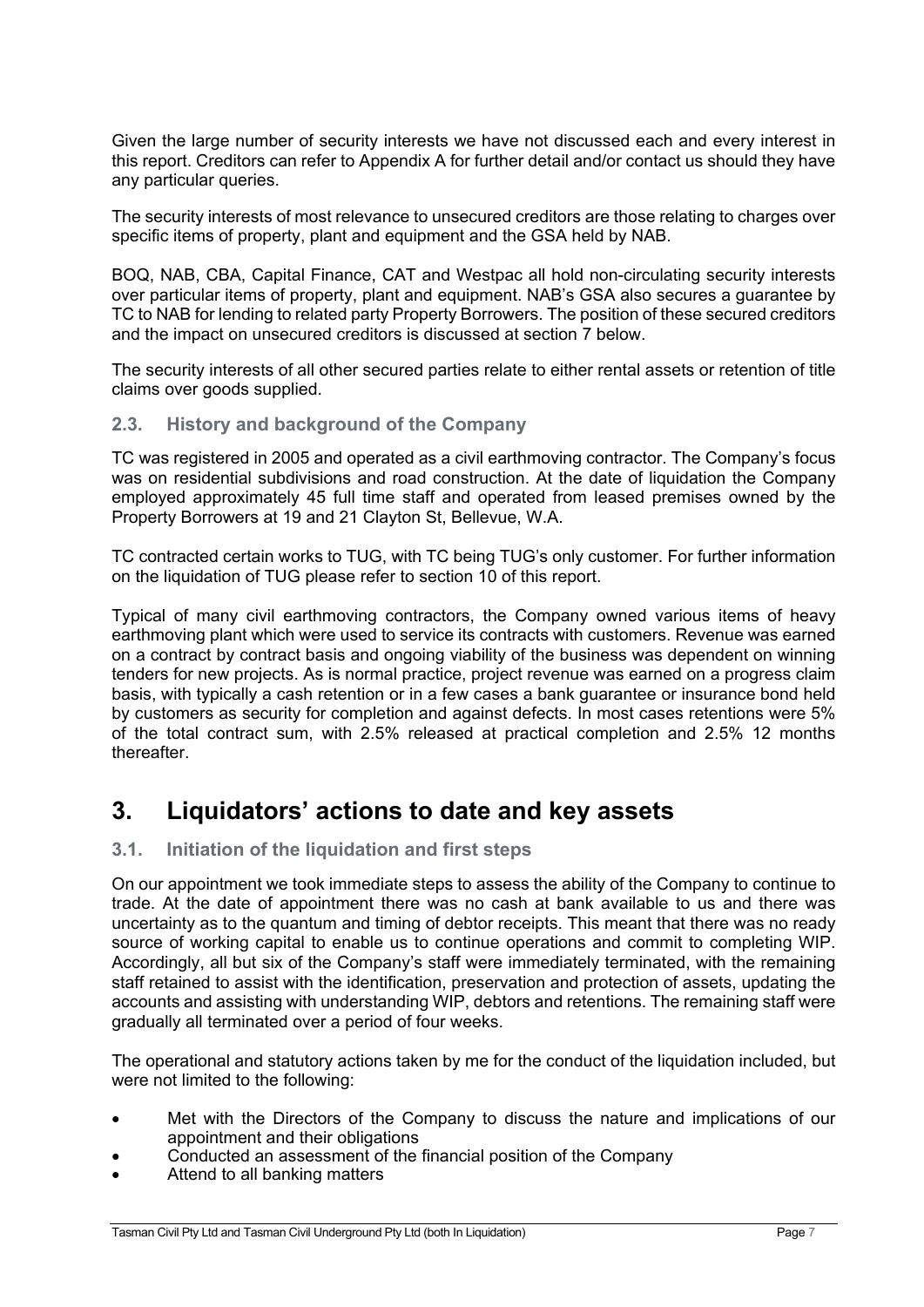- Held discussions and made arrangements with the Property Borrowers with respect to the Clayton St premises
- Reviewed security interests recorded upon the PPSR
- Correspondence, discussions and meeting with multiple secured creditors
- Arranged for the valuation of property, plant and equipment
- Made arrangements for insurance cover
- Analysis of WIP
- Discussions and correspondence with customers and their representatives
- Investigations into trade debtors and retentions owed to the Company
- Answering creditor queries
- Convening the first meeting of creditors
- Collating and registering creditors' informal proof of debt claims
- Correspondence, meetings and discussions with employees
- Attend to the validation of employee entitlements pursuant to claims made under FEG
- Notifying statutory authorities of our appointment
- Arranged for the reconciliation, identification, security, valuation and realisation of plant and equipment
- Preparing and lodging relevant notices with ASIC
- Arranging for the Company's accounts to be brought up to date
- Attend to the recovery of debtors and retention sums
- Initiate the recovery of related party debts
- Collation and transfer to storage of the Company's financial information
- Investigations into the affairs of the Company
- Preparing this report to creditors.

#### **3.2. Property, plant and equipment**

The Company's PPE consisted of heavy earthmoving plant (e.g. excavators, graders, rollers etc.), earthmoving equipment and tools, workshop plant and tools, light commercial and passenger vehicles, and office equipment. The majority of the PPE by value was subject to finance and the interests of secured parties. Further, as mentioned at section 2.2.4 the NAB holds a GSA over all unencumbered PPE. The value of unencumbered and financed assets is detailed further at section 4.

At the date of appointment the PPE was spread across the Company's different project sites/compounds and at the Company's Clayton St property. To safeguard the PPE we implemented insurance cover, maintained CCTV security where available at various project sites, changed the locks and maintained the alarm system at the Clayton St property, and arranged for staff members to regularly visit each site. We also arranged for the remaining employees to relocate assets held with third parties to the Clayton St property and to Grays' yard.

We arranged for Grays to inspect and value the PPE. Grays provided a total auction value of all PPE of \$4.11m (\$0.85m unencumbered and \$3.26m financed). We note that of the financed PPE value, the majority (\$2.5m) related to CAT financed equipment.

We disclaimed all financed PPE subject to any equity in the finance agreements and accordingly, the relevant financiers took control of their respective assets. We note that CAT, CBA, Westpac and Capital Finance all made their own arrangements for the sale of their assets, whilst BOQ allowed for their items to be included in the unencumbered asset sale process.

We sought proposals from two auctioneers for the sale of the remaining unencumbered PPE. Grays were then selected as being the best placed in terms of value and asset knowledge to market and sell the PPE. The PPE was then relocated to Grays' premises and offered for sale at a series of online auctions.

As at the date of this report the majority of unencumbered PPE has sold with results being c. 15% above valuation.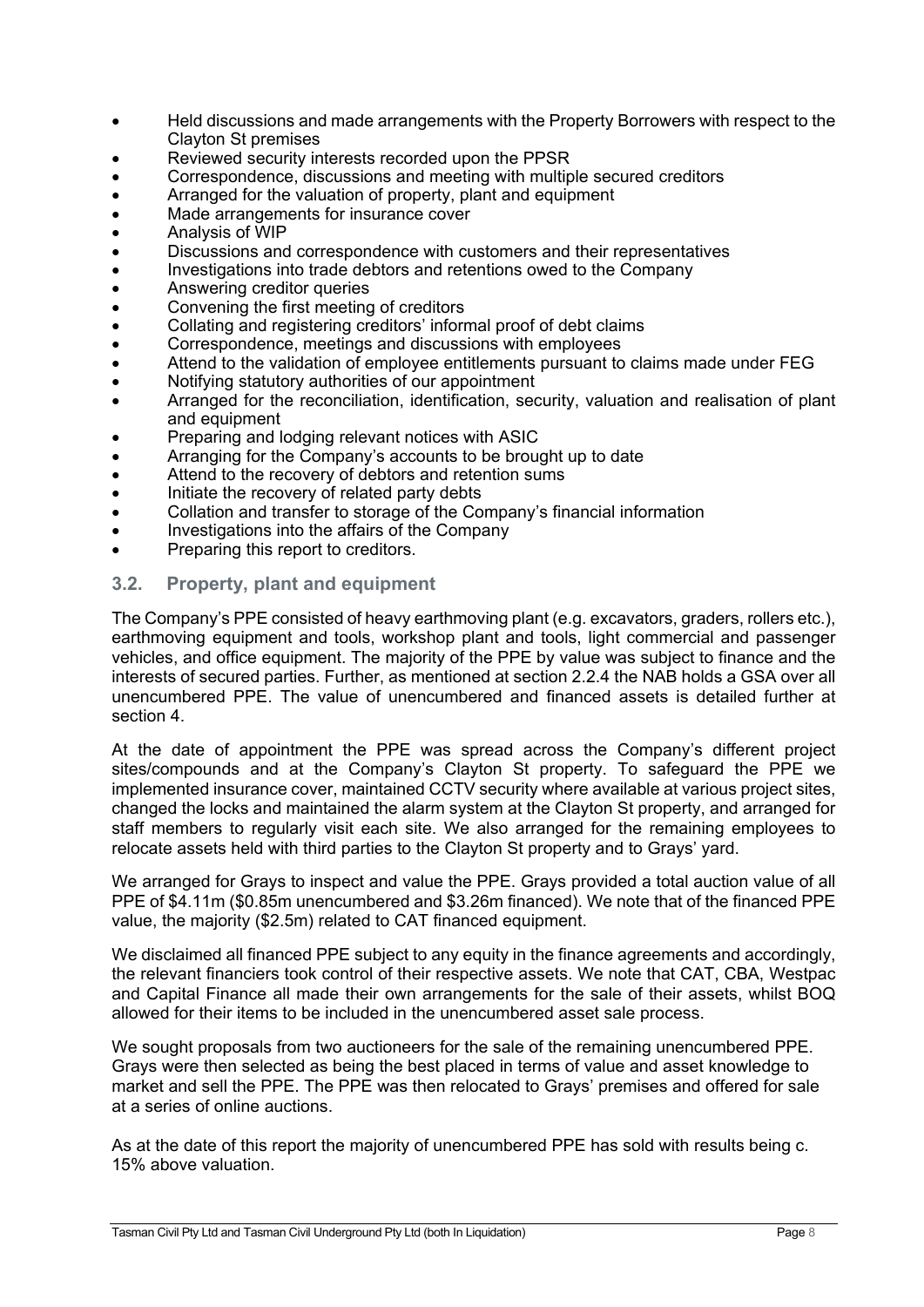As mentioned earlier, NAB holds GSA security by way of guarantee for related party debts. This means that the net proceeds from the sale of PPE is payable to NAB in the first instance, but is able to be recouped from the proceeds of sale of the Clayton St properties. This is discussed further at section 7.2 below.

#### **3.3. WIP**

At the date of the liquidation, TC had three key contracts comprising work in progress. There were other contracts on hand but these were at a very early stage of commencement. consequently we have not shown our analysis of these projects below. As stated earlier in this report we were unable to commit to completing these contracts due to the lack of working capital in the business.

In addition, we also had significant concern regarding the profitability of the WIP contracts and the capability of one of the Principals to meet progress claims. I therefore disclaimed two of the contracts and in the case of the third contract the Principal exercised their step in rights. Work in progress for these major projects is summarised below:

| <b>Project</b><br>\$'000 | Left to<br>claim | <b>Cost to</b> |       | <b>Profit/ Claims and Potential</b><br>complete (loss) retentions return to<br>owed | тc    |
|--------------------------|------------------|----------------|-------|-------------------------------------------------------------------------------------|-------|
| Kerosene Lane            | 46               | 115            | (69)  | 376                                                                                 | 308   |
| Coast Road               | 506              | 551            | (45)  | 607                                                                                 | 562   |
| Frasers                  | 1,035            | 1,461          | (426) | 789                                                                                 | 363   |
| Total                    | 1,587            | 2,126          | (540) | 1.772                                                                               | 1,232 |

The potential return to TC of \$1.2m represents a high level estimate based on advice from the Company's former staff and records. This recoverable amount is most likely to be much lower once increased costs to complete and liquidated damages are factored in. We have been made aware that costs to complete may in fact be much higher thus reducing any return to TC. Cost to complete is currently being reviewed and is subject to change.

The value of work in progress has been included in our assessment of trade debtors and retentions that may be collectible. In this assessment of debtors and retentions we have not allowed for any return on these contracts until the final costs to complete are known.

We have retained a former TC employee on a consultancy basis to assist with monitoring the progress of the contracts. We have also engaged a quantity surveyor to assist in this process and to assess the likely costs to complete.

#### **3.4. Debtors and retentions**

#### **3.4.1 Debtors**

Trade debtors comprise amounts owed on 11 completed contracts and the 3 WIP contracts discussed at section 3.3. Debtors at the date of appointment totalled c. \$2.6m. I have been successful in collecting \$1.3m to date.

The collections of further amounts will largely depend on the final costs to complete WIP contracts.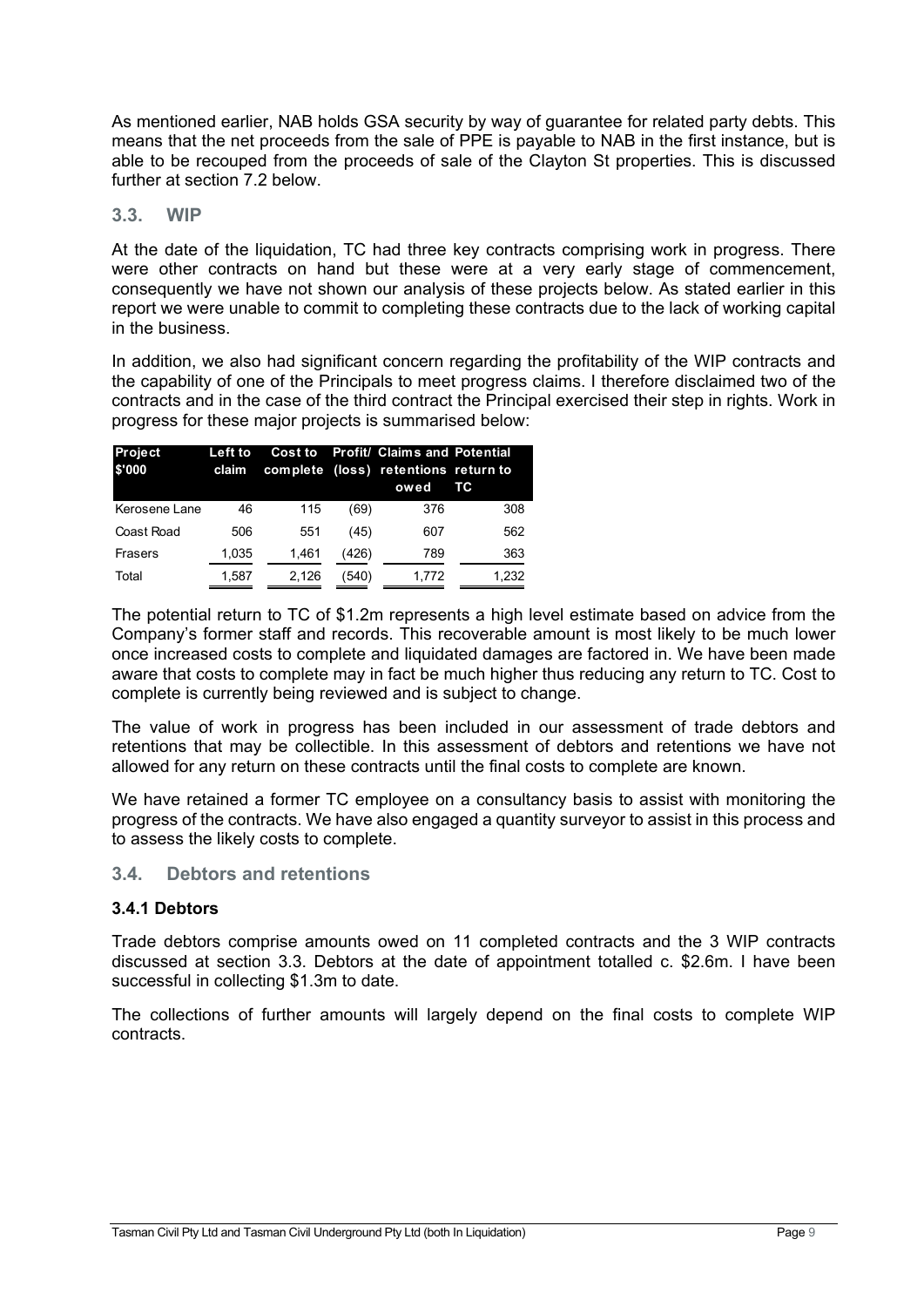| <b>Debtors</b>              |       |       |                                      |
|-----------------------------|-------|-------|--------------------------------------|
| \$'000                      |       |       | <b>Opening Recovered Outstanding</b> |
| Likely recoverable          | 1,162 | 1,162 | O                                    |
| No issues identified as yet | 76    | 33    | 43                                   |
| Unrecoverable - other       | 12    |       | 12                                   |
| WIP debtors                 | 1,375 | 74    | 1,301                                |
|                             | 2,625 | 1.270 | 1,355                                |

## **3.4.2 Retentions**

Retentions comprise a mix of 42 completed contracts and the 3 WIP contracts discussed above. Of the 42 completed contracts 8 retentions are held in the form of cash backed NAB bank guarantees and insurance bonds and the balance comprised of cash withheld.

Retentions for completed contracts comprise 2.5% of the contract sum retained by the Principal to cover defects and is held for 12 months following practical completion. At the expiry of the 12 month defect liability period, an inspection is conducted and any defects must be fixed before the retention sum is released.

| <b>Retentions</b>           |       |     |                                      |  |  |  |
|-----------------------------|-------|-----|--------------------------------------|--|--|--|
| \$'000                      |       |     | <b>Opening Recovered Outstanding</b> |  |  |  |
| Likely recoverable          | 1.024 | 659 | 366                                  |  |  |  |
| No issues identified as yet | 674   |     | 674                                  |  |  |  |
| Possible issues             | 364   |     | 364                                  |  |  |  |
| Unrecoverable - other       | 128   |     | 128                                  |  |  |  |
| WIP debtors                 | 442   |     | 442                                  |  |  |  |
|                             | 2,633 | 659 | 1,974                                |  |  |  |

Retentions at the date of appointment total c. \$2.6m and so far we have recovered \$659k.

Where retentions have expired we are following up their return. In some cases to date we have engaged contractors to remedy identified defects where the cost to rectify is relatively minor when compared to the size of the retention. This work is being conducted with the assistance of a former TC employee that we have engaged on a contract basis. The final retentions do not expire until November/December 2017.

#### **3.5. Related party loans**

The following table lists the loans made to related parties according to the records of the Company.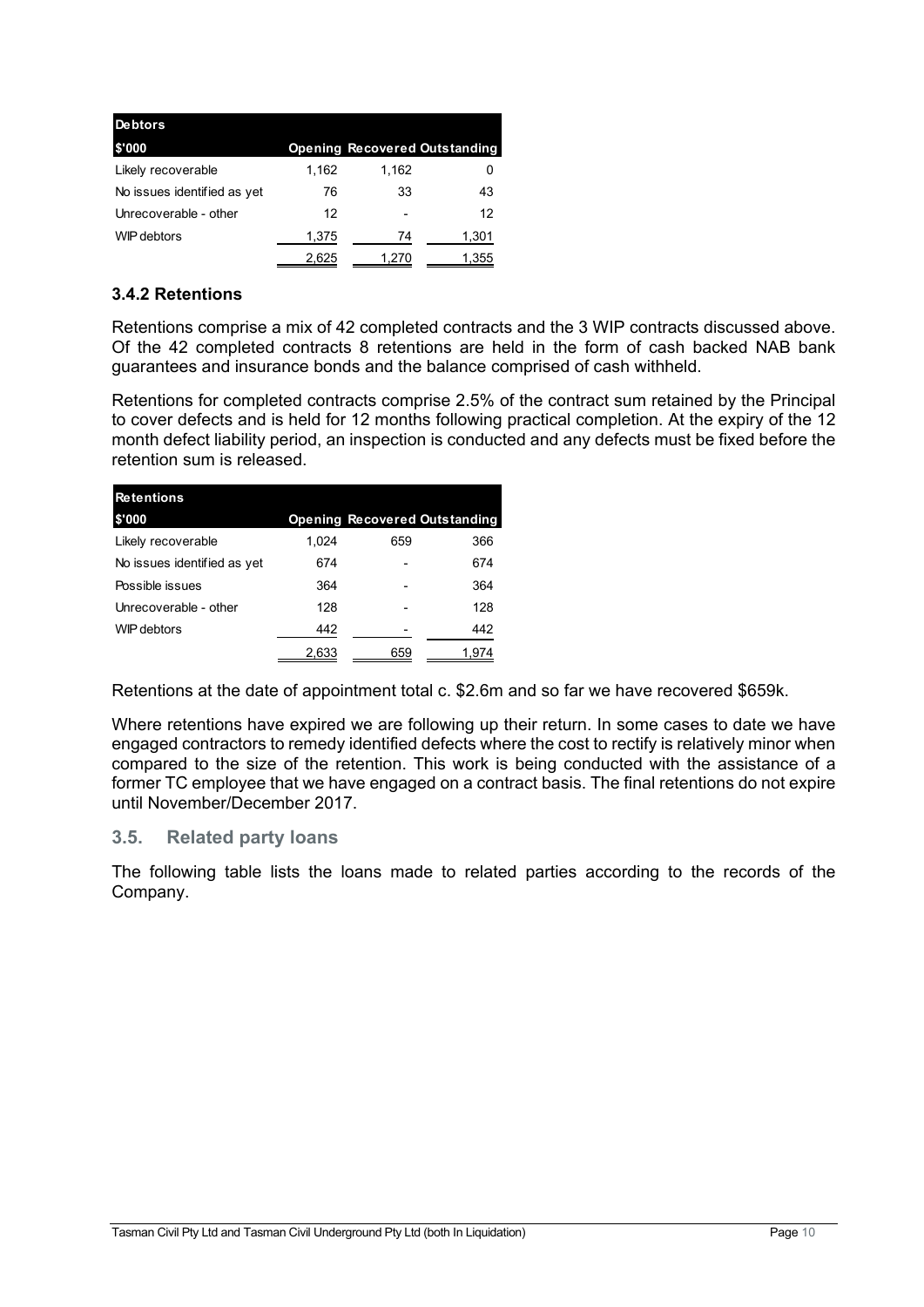| Loan (\$'000)                       | <b>Book Value</b> | <b>Comments</b>                                                                                                                                                                                                                                                                                                                                                                                                                                                                                                                                                        |
|-------------------------------------|-------------------|------------------------------------------------------------------------------------------------------------------------------------------------------------------------------------------------------------------------------------------------------------------------------------------------------------------------------------------------------------------------------------------------------------------------------------------------------------------------------------------------------------------------------------------------------------------------|
| Trust Loan Forrestfield             |                   | 399 Loan w as for a property development that w as never<br>completed and property was sold undeveloped.<br>Investigations are continuing.                                                                                                                                                                                                                                                                                                                                                                                                                             |
| Property Borrow ers - 21 Clayton St |                   | 353 Loan funds used to assist with the purchase and<br>development of the Clayton St property ow ned by the<br>Property Borrow ers. NAB has also provided funding<br>that is secured by a first ranking mortgage over 19<br>and 21 Clayton St. We have lodged a caveat over this<br>property to protect TC's claim. Equity in the property<br>and therefore repayment to TC is uncertain.                                                                                                                                                                              |
| Loan Tasman Investments Pty Ltd     | 641               | Tasman Investments Pty Ltd owns 54.5% of the<br>shares in a property development company<br>Rivergreen Pty Ltd. Rivergreen Pty Ltd holds a<br>property in Greenfields, W.A. According to loan<br>documentation the loan is not repayable until the<br>development is complete. We understand that the<br>development has yet to commence. Investigations are<br>continuing into recovery of the loan. Recovery value<br>may be dependent on the success of the development<br>and/or equity in the Greenfield's property. A caveat<br>has been lodged on the property. |
| Div7A Interest Receivable           | 62                | Interest charge on loans to shareholders. Demands<br>issued.                                                                                                                                                                                                                                                                                                                                                                                                                                                                                                           |
| Loan - Smolenski Family Trust       | 74                | Director related loan funds. Demand issued.                                                                                                                                                                                                                                                                                                                                                                                                                                                                                                                            |
| Loan - Thurston Trust               |                   | 14 Shareholder related loan. Demand issued.                                                                                                                                                                                                                                                                                                                                                                                                                                                                                                                            |
| Loan - Sarginson Trust              | 13                | Shareholder related loan. Demand issued.                                                                                                                                                                                                                                                                                                                                                                                                                                                                                                                               |
| <b>Total</b>                        | 1,555             |                                                                                                                                                                                                                                                                                                                                                                                                                                                                                                                                                                        |

At this stage there is uncertainty as to the quantum and timing of returns from the related party loans and accordingly, we have not ascribed a value to these loans for the time being.

# **4. Estimated Statement of Position**

## **4.1. RATA**

Upon our appointment we requested that the Directors make out and submit a Report as to the Affairs ("RATA") for the Company as at 24 August 2016, as required by Section 475(1) of the Act.

The RATA represents a snapshot of the asset and liability position of the Company as prepared by the Directors, which we have provided in extract in the table at Section 4.2.

## **The book values shown in the RATA do not reflect actual returns to creditors.**

## **4.2. Estimated Statement of Position**

In the table below we have summarised the Director's RATA and provided our own estimated statement of position for the Company as at 24 August 2016 based upon our own investigations and actual realisations. The table below is not a representation of the possible returns to creditors. A detailed summary of the possible return to creditors is discussed at section 7.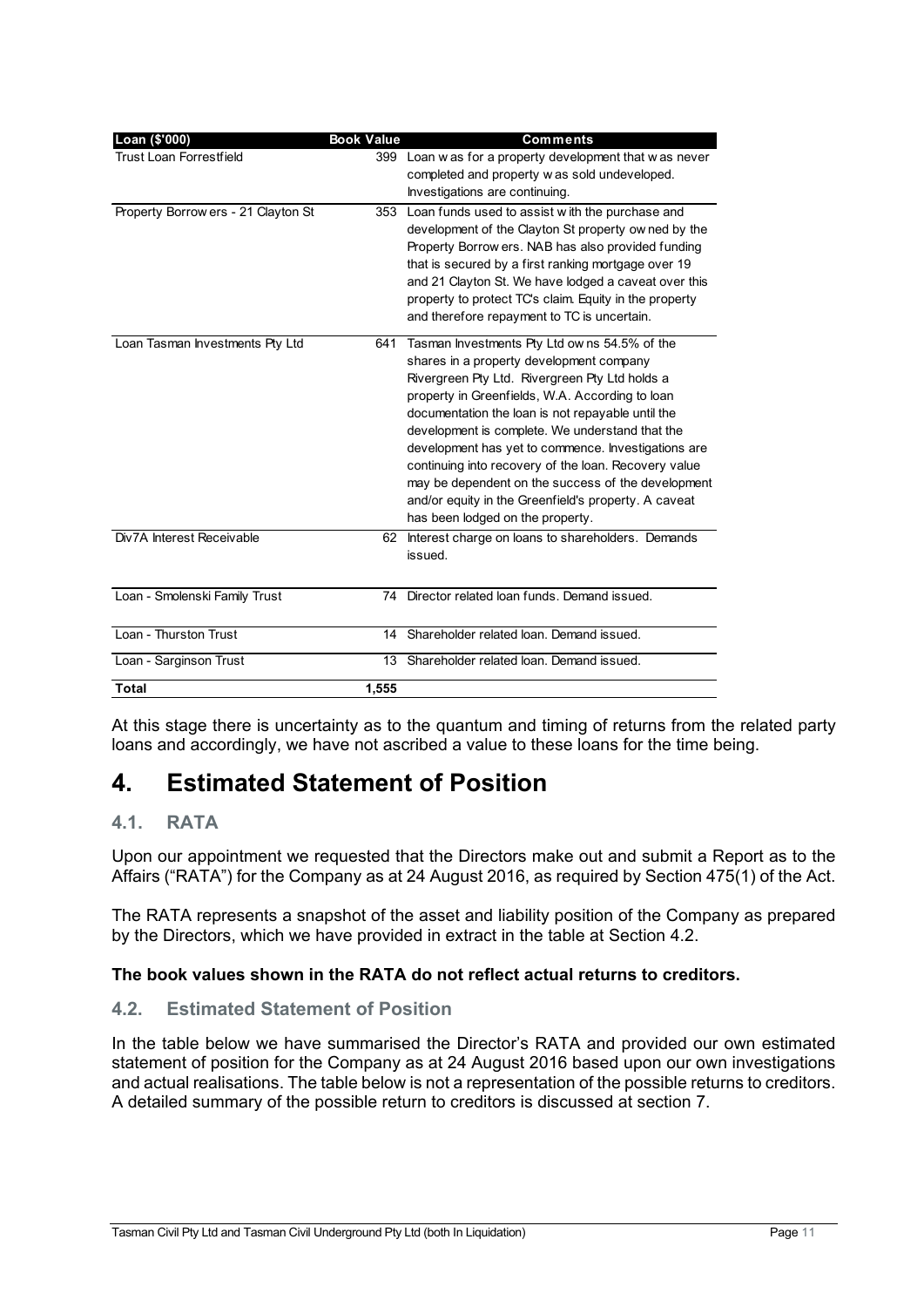| <b>Item</b>                                                    | <b>Notes</b> | <b>Director's RATA</b><br>ERV(\$) | Liquidator's<br>ERV (\$) |
|----------------------------------------------------------------|--------------|-----------------------------------|--------------------------|
| <b>Assets</b>                                                  |              |                                   |                          |
| Cash at bank                                                   | 4.2.1        | 138,612                           | 135,148                  |
| <b>Trade Debtors</b>                                           | 4.2.2        | 2,100,409                         | 1,269,549                |
| <b>Retentions</b>                                              | 4.2.3        | 1,668,128                         | 914,711                  |
| Related party debtors                                          | 4.2.4        | 640,554                           |                          |
| Work in progress                                               | 4.2.5        |                                   |                          |
| Plant and Equipment - unencumbered                             | 4.2.6        | 1,135,000                         | 1,026,685                |
| Plant and Equipment - encumbered                               | 4.2.7        |                                   | 2,482,130                |
| Less amounts owing on encumbered assets                        | 4.2.7        |                                   | (3,505,749)              |
| <b>Term Deposit</b>                                            | 4.2.8        |                                   | 300,000                  |
| Bank guarantees secured by term deposit                        | 4.2.8        |                                   | (461, 359)               |
| <b>Total Assets</b><br><b>Liabilities</b>                      |              | 5,682,703                         | 2,161,115                |
| <b>Secured Creditors</b>                                       | 4.2.9        |                                   | (16, 640)                |
|                                                                |              |                                   |                          |
| Employee entitlements                                          | 4.2.10       | (797, 703)                        | (840, 700)               |
| <b>Unsecured Creditors - Trade Creditors</b>                   | 4.2.11       | (6,928,007)                       | (8,579,080)              |
| <b>Total Liabilities</b>                                       | ı            | (7, 725, 710)                     | (9,436,420               |
| Estimated Surplus/(Deficiency) subject to costs of liquidation | r            | (2,043,007)                       | (7,275,305)              |

#### **4.2.1 Cash at bank**

According to the Company's bank statements there was \$135,148 cash at bank at the date of appointment. These funds were however subject to NAB's right of set-off. NAB set-off the entire funds for amounts owed for hire purchase, credit card and bank guarantee obligations.

#### **4.2.2 Trade debtors**

As detailed at section 3.4.1 opening trade debtors totalled \$2,624,903. We have recovered \$1,269,549 to date. As discussed at sections 3.4.1 and 7.4, future realisations are uncertain and for the purposes of this report we have not factored in any additional recoveries save for \$30k in a High recovery scenario at section 7. The Low scenario of no further recoveries has been applied in the table above.

#### **4.2.3 Retentions**

As detailed at section 3.4.2 opening retentions totalled \$2,633,068. We have recovered \$658,631 to date. As discussed at sections 3.4.2 and 7.5, future realisations are uncertain and for the purposes of this report we have estimated future recoveries of \$983k on a High recovery scenario and \$256k on a Low recovery scenario at section 7. The Low scenario has been applied in the table above (i.e. recoveries to date  $$658,631$  + Low scenario future recoveries  $$256,080$  = \$914,711).

#### **4.2.4 Related party debtors**

As discussed at section 3.5 and 7.6 there are total related party debtors of \$1.55m. Our investigations are continuing and for the purposes of this report we have ascribed no value.

#### **4.2.5 Work in progress**

No value ascribed for the purposes of this report. Refer section 3.3.

#### **4.2.6 Property, plant and equipment - unencumbered**

To date the sale of PPE has realised gross proceeds before costs of \$968,305 and have an estimated (Low scenario) further \$58,380 remaining to be sold. Total \$1,026,685. Refer section 3.2.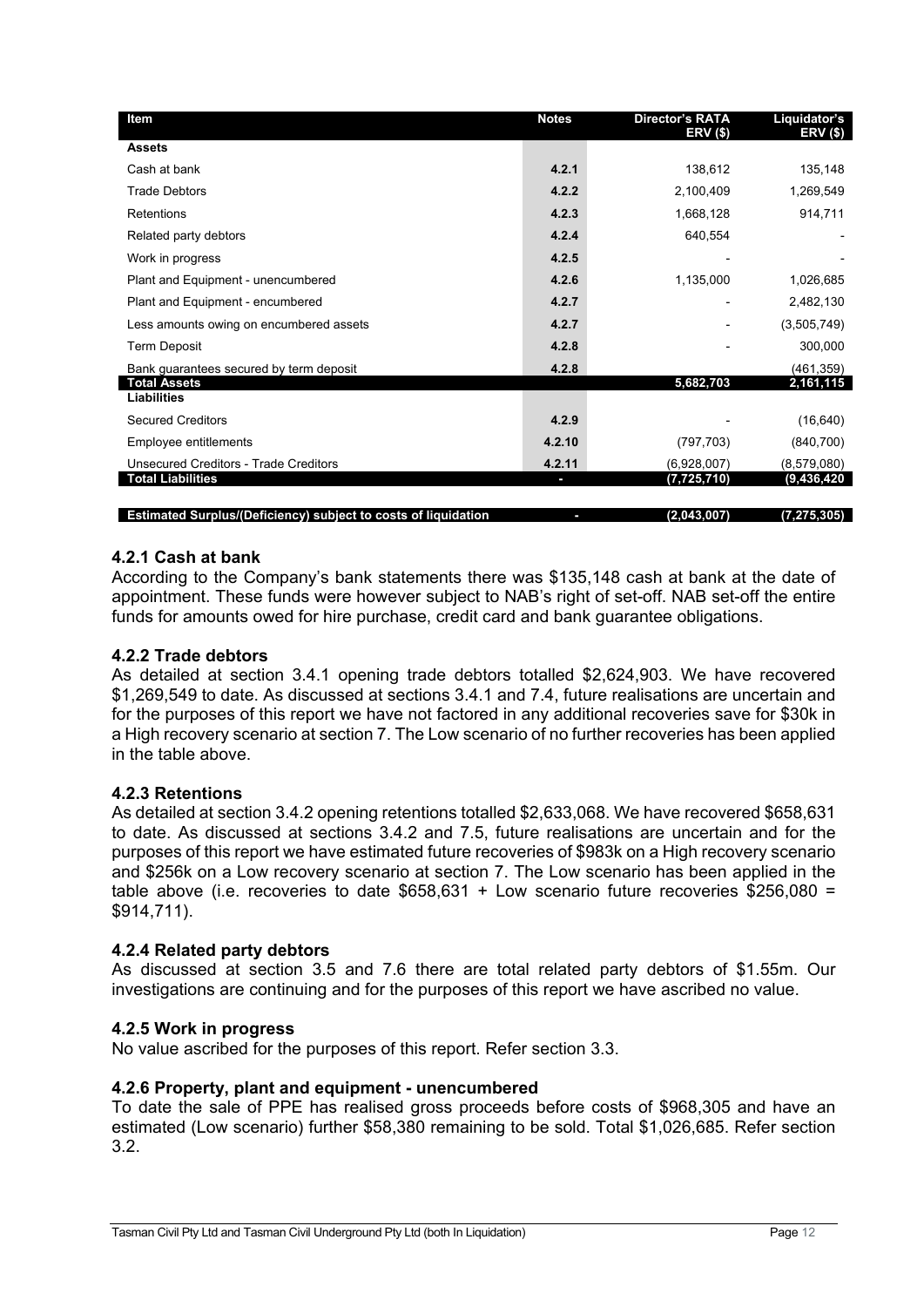#### **4.2.7 Property, plant and equipment - encumbered**

The position of encumbered PPE is summarised in the table below:

| Financier (\$)         |       | <b>High Value Low Value</b> |         | Finance Equity/(Deficiency)<br>High | Equity/(Deficiency)<br>Low |
|------------------------|-------|-----------------------------|---------|-------------------------------------|----------------------------|
| NAB <sup>1</sup>       | ٠     |                             | (36)    | (36)                                | (36)                       |
| <b>CAT</b>             | 2.496 | 1.747                       | (2,738) | (242)                               | (991)                      |
| BOQ <sup>2</sup>       | 333   | 320                         | (221)   | 112                                 | 99                         |
| <b>Capital Finance</b> | 102   | 71                          | (71)    | 31                                  | 0                          |
| Westpac <sup>2</sup>   | 121   | 121                         | (227)   | (106)                               | (106)                      |
| CBA <sup>2</sup>       | 223   | 223                         | (213)   | 10                                  | 10                         |
| <b>Total</b>           | 3,275 | 2,482                       | (3,506) | (231)                               | (1,024)                    |

1. NAB's security related to a crane that was effectively fixed to the premises and would cost more to remove than what it was worth. 2. Includes actual realisations

For the purposes of comparing the Directors' RATA the Low Value has been applied.

#### **4.2.8 Term deposit**

At the date of liquidation NAB held a term deposit of \$300,000 that was security for bank guarantees issued of \$461,359. At the date of this report there are c. \$168k in NAB guarantees outstanding secured by c. \$270k in term deposit funds.

#### **4.2.9 Secured creditors**

In addition to the secured creditor claims discussed at sections 4.2.7 and 4.2.8, NAB was owed \$16,640 for a credit card facility that was secured by the NAB's GSA. The credit card exposure was extinguished when NAB applied a set-off against cash at bank.

#### **4.2.10 Claims by employees**

Refer section 7.8.

#### **4.2.11 Unsecured creditors**

The Company's records and our analysis indicate total unsecured creditors' debts of between \$7,215,531 and \$8,579,080 as per the table below. The High scenario below is based on the Directors' RATA and the Low scenario includes a \$1.4m allowance for additional creditors that may claim. To date I have received informal proofs of debt in the amount of \$6,353,536 indicating that actual claims may be towards the Low end of the range and this has been used in the table above. I have not verified these claims at this stage in the liquidation.

| \$'000             | High     | Low      |
|--------------------|----------|----------|
| Trade creditors    | (5, 418) | (6, 851) |
| Retentions payable | (1,252)  | (1,252)  |
| Taxes              | (545)    | (476)    |
| Total              | (7,215)  | (8,579)  |

## **5. Liquidators' Investigations**

#### **5.1. Introduction**

Pursuant to the provisions of the Act, it is incumbent upon a liquidator to investigate the Company's business, property, affairs and financial circumstances. One purpose of the investigation is to determine whether there have been any offences committed by the Directors. Another purpose is to determine whether there are transactions where money, property or other benefits could be recoverable by us as liquidators.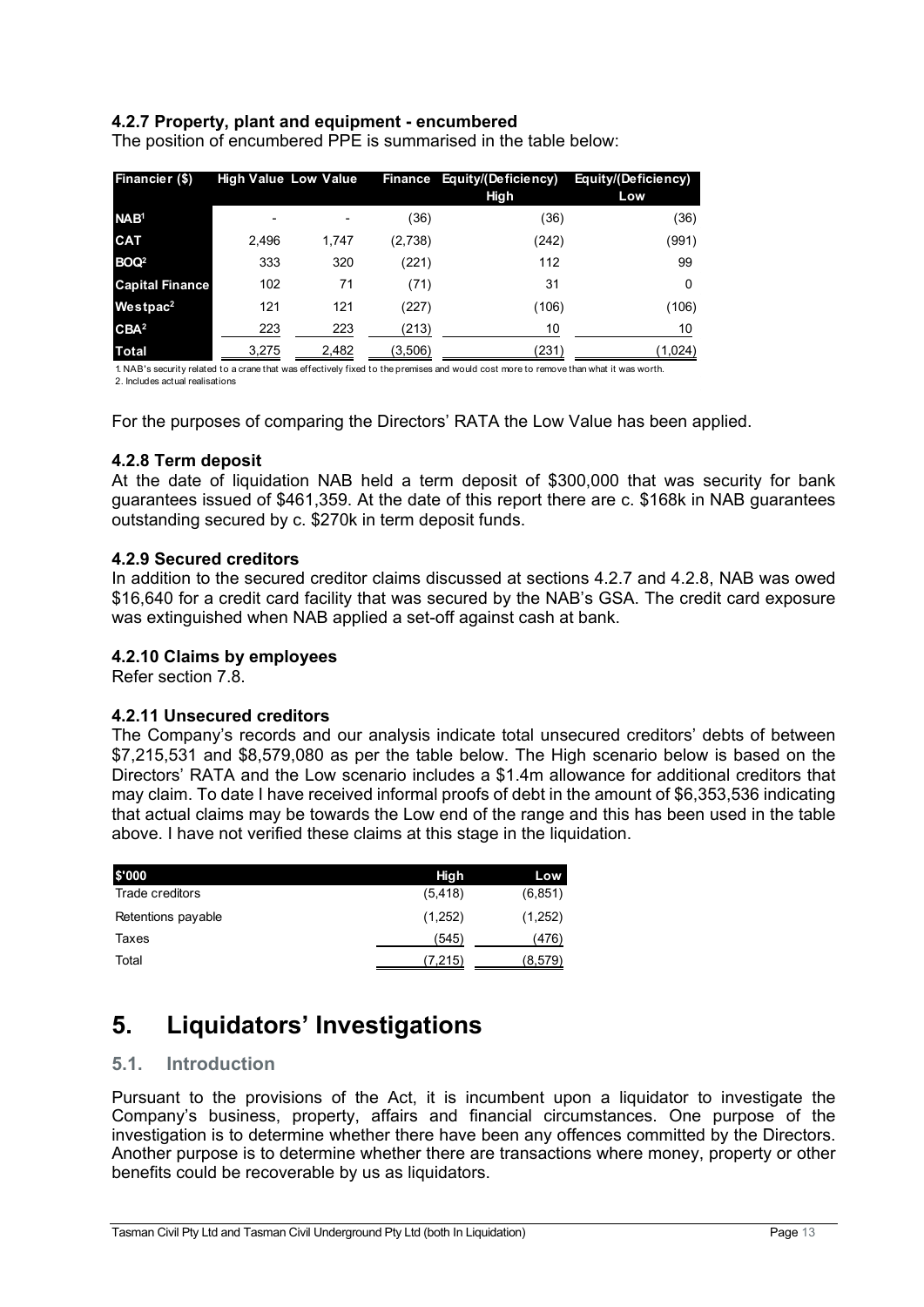An explanation of the possible offences by a director and insolvent and voidable transactions that a liquidator could pursue is attached at Appendix B. This information sheet has been prepared by the Australian Restructuring Insolvency and Turnaround Association (ARITA) and is intended to reduce the amount of generic information included as part of the body of this report. Creditors who are not familiar with the nature of offences and liquidator actions should refer to the appendix for explanations. If further explanation is required of the material contained in Appendix B or of our investigations, creditors should contact this office.

#### **5.2. Overview of Investigation**

We have undertaken the following investigations to prepare this report and formulate our opinions:

- ASIC and real property searches
- Personal Property Securities Register searches
- Review of books and records of the Company
- Discussions with the Directors and former employees
- Review of the financial accounts of the Company.

#### **5.3. Offences by the Directors**

#### **5.3.1 Overview**

A liquidator is required to complete and lodge a report pursuant to Section 533 of the Act with ASIC where it appears to the liquidator that a past or present officer of the company may have been guilty of an offence in relation to the company and in other limited circumstances. Any report lodged pursuant to Section 533 is not available to the public.

We are in the process of undertaking an investigation into the affairs of the Company in relation to suspected contraventions of Section 180 - 184 of the Act regarding the general duties of directors and officers.

#### **5.3.2 Books and records**

Pursuant to Section 286 of the Act, a company must keep written financial records that correctly record and explain its transactions, financial position and performance and would enable true and fair financial statements to be prepared and presented in accordance with the accounting standards.

Failure by the company to maintain books and records in accordance with section 286 of the Act provides a rebuttable presumption of insolvency of the company; however, this only applies in respect of a liquidator's application for compensation for insolvent trading and other actions for recoveries pursuant to part 5.7B of the Act from related entities.

In our opinion, it appears as though the books and records have been maintained in accordance with Section 286 of the Act.

#### **5.4. Voidable transactions**

Voidable transactions, also known as "insolvent transactions", include:

- Unfair preferences (Section 588FA)
- Uncommercial transactions (Section 588FB)
- Unfair loans to a Company (Section 588FD)
- Damages for breach of Director's duties (Section 180 183)
- Unreasonable Director-related transactions (Section 588FDA)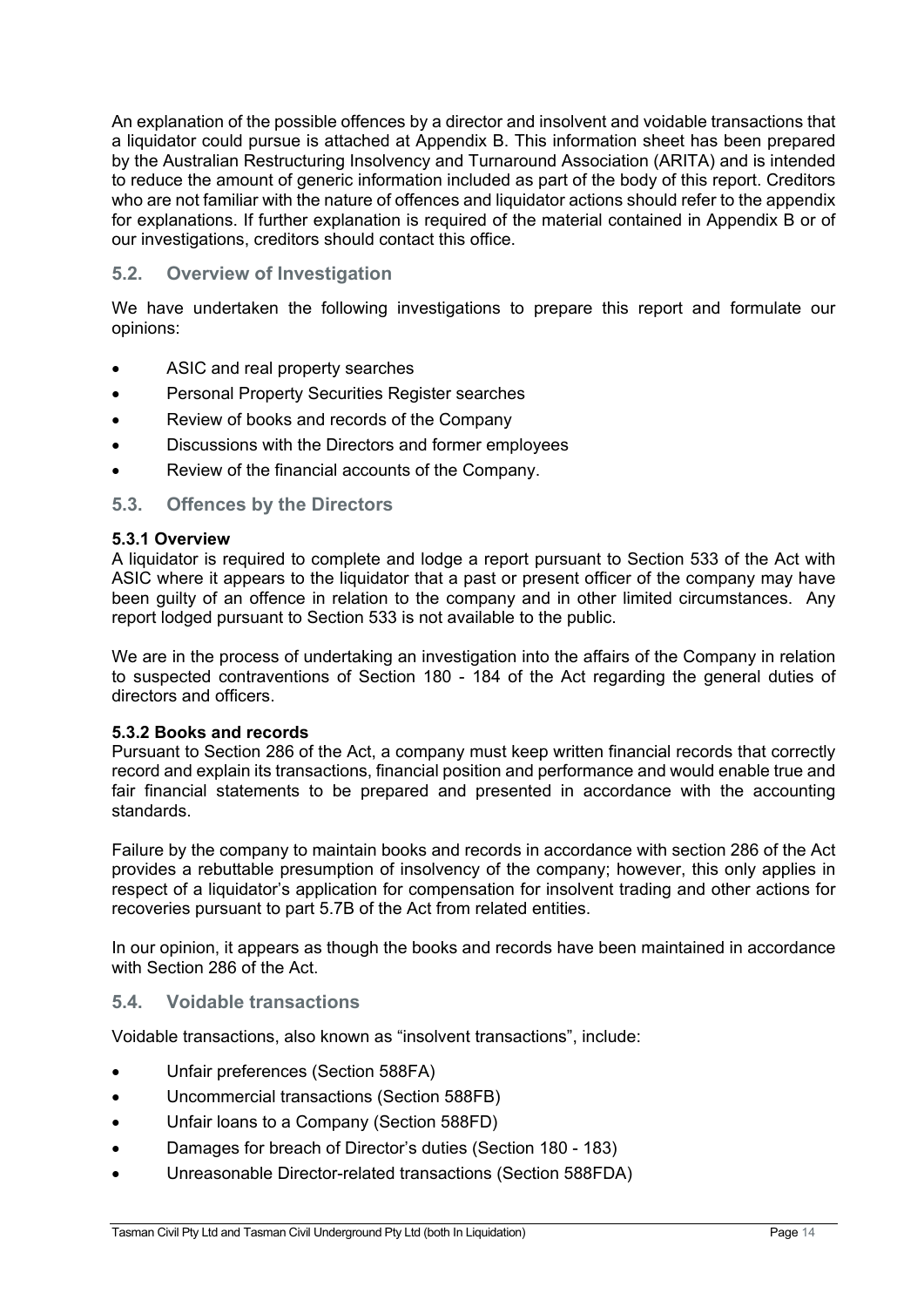- Agreements to avoid employee entitlements (Section 596AB)
- Transactions with the Purpose of Defeating Creditors (Section 588FE(5))
- Circulating security interests created within 6 months (Section 588FJ).

It is important to note that such transactions are only voidable if they are considered insolvent transactions of the Company. In order for a liquidator to recover any amount, it would first be necessary to establish that the Company was in fact insolvent at the time of the transaction.

Generally such actions are expensive and are likely to require Court applications. As such, should there be inadequate funds available, or the liquidator considers it uncommercial or not in the creditors' best interests, such recovery actions may not be commenced by the liquidator.

In these circumstances, creditors wishing to fund any such actions may do so. Should any funds be recovered from these actions, the creditors providing the funding may be entitled to receive their contribution in priority to other creditors.

Litigation funding may also be available to fund these actions. However, such funding is generally only available where legal advice indicates that there is a strong potential for success.

In taking any action a liquidator must also consider the capacity of the Directors or any relevant party, to satisfy a successful claim.

Based on the records available and our investigations into the Company's affairs to date, we have identified c. \$2m across at least 15 creditors in potential unfair preference payments, and a potential action for insolvent trading discussed at section 5.5.

Our investigations into other voidable transactions are continuing.

#### **5.5. Insolvent Trading (section 588G)**

A director may be personally liable to the company under the Act if the director fails to prevent a company from incurring a debt when, at the time of incurring that debt, the company is insolvent, or becomes insolvent by incurring that debt. A company is insolvent when it cannot pay its debts as and when they fall due.

The liquidator must prove the insolvent trading claim against the director individually. In the event that a liquidator does not pursue the director, creditors are able to pursue the director for a claim for insolvent trading. Claims for insolvent trading are often difficult to prove and directors have a number of defences available to them pursuant to section 588(H) of the Act, as follows:

- That when the debt was incurred, the director had reasonable grounds to suspect that the company was solvent and would remain solvent even if the debt was incurred
- That when the debt was incurred, the director had reasonable grounds to believe, and did believe, that a subordinate was competent and responsible for providing adequate information about the company's solvency and the directors expected, on the basis of the information, that the company was solvent or would remain solvent
- That when the debt was incurred, the director, because of illness or for some other good reason, did not take part in the management of the company at that time
- That the director took all reasonable steps to stop the company form incurring the debts.

It is important to note that these defences are not defences against insolvent trading itself, but are defences the director has against personal liability for insolvent trading.

To be successful in pursuing a claim against a director for insolvent trading the liquidator must prove that the company was insolvent at the relevant date. The basic tests of insolvency relate to both the net asset position of the company (the balance sheet test) and whether the company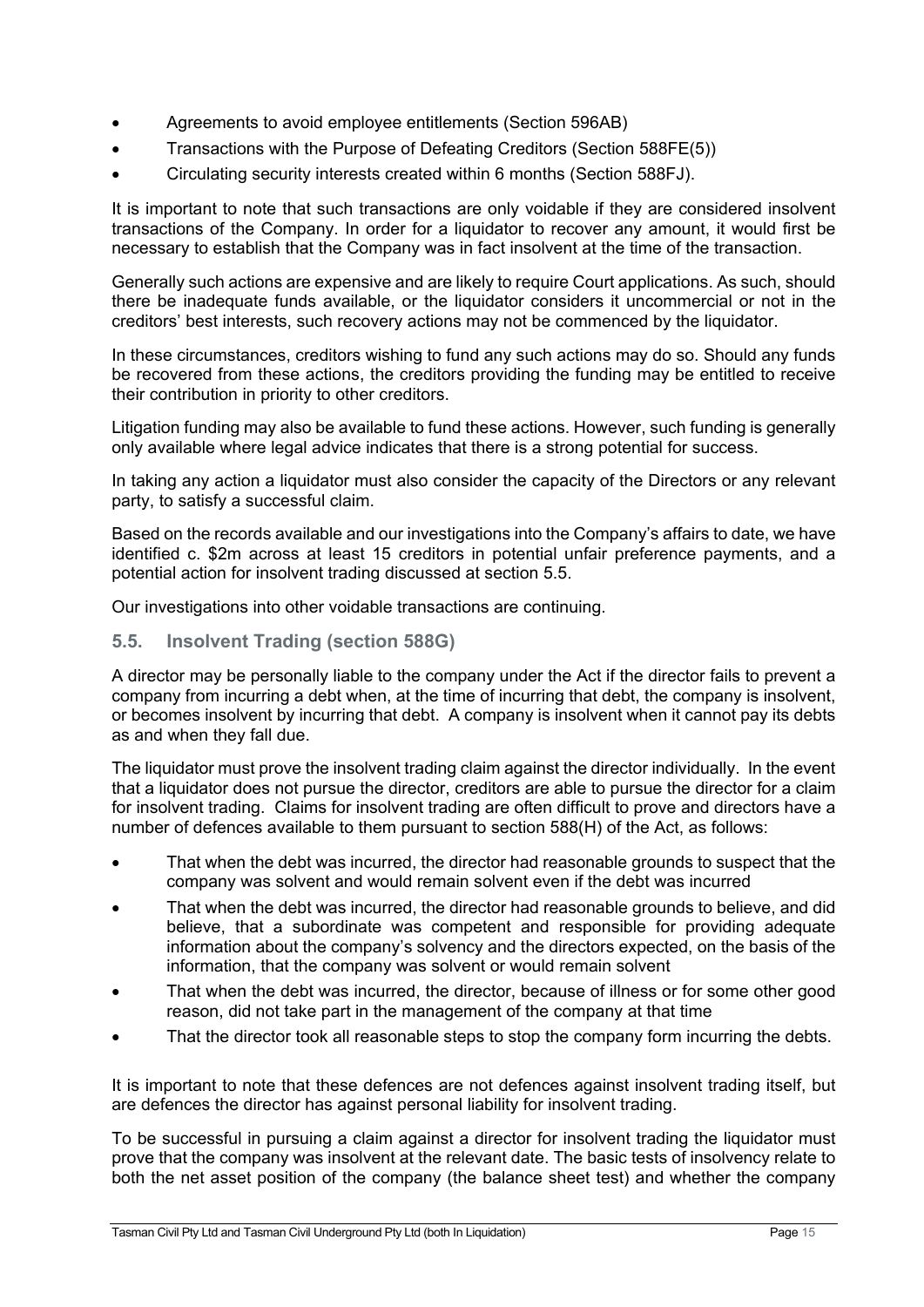can pay its debts as and when they fall due (the cash flow test). The assessment of a company's solvency is complex and comes down to a question of fact in the circumstances which requires detailed examination.

Our preliminary investigations to date indicate that the Company was insolvent at least 6 months before the liquidation (i.e. as at February 2016) and most likely insolvent for some time earlier than this.

Taking an action for insolvent trading can be expensive and the capacity of the Directors to satisfy a claim must be considered. At the time of writing we are still establishing a claim for insolvent trading and what the extent of the claim may be. The claim may be substantial and approximate the deficiency to unsecured creditors of c. \$5m - \$8m as per section 7. Searches indicate that the Directors hold the following properties and shareholdings that may indicate an ability to meet at least in part an insolvent trading claim:

| <b>Director</b> | Asset                                        | Purchase Price (\$'000) | Mortgages/Caveats | Date of<br><b>Purchase</b> |
|-----------------|----------------------------------------------|-------------------------|-------------------|----------------------------|
| Tony Smolenski  | 18 Cabarita Rd, Kalamunda, WA                | 475                     | Yes               | 29/04/2010                 |
| Tony Smolenski  | 45% share of 19 Clayton St, Bellevue, WA     | 682                     | Yes               | 20/09/2007                 |
| Tony Smolenski  | 45% share of 21 Clayton St, Bellevue, WA     | 644                     | Yes               | 19/06/2013                 |
| Tony Smolenski  | 26 Coral Road, Kalamunda, WA                 | 85                      | Yes               | 6/06/1998                  |
| Tony Smolenski  | 45% share of Tasman Investments Pty Ltd      | $\Omega$                | Unknow n          | N/A                        |
| Tony Smolenski  | 33.33% share of Tasman Logistics Pty Ltd     | 0                       | Unknow n          | N/A                        |
| Tony Smolenski  | 8.8% share of Merlot Developments Pty Ltd    | 70                      | Unknow n          | <b>N/A</b>                 |
| Tony Smolenski  | 14.6% share of Grenache Developments Pty Ltd | 166                     | Unknow n          | N/A                        |
| Tony Smolenski  | 3.9% of Seville Corporation Pty Ltd          | 100                     | Unknow n          | N/A                        |
| Tony Smolenski  | 3.0% share of Tokay Developments Pty Ltd     | 45                      | Unknow n          | <b>N/A</b>                 |
| Tony Smolenski  | 2.0% share of Malbec Vista Pty Ltd           | 102                     | Unknow n          | N/A                        |
| Tony Smolenski  | 2.5% share of Landsdale Property Pty Ltd     | 150                     | Unknow n          | N/A                        |
| Tony Smolenski  | 8.3% share of Mataro Properties Pty Ltd      | 100                     | Unknow n          | <b>N/A</b>                 |
| Gordon McCabe   | 35% share of 19 Clayton St, Bellevue, WA     | 682                     | Yes               | 20/09/2007                 |
| Gordon McCabe   | 35% share of 21 Clayton St, Bellevue, WA     | 644                     | Yes               | 19/06/2013                 |
| Gordon McCabe   | 33 Peninsula Ave, Heathridge, WA             | 147                     | Yes               | 23/06/2002                 |
| Gordon McCabe   | 50 Wentletrap Way, Mullaloo, WA              | 590                     | Yes               | 9/10/2011                  |
| Gordon McCabe   | 23/29 Moldovia St, Tuart Hill, WA            | 190                     | Yes               | 17/07/2009                 |
| Gordon McCabe   | 35% share of Tasman Investments Pty Ltd      | 0                       | Unknow n          | <b>N/A</b>                 |
| Gordon McCabe   | 33.33% share of Tasman Logistics Pty Ltd     | 0                       | Unknow n          | N/A                        |
| Gordon McCabe   | 8.8% share of Merlot Developments Pty Ltd    | 70                      | Unknow n          | <b>N/A</b>                 |
| Gordon McCabe   | 4.3% share of Grenache Developments Pty Ltd  | 66                      | Unknow n          | <b>N/A</b>                 |
| Gordon McCabe   | 3.0% share of Tokay Developments Pty Ltd     | 45                      | Unknow n          | <b>N/A</b>                 |
| Gordon McCabe   | 2.0% share of Malbec Vista Pty Ltd           | 51                      | Unknow n          | <b>N/A</b>                 |
| Gordon McCabe   | 3.9% of Seville Corporation Pty Ltd          | 100                     | Unknow n          | N/A                        |
| Gordon McCabe   | 2.5% share of Landsdale Property Pty Ltd     | 150                     | Unknow n          | <b>N/A</b>                 |
| Gordon McCabe   | 12.5% share of Mataro Properties Pty Ltd     | 150                     | Unknow n          | <b>N/A</b>                 |
| Total           |                                              | 5,503                   |                   |                            |

At this stage the actual current value of the assets that may be available to satisfy an insolvent trading claim is unknown. The properties listed are subject to mortgages and the amount owed is unknown and the current value of the various shareholdings is also unknown. We are also aware that some creditors hold personal guarantees against the Directors. We also note that Gordon McCabe has proposed a Pt X arrangement with his personal creditors and we have lodged a claim in the proposed arrangement.

## **5.6. Cause of Company Failure**

The Directors advised us that the company failed due to a decline in the industry resulting in a decrease in the amount of new work on offer and a contraction in margins. Whilst we agree that the industry downturn contributed to the Company's failure, our investigations also indicate that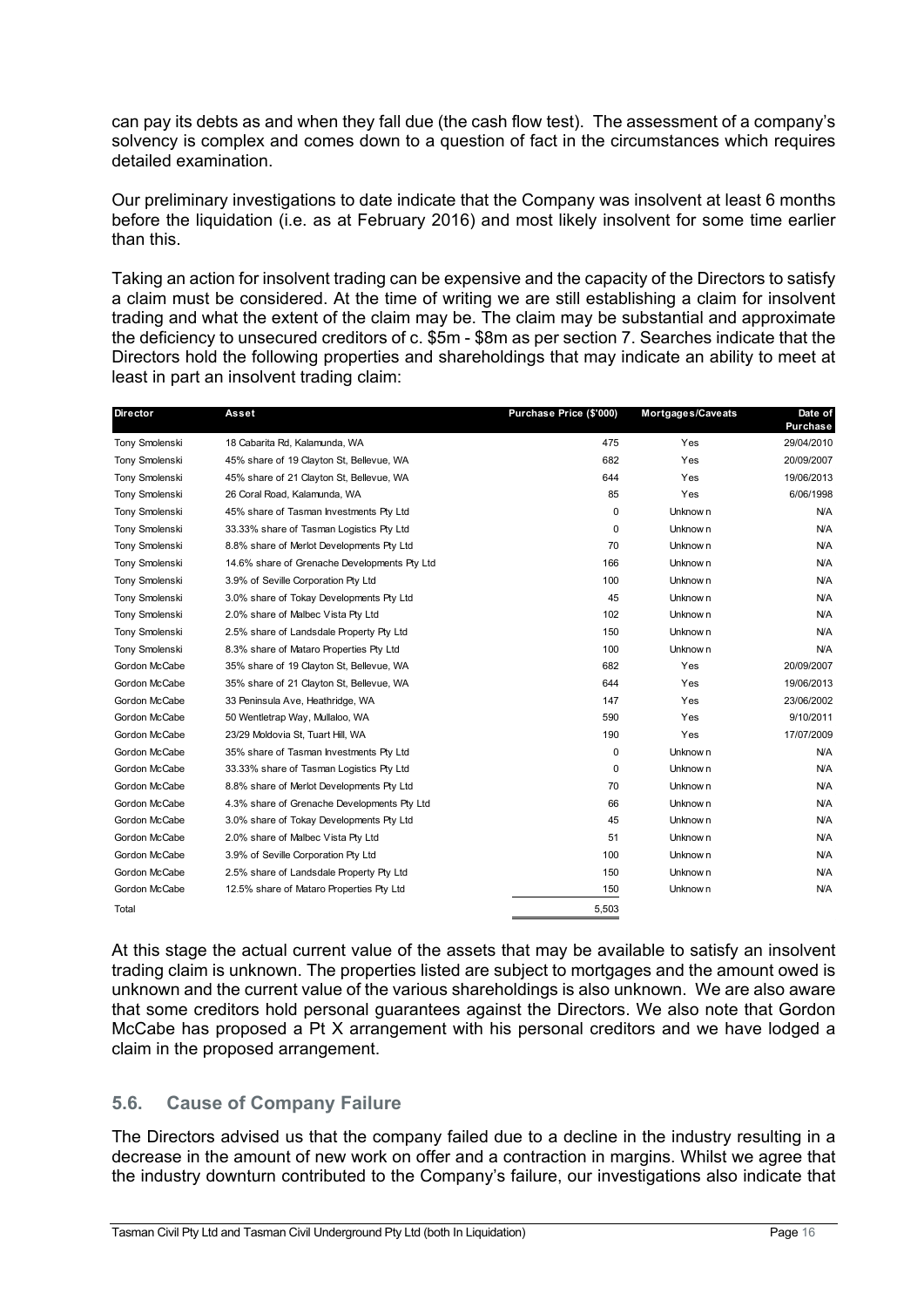the Company's failure was primarily due to losses on contracts and the failure to adjust the Company's cost base in line with lower levels of revenue.

## **6. Receipts and Payments**

The table below provides a summary of the receipts and payments during the period 24 August 2016 to 10 January 2016:

| <b>Receipts</b>                             | \$            |
|---------------------------------------------|---------------|
| Cash at bank                                | 135,148.48    |
| Debtor and retention receipts               | 1,641,964.77  |
| Insurance refunds                           | 2,482.13      |
| Interest                                    | 290.58        |
| Rental income                               | 5,775.00      |
| Petty cash                                  | 115.90        |
| Other receipts                              | 15,660.78     |
| Sale of property, plant and equipment       | 1,110,341.04  |
| <b>Total receipts</b>                       | 2,911,778.68  |
|                                             |               |
| <b>Payments</b>                             | \$            |
| Bank charges and guarantee fees             | (6,438.24)    |
| Employee wages and superannuation           | (28,668.19)   |
| NAB set-off hire purchase                   | (35,883.35)   |
| NAB set-off credit card                     | (16, 639.94)  |
| NAB set-off bank guarantee                  | (73, 247.42)  |
| Locksmith                                   | (454.00)      |
| Meeting expense                             | (115.34)      |
| Liquidators' fees and disbursements         | (220,000.00)  |
| Liquidators' disbursements                  | (11,000.00)   |
| Rent                                        | (24,808.76)   |
| Subcontractors - rectification works        | (23,956.61)   |
| Storage                                     | (377.00)      |
| Contractor - project management             | (9,795.10)    |
| <b>IT</b> services                          | (12, 106.00)  |
| Legal fees                                  | (10,982.02)   |
| Electricity                                 | (718.80)      |
| Other costs                                 | (200.00)      |
| Property, plant and equipment selling costs | (87, 870.02)  |
| Security                                    | (1,589.50)    |
| <b>Total payments</b>                       | (564, 850.29) |
| Balance at 10 January 2017                  | 2.346.928.39  |

# **7. Distribution**

At this stage of the liquidation, it appears that a distribution in full on priority employee creditors is likely. It is also possible that a partial return on ordinary unsecured creditors of between \$0.15 and \$0.30 on the dollar may be possible. A large proportion of the return to creditors is dependent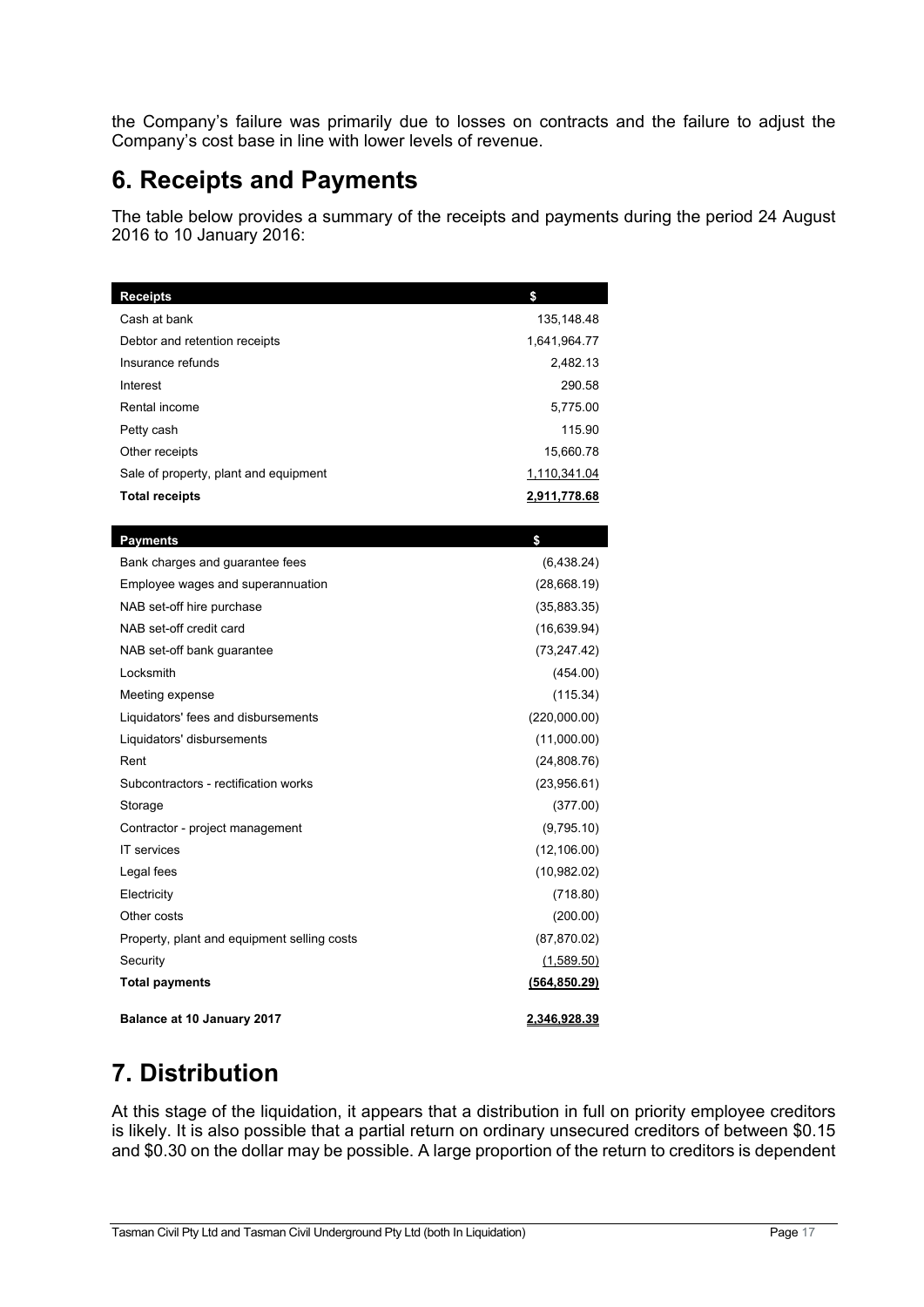on recoveries from debtors, retentions and related party debtors. The return to creditors is also dependent upon the quantum of valid creditor claims.

As all future recoveries have an element of risk and uncertainty as to quantum and timing, and given the size of creditor claims will impact ultimate returns, creditors should be careful in relying upon the estimates contained herein. We will continue to keep creditors updated as to this position.

It is our intention to initially pay a distribution to priority employee creditors in the next two months. In this regard we note that FEG will be subrogated to the position of employee creditors for whom they have paid entitlements.

The table on the following page summarises our estimate of possible returns to creditors on a High and Low scenario.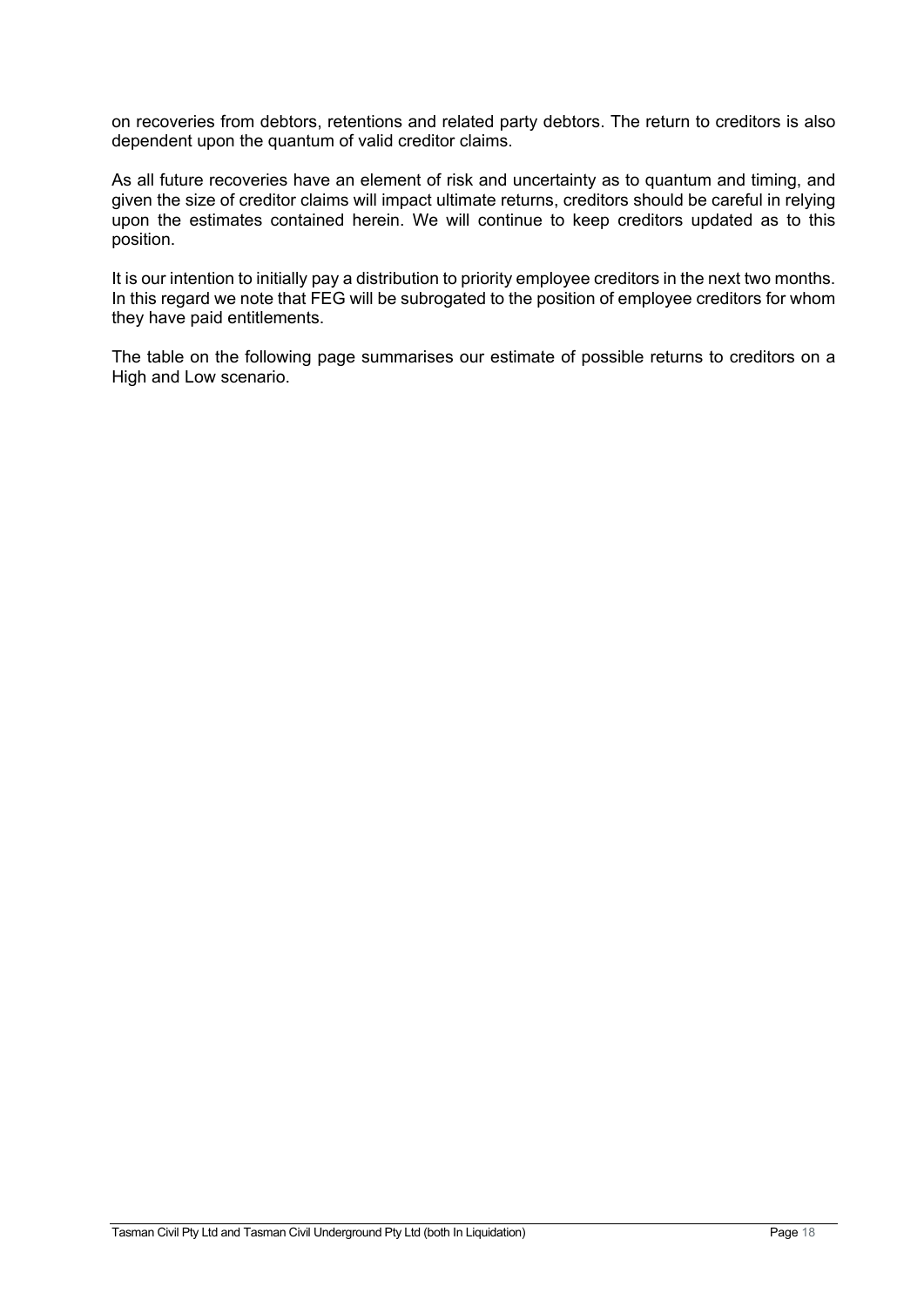| Low<br>\$'000<br>Non circulating assets<br><b>Unencumbered</b><br>83<br>Unsold assets<br>58<br>968<br>Sold assets<br>968<br>1,052<br>1,027<br>Sub total<br>Selling costs<br>Liquidators' fees to 20/1/2017<br>(71)<br>(71)<br>Other selling costs (transport, valuation, rent, commissions and marketing)<br>(203)<br>(203)<br>752<br>777<br>Total unencumbered non-circulating assets<br><b>Encumbered</b><br>2,496<br>1,747<br><b>CAT Finance assets</b><br>(2,738)<br>(2,738)<br><b>CAT Finance loans</b><br>7.1<br>Equity/(Deficiency) Cat<br>(242)<br>(991)<br>333<br>BOQ assets<br>320<br><b>BOQ</b> loans<br>(221)<br>(221)<br>112<br>7.1<br>99<br>Equity/(Deficiency) BOQ<br>71<br>Capital Finance assets<br>102<br>Capital Finance loans<br>(71)<br>(71)<br>7.1<br>31<br>Equity/(Deficiency) Capital Finance<br>0<br>121<br>121<br>Westpac assets<br>(227)<br>Westpac loan<br>(227)<br>7.1<br>Equity/(Deficiency)Westpac<br>(106)<br>(106)<br>223<br>223<br>CBA assets<br>CBA loans<br>(213)<br>(213)<br>7.1<br>10<br>Equity/(Deficiency) CBA<br>10<br>153<br>109<br>Total equity in encumbered assets available to NAB<br>777<br>752<br>Total non-circulating assets available to NAB<br>Less: NAB issued guarantees by bank<br>(168)<br>Add: Term deposit security<br>270<br>270<br>Total unencumbered non-circulating assets available to unsecured creditors<br>and NAB for guaranteed loans<br>7.2<br>1,033<br>964<br><b>Circulating assets</b><br>Cash<br>7.3<br>1,597<br>1,597<br>Trade debtors<br>7.4<br>30<br>Retentions receivable<br>7.5<br>983<br>256<br>7.6<br>Related party loans<br>Sub total<br>2,610<br>1,853<br>Liquidators' Fees and Disbursements to 20/1/2017<br>(291)<br>(291)<br>7.7<br>Liquidators' fees to completion<br>(216)<br>(216)<br>Total recovery from circulating assets<br>2,103<br>1,346<br>Less: Priority Creditors<br>7.8<br>(870)<br>(870)<br><b>Surplus circulating assets</b><br>1,233<br>476<br>Total unencumbered non-circulating assets available to unsecured creditors<br>1,033<br>964<br>Total assets available for unsecured creditors<br>2,266<br>1,440<br>Unsecured creditors<br>7.9<br>(7, 563)<br>(9,676)<br>Shortfall to unsecured creditors<br>(5, 297)<br>(8, 236)<br>c/\$<br>0.30<br>0.15 | Tasman Civil Pty Ltd - NAB Statement of Position 20/1/2017 | <b>Notes</b> | Realisation | <b>Realisation</b> |
|------------------------------------------------------------------------------------------------------------------------------------------------------------------------------------------------------------------------------------------------------------------------------------------------------------------------------------------------------------------------------------------------------------------------------------------------------------------------------------------------------------------------------------------------------------------------------------------------------------------------------------------------------------------------------------------------------------------------------------------------------------------------------------------------------------------------------------------------------------------------------------------------------------------------------------------------------------------------------------------------------------------------------------------------------------------------------------------------------------------------------------------------------------------------------------------------------------------------------------------------------------------------------------------------------------------------------------------------------------------------------------------------------------------------------------------------------------------------------------------------------------------------------------------------------------------------------------------------------------------------------------------------------------------------------------------------------------------------------------------------------------------------------------------------------------------------------------------------------------------------------------------------------------------------------------------------------------------------------------------------------------------------------------------------------------------------------------------------------------------------------------------------------------------------------------------------------------------------------------------------------------|------------------------------------------------------------|--------------|-------------|--------------------|
|                                                                                                                                                                                                                                                                                                                                                                                                                                                                                                                                                                                                                                                                                                                                                                                                                                                                                                                                                                                                                                                                                                                                                                                                                                                                                                                                                                                                                                                                                                                                                                                                                                                                                                                                                                                                                                                                                                                                                                                                                                                                                                                                                                                                                                                            |                                                            |              | High        |                    |
|                                                                                                                                                                                                                                                                                                                                                                                                                                                                                                                                                                                                                                                                                                                                                                                                                                                                                                                                                                                                                                                                                                                                                                                                                                                                                                                                                                                                                                                                                                                                                                                                                                                                                                                                                                                                                                                                                                                                                                                                                                                                                                                                                                                                                                                            |                                                            |              |             |                    |
|                                                                                                                                                                                                                                                                                                                                                                                                                                                                                                                                                                                                                                                                                                                                                                                                                                                                                                                                                                                                                                                                                                                                                                                                                                                                                                                                                                                                                                                                                                                                                                                                                                                                                                                                                                                                                                                                                                                                                                                                                                                                                                                                                                                                                                                            |                                                            |              |             |                    |
|                                                                                                                                                                                                                                                                                                                                                                                                                                                                                                                                                                                                                                                                                                                                                                                                                                                                                                                                                                                                                                                                                                                                                                                                                                                                                                                                                                                                                                                                                                                                                                                                                                                                                                                                                                                                                                                                                                                                                                                                                                                                                                                                                                                                                                                            |                                                            |              |             |                    |
|                                                                                                                                                                                                                                                                                                                                                                                                                                                                                                                                                                                                                                                                                                                                                                                                                                                                                                                                                                                                                                                                                                                                                                                                                                                                                                                                                                                                                                                                                                                                                                                                                                                                                                                                                                                                                                                                                                                                                                                                                                                                                                                                                                                                                                                            |                                                            |              |             |                    |
|                                                                                                                                                                                                                                                                                                                                                                                                                                                                                                                                                                                                                                                                                                                                                                                                                                                                                                                                                                                                                                                                                                                                                                                                                                                                                                                                                                                                                                                                                                                                                                                                                                                                                                                                                                                                                                                                                                                                                                                                                                                                                                                                                                                                                                                            |                                                            |              |             |                    |
|                                                                                                                                                                                                                                                                                                                                                                                                                                                                                                                                                                                                                                                                                                                                                                                                                                                                                                                                                                                                                                                                                                                                                                                                                                                                                                                                                                                                                                                                                                                                                                                                                                                                                                                                                                                                                                                                                                                                                                                                                                                                                                                                                                                                                                                            |                                                            |              |             |                    |
|                                                                                                                                                                                                                                                                                                                                                                                                                                                                                                                                                                                                                                                                                                                                                                                                                                                                                                                                                                                                                                                                                                                                                                                                                                                                                                                                                                                                                                                                                                                                                                                                                                                                                                                                                                                                                                                                                                                                                                                                                                                                                                                                                                                                                                                            |                                                            |              |             |                    |
|                                                                                                                                                                                                                                                                                                                                                                                                                                                                                                                                                                                                                                                                                                                                                                                                                                                                                                                                                                                                                                                                                                                                                                                                                                                                                                                                                                                                                                                                                                                                                                                                                                                                                                                                                                                                                                                                                                                                                                                                                                                                                                                                                                                                                                                            |                                                            |              |             |                    |
|                                                                                                                                                                                                                                                                                                                                                                                                                                                                                                                                                                                                                                                                                                                                                                                                                                                                                                                                                                                                                                                                                                                                                                                                                                                                                                                                                                                                                                                                                                                                                                                                                                                                                                                                                                                                                                                                                                                                                                                                                                                                                                                                                                                                                                                            |                                                            |              |             |                    |
|                                                                                                                                                                                                                                                                                                                                                                                                                                                                                                                                                                                                                                                                                                                                                                                                                                                                                                                                                                                                                                                                                                                                                                                                                                                                                                                                                                                                                                                                                                                                                                                                                                                                                                                                                                                                                                                                                                                                                                                                                                                                                                                                                                                                                                                            |                                                            |              |             |                    |
|                                                                                                                                                                                                                                                                                                                                                                                                                                                                                                                                                                                                                                                                                                                                                                                                                                                                                                                                                                                                                                                                                                                                                                                                                                                                                                                                                                                                                                                                                                                                                                                                                                                                                                                                                                                                                                                                                                                                                                                                                                                                                                                                                                                                                                                            |                                                            |              |             |                    |
|                                                                                                                                                                                                                                                                                                                                                                                                                                                                                                                                                                                                                                                                                                                                                                                                                                                                                                                                                                                                                                                                                                                                                                                                                                                                                                                                                                                                                                                                                                                                                                                                                                                                                                                                                                                                                                                                                                                                                                                                                                                                                                                                                                                                                                                            |                                                            |              |             |                    |
|                                                                                                                                                                                                                                                                                                                                                                                                                                                                                                                                                                                                                                                                                                                                                                                                                                                                                                                                                                                                                                                                                                                                                                                                                                                                                                                                                                                                                                                                                                                                                                                                                                                                                                                                                                                                                                                                                                                                                                                                                                                                                                                                                                                                                                                            |                                                            |              |             |                    |
|                                                                                                                                                                                                                                                                                                                                                                                                                                                                                                                                                                                                                                                                                                                                                                                                                                                                                                                                                                                                                                                                                                                                                                                                                                                                                                                                                                                                                                                                                                                                                                                                                                                                                                                                                                                                                                                                                                                                                                                                                                                                                                                                                                                                                                                            |                                                            |              |             |                    |
|                                                                                                                                                                                                                                                                                                                                                                                                                                                                                                                                                                                                                                                                                                                                                                                                                                                                                                                                                                                                                                                                                                                                                                                                                                                                                                                                                                                                                                                                                                                                                                                                                                                                                                                                                                                                                                                                                                                                                                                                                                                                                                                                                                                                                                                            |                                                            |              |             |                    |
|                                                                                                                                                                                                                                                                                                                                                                                                                                                                                                                                                                                                                                                                                                                                                                                                                                                                                                                                                                                                                                                                                                                                                                                                                                                                                                                                                                                                                                                                                                                                                                                                                                                                                                                                                                                                                                                                                                                                                                                                                                                                                                                                                                                                                                                            |                                                            |              |             |                    |
|                                                                                                                                                                                                                                                                                                                                                                                                                                                                                                                                                                                                                                                                                                                                                                                                                                                                                                                                                                                                                                                                                                                                                                                                                                                                                                                                                                                                                                                                                                                                                                                                                                                                                                                                                                                                                                                                                                                                                                                                                                                                                                                                                                                                                                                            |                                                            |              |             |                    |
|                                                                                                                                                                                                                                                                                                                                                                                                                                                                                                                                                                                                                                                                                                                                                                                                                                                                                                                                                                                                                                                                                                                                                                                                                                                                                                                                                                                                                                                                                                                                                                                                                                                                                                                                                                                                                                                                                                                                                                                                                                                                                                                                                                                                                                                            |                                                            |              |             |                    |
|                                                                                                                                                                                                                                                                                                                                                                                                                                                                                                                                                                                                                                                                                                                                                                                                                                                                                                                                                                                                                                                                                                                                                                                                                                                                                                                                                                                                                                                                                                                                                                                                                                                                                                                                                                                                                                                                                                                                                                                                                                                                                                                                                                                                                                                            |                                                            |              |             |                    |
|                                                                                                                                                                                                                                                                                                                                                                                                                                                                                                                                                                                                                                                                                                                                                                                                                                                                                                                                                                                                                                                                                                                                                                                                                                                                                                                                                                                                                                                                                                                                                                                                                                                                                                                                                                                                                                                                                                                                                                                                                                                                                                                                                                                                                                                            |                                                            |              |             |                    |
|                                                                                                                                                                                                                                                                                                                                                                                                                                                                                                                                                                                                                                                                                                                                                                                                                                                                                                                                                                                                                                                                                                                                                                                                                                                                                                                                                                                                                                                                                                                                                                                                                                                                                                                                                                                                                                                                                                                                                                                                                                                                                                                                                                                                                                                            |                                                            |              |             |                    |
|                                                                                                                                                                                                                                                                                                                                                                                                                                                                                                                                                                                                                                                                                                                                                                                                                                                                                                                                                                                                                                                                                                                                                                                                                                                                                                                                                                                                                                                                                                                                                                                                                                                                                                                                                                                                                                                                                                                                                                                                                                                                                                                                                                                                                                                            |                                                            |              |             |                    |
|                                                                                                                                                                                                                                                                                                                                                                                                                                                                                                                                                                                                                                                                                                                                                                                                                                                                                                                                                                                                                                                                                                                                                                                                                                                                                                                                                                                                                                                                                                                                                                                                                                                                                                                                                                                                                                                                                                                                                                                                                                                                                                                                                                                                                                                            |                                                            |              |             |                    |
|                                                                                                                                                                                                                                                                                                                                                                                                                                                                                                                                                                                                                                                                                                                                                                                                                                                                                                                                                                                                                                                                                                                                                                                                                                                                                                                                                                                                                                                                                                                                                                                                                                                                                                                                                                                                                                                                                                                                                                                                                                                                                                                                                                                                                                                            |                                                            |              |             |                    |
|                                                                                                                                                                                                                                                                                                                                                                                                                                                                                                                                                                                                                                                                                                                                                                                                                                                                                                                                                                                                                                                                                                                                                                                                                                                                                                                                                                                                                                                                                                                                                                                                                                                                                                                                                                                                                                                                                                                                                                                                                                                                                                                                                                                                                                                            |                                                            |              |             |                    |
|                                                                                                                                                                                                                                                                                                                                                                                                                                                                                                                                                                                                                                                                                                                                                                                                                                                                                                                                                                                                                                                                                                                                                                                                                                                                                                                                                                                                                                                                                                                                                                                                                                                                                                                                                                                                                                                                                                                                                                                                                                                                                                                                                                                                                                                            |                                                            |              |             |                    |
|                                                                                                                                                                                                                                                                                                                                                                                                                                                                                                                                                                                                                                                                                                                                                                                                                                                                                                                                                                                                                                                                                                                                                                                                                                                                                                                                                                                                                                                                                                                                                                                                                                                                                                                                                                                                                                                                                                                                                                                                                                                                                                                                                                                                                                                            |                                                            |              |             | (168)              |
|                                                                                                                                                                                                                                                                                                                                                                                                                                                                                                                                                                                                                                                                                                                                                                                                                                                                                                                                                                                                                                                                                                                                                                                                                                                                                                                                                                                                                                                                                                                                                                                                                                                                                                                                                                                                                                                                                                                                                                                                                                                                                                                                                                                                                                                            |                                                            |              |             |                    |
|                                                                                                                                                                                                                                                                                                                                                                                                                                                                                                                                                                                                                                                                                                                                                                                                                                                                                                                                                                                                                                                                                                                                                                                                                                                                                                                                                                                                                                                                                                                                                                                                                                                                                                                                                                                                                                                                                                                                                                                                                                                                                                                                                                                                                                                            |                                                            |              |             |                    |
|                                                                                                                                                                                                                                                                                                                                                                                                                                                                                                                                                                                                                                                                                                                                                                                                                                                                                                                                                                                                                                                                                                                                                                                                                                                                                                                                                                                                                                                                                                                                                                                                                                                                                                                                                                                                                                                                                                                                                                                                                                                                                                                                                                                                                                                            |                                                            |              |             |                    |
|                                                                                                                                                                                                                                                                                                                                                                                                                                                                                                                                                                                                                                                                                                                                                                                                                                                                                                                                                                                                                                                                                                                                                                                                                                                                                                                                                                                                                                                                                                                                                                                                                                                                                                                                                                                                                                                                                                                                                                                                                                                                                                                                                                                                                                                            |                                                            |              |             |                    |
|                                                                                                                                                                                                                                                                                                                                                                                                                                                                                                                                                                                                                                                                                                                                                                                                                                                                                                                                                                                                                                                                                                                                                                                                                                                                                                                                                                                                                                                                                                                                                                                                                                                                                                                                                                                                                                                                                                                                                                                                                                                                                                                                                                                                                                                            |                                                            |              |             |                    |
|                                                                                                                                                                                                                                                                                                                                                                                                                                                                                                                                                                                                                                                                                                                                                                                                                                                                                                                                                                                                                                                                                                                                                                                                                                                                                                                                                                                                                                                                                                                                                                                                                                                                                                                                                                                                                                                                                                                                                                                                                                                                                                                                                                                                                                                            |                                                            |              |             |                    |
|                                                                                                                                                                                                                                                                                                                                                                                                                                                                                                                                                                                                                                                                                                                                                                                                                                                                                                                                                                                                                                                                                                                                                                                                                                                                                                                                                                                                                                                                                                                                                                                                                                                                                                                                                                                                                                                                                                                                                                                                                                                                                                                                                                                                                                                            |                                                            |              |             |                    |
|                                                                                                                                                                                                                                                                                                                                                                                                                                                                                                                                                                                                                                                                                                                                                                                                                                                                                                                                                                                                                                                                                                                                                                                                                                                                                                                                                                                                                                                                                                                                                                                                                                                                                                                                                                                                                                                                                                                                                                                                                                                                                                                                                                                                                                                            |                                                            |              |             |                    |
|                                                                                                                                                                                                                                                                                                                                                                                                                                                                                                                                                                                                                                                                                                                                                                                                                                                                                                                                                                                                                                                                                                                                                                                                                                                                                                                                                                                                                                                                                                                                                                                                                                                                                                                                                                                                                                                                                                                                                                                                                                                                                                                                                                                                                                                            |                                                            |              |             |                    |
|                                                                                                                                                                                                                                                                                                                                                                                                                                                                                                                                                                                                                                                                                                                                                                                                                                                                                                                                                                                                                                                                                                                                                                                                                                                                                                                                                                                                                                                                                                                                                                                                                                                                                                                                                                                                                                                                                                                                                                                                                                                                                                                                                                                                                                                            |                                                            |              |             |                    |
|                                                                                                                                                                                                                                                                                                                                                                                                                                                                                                                                                                                                                                                                                                                                                                                                                                                                                                                                                                                                                                                                                                                                                                                                                                                                                                                                                                                                                                                                                                                                                                                                                                                                                                                                                                                                                                                                                                                                                                                                                                                                                                                                                                                                                                                            |                                                            |              |             |                    |
|                                                                                                                                                                                                                                                                                                                                                                                                                                                                                                                                                                                                                                                                                                                                                                                                                                                                                                                                                                                                                                                                                                                                                                                                                                                                                                                                                                                                                                                                                                                                                                                                                                                                                                                                                                                                                                                                                                                                                                                                                                                                                                                                                                                                                                                            |                                                            |              |             |                    |
|                                                                                                                                                                                                                                                                                                                                                                                                                                                                                                                                                                                                                                                                                                                                                                                                                                                                                                                                                                                                                                                                                                                                                                                                                                                                                                                                                                                                                                                                                                                                                                                                                                                                                                                                                                                                                                                                                                                                                                                                                                                                                                                                                                                                                                                            |                                                            |              |             |                    |
|                                                                                                                                                                                                                                                                                                                                                                                                                                                                                                                                                                                                                                                                                                                                                                                                                                                                                                                                                                                                                                                                                                                                                                                                                                                                                                                                                                                                                                                                                                                                                                                                                                                                                                                                                                                                                                                                                                                                                                                                                                                                                                                                                                                                                                                            |                                                            |              |             |                    |
|                                                                                                                                                                                                                                                                                                                                                                                                                                                                                                                                                                                                                                                                                                                                                                                                                                                                                                                                                                                                                                                                                                                                                                                                                                                                                                                                                                                                                                                                                                                                                                                                                                                                                                                                                                                                                                                                                                                                                                                                                                                                                                                                                                                                                                                            |                                                            |              |             |                    |
|                                                                                                                                                                                                                                                                                                                                                                                                                                                                                                                                                                                                                                                                                                                                                                                                                                                                                                                                                                                                                                                                                                                                                                                                                                                                                                                                                                                                                                                                                                                                                                                                                                                                                                                                                                                                                                                                                                                                                                                                                                                                                                                                                                                                                                                            |                                                            |              |             |                    |
|                                                                                                                                                                                                                                                                                                                                                                                                                                                                                                                                                                                                                                                                                                                                                                                                                                                                                                                                                                                                                                                                                                                                                                                                                                                                                                                                                                                                                                                                                                                                                                                                                                                                                                                                                                                                                                                                                                                                                                                                                                                                                                                                                                                                                                                            |                                                            |              |             |                    |
|                                                                                                                                                                                                                                                                                                                                                                                                                                                                                                                                                                                                                                                                                                                                                                                                                                                                                                                                                                                                                                                                                                                                                                                                                                                                                                                                                                                                                                                                                                                                                                                                                                                                                                                                                                                                                                                                                                                                                                                                                                                                                                                                                                                                                                                            |                                                            |              |             |                    |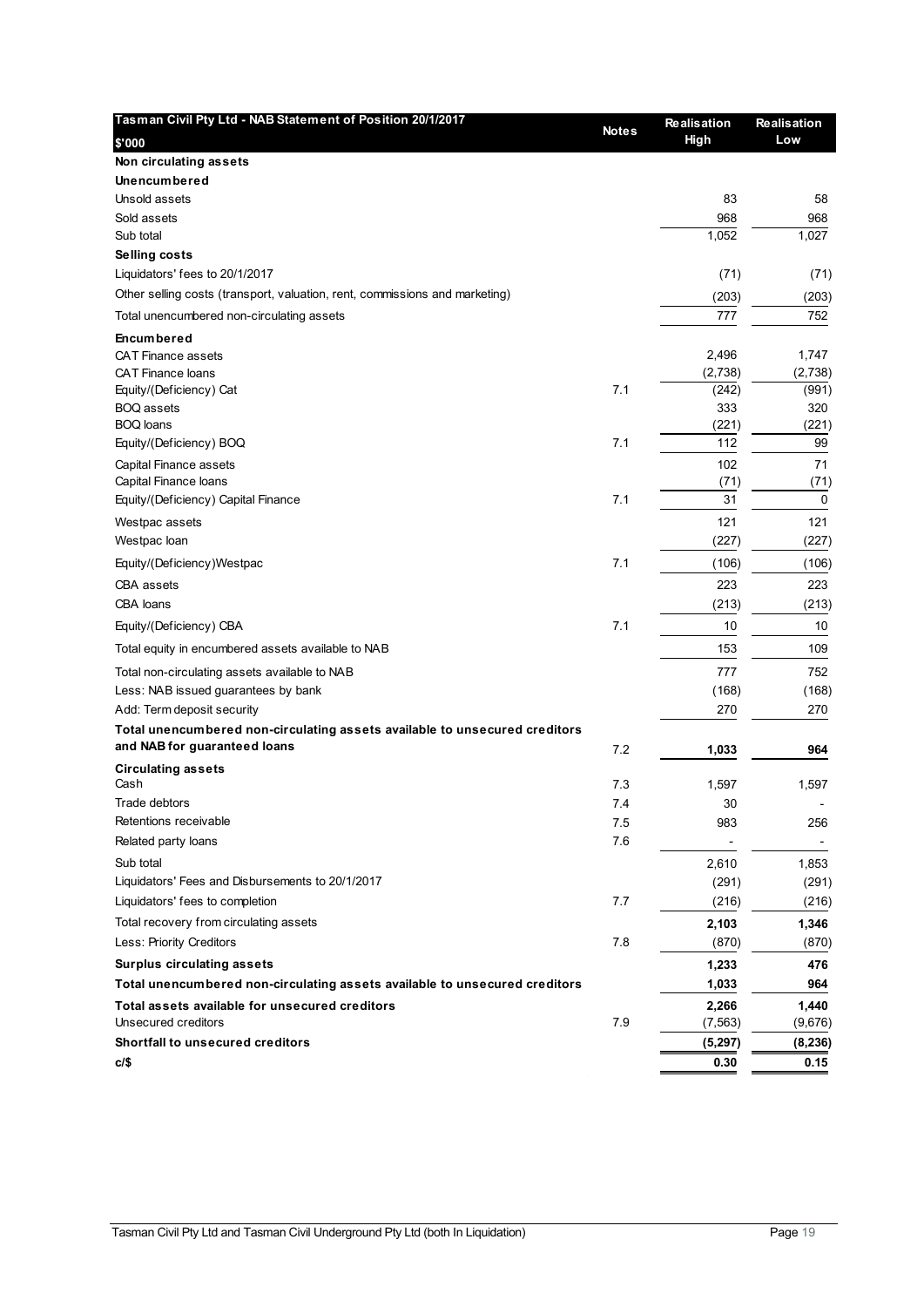#### **7.1 Equity on encumbered assets**

At this stage we have only received actual details of the final position for CBA where a \$10k surplus has been paid to TC from the sale of CBA financed assets, and Westpac who have suffered a \$106k deficiency. We are still waiting upon the final position for the other financiers.

Where actual results are unknown we have assumed that on a High scenario the full auction value is achieved and on a Low scenario 70% of valuation is achieved.

#### **7.2 NAB position**

As mentioned above, TC has guaranteed the NAB borrowings of the Property Borrowers and this guarantee is supported by first ranking security over TC's assets. This borrowing was used to purchase and develop TC's former Clayton St properties. NAB also holds a first ranking mortgage security over the Clayton St properties.

For reasons of confidentiality and commercial sensitivity we are unable to disclose the amount owed by the Property Borrowers to NAB. We are informed, however that the value of the Clayton St properties should be sufficient to cover the NAB loans. The Property Borrowers are in the process of selling the Clayton St properties.

Until the Clayton St properties sell, NAB is entitled to seek a reduction of its exposure to the Property Borrowers under the guarantee provided by TC. TC is then entitled to be reimbursed any amounts paid under the guarantee out of the proceeds of the Clayton St properties. We will be paying an amount of \$709,078.48 (representing the net proceeds from the sale of noncirculating assets subject to NAB's security, after costs) to NAB under the guarantee and will then seek repayment from the eventual sale proceeds of the Clayton St properties. For the purposes of estimating a return to creditors these transactions will only have an impact (on the return to creditors) if the Clayton St properties fail to achieve a value equal to NAB's exposure plus selling costs.

#### **7.3 Cash**

Represents the current balance of the Liquidators' bank account allowing for amounts paid in liquidators' fees and amounts received for asset sales and estimated GST payable, as included elsewhere in the table.

#### **7.4 Trade debtors**

There is currently \$1.36m is outstanding debtors. The majority of outstanding debtors relate to WIP debtors. These debts are subject to potentially substantial counter claims for increased costs to complete and liquidated damages and therefore there is at present significant uncertainty as to recovery. Therefore, in the High scenario, we have allowed for a 70% (\$30k) recovery on those amounts categorised as 'No issues identified as yet' in the table at section 3.4.1 and the Low scenario provides for no further recovery.

As previously mentioned we are monitoring the WIP debtors closely and have engaged a quantity surveyor to assist in the recovery process.

#### **7.5 Retentions**

There is currently \$1.97m in outstanding retentions and of this \$442k relates to WIP debtors. For the same reasons as expressed at section 7.4 above, retentions on WIP debtors are uncertain.

Our High scenario provides a recovery of 70% of those retentions categorised at section 3.4.2 as 'Likely recoverable', 'No issues identified as yet' and 'Possible issues'. The 30% discount applied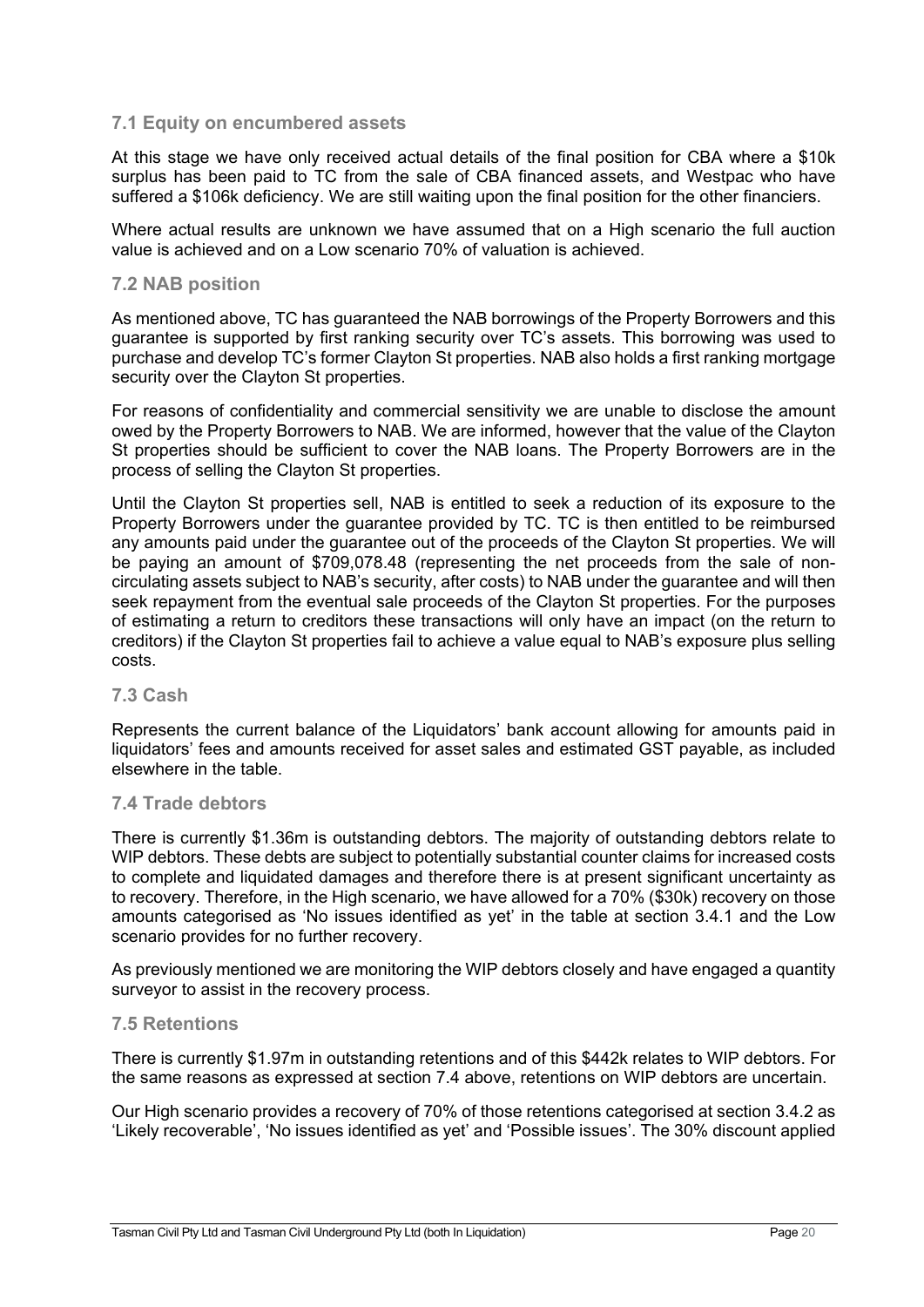allows for minor costs of rectification. The Low scenario provides for a 30% recovery on those retentions categorised as 'Likely recoverable'.

#### **7.6 Related party loans**

As discussed at section 3.5, the recoveries on related party loans are uncertain and accordingly, no recovery has been estimated at this stage under either scenario. We are nevertheless taking active recovery steps, including issuing demands and lodging caveats.

#### **7.7 Liquidators' future remuneration**

Our actual and future claims for remuneration are discussed at section 9 below. A large majority of our future fees will be incurred in recovering debtors, retentions and related party loans. Estimating our future fees in attending to these tasks is difficult, as we may be forced to take legal action and encounter various counter claims, in particular with the WIP debtors and retentions. We also note that many retentions do not expire until later this year thus adding to time spent administering the liquidation. It is also possible that we will make multiple distributions to creditors that will add to our costs. All of these factors make estimating future fees difficult.

#### **7.8 Priority creditors**

Priority creditors are comprised of the claims of employees as detailed below:

| Claim                               | \$'000 |
|-------------------------------------|--------|
| Wages                               | (29)   |
| Annual leave, notice and redundancy | (808)  |
| Superannuation                      | (33)   |
| Total                               | (870)  |

It is likely that priority creditors will be paid in full and we intend making a distribution shortly. To date FEG has paid c. \$584k to employees. FEG is entitled to the same priority as enjoyed by employees for the amounts that they pay to employees.

#### **7.9 Unsecured creditors**

The ultimate return to unsecured creditors is also dependent upon the quantum of creditor claims that are received and validated. At this stage we have not had any need to validate creditor claims and we have yet to receive Proofs of Debt from all creditors. The quantum of unsecured creditor claims will also be impacted by the size of any shortfall on secured creditor claims. For the purpose of this report we have relied upon the Directors' RATA and the Company's books and records to estimate unsecured creditor claims as follows:

| \$'000                                  | High     | Low      |
|-----------------------------------------|----------|----------|
| Shortfall on encumbered asset creditors | (348)    | (1,097)  |
| Trade creditors                         | (5, 418) | (6, 851) |
| Retentions payable                      | (1,252)  | (1,252)  |
| Taxes                                   | (545)    | (476)    |
| Total                                   | (7, 563) | (9,676)  |

In the Low scenario we have increased the quantum of unsecured creditor claims by \$1.4m as an allowance for claims not accurately included in the Company's records.

#### **7.10 Preferences, insolvent trading and other similar claims**

We are still in the process of investigating the Company's affairs. As mentioned at section 5, we have identified some potential preferential payments and a likely case for insolvent trading. Our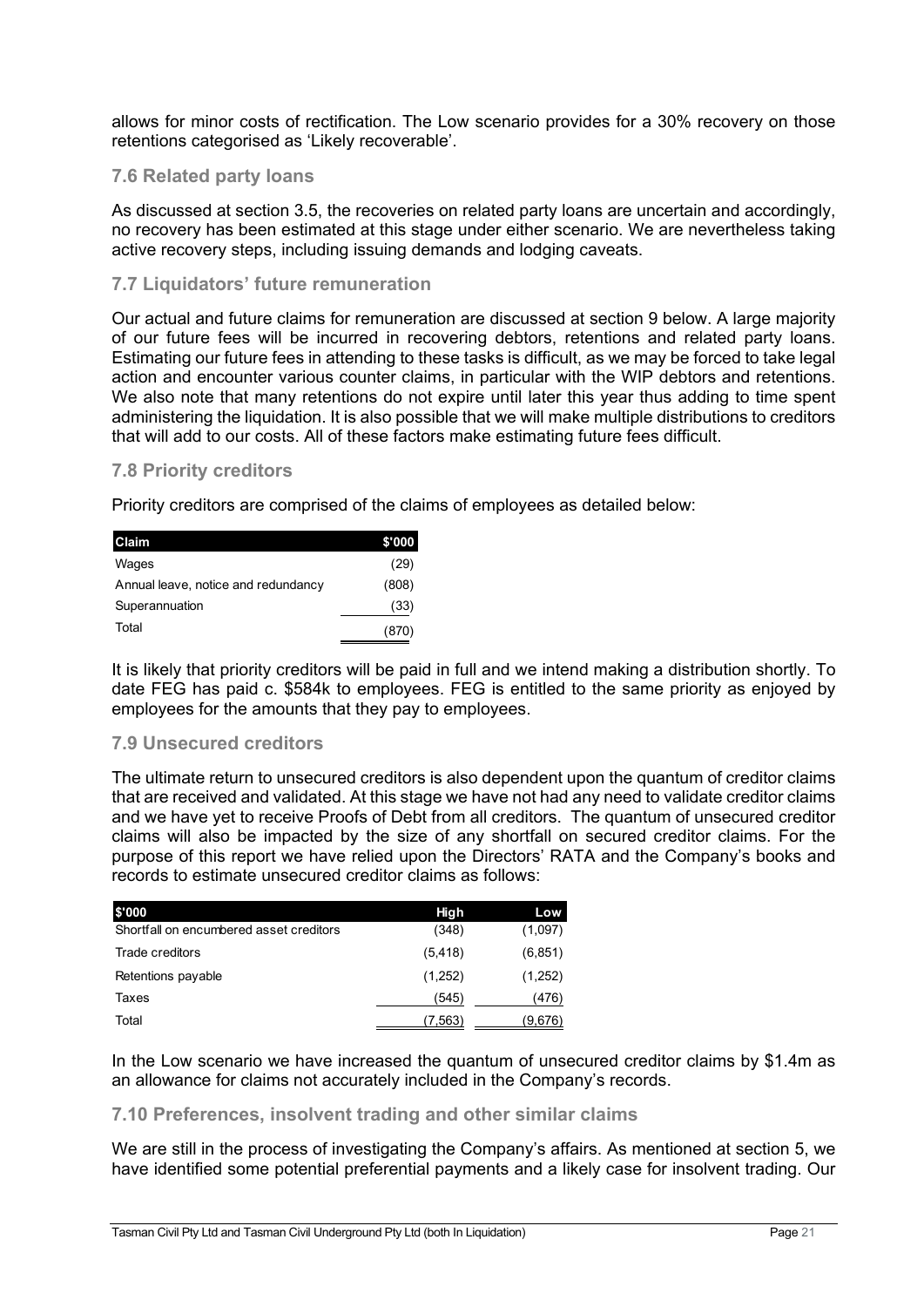investigations are continuing and actions for preferential payments and insolvent trading can be vigorously defended and subject to the defendant's ability to pay, accordingly we have not at this stage factored in the upside to creditors from any returns on such claims.

# **8. Meeting of the Committee of Inspection**

A meeting of the Committee of Inspection was held on 27 February 2017.

At this meeting the contents of this report were discussed and the opportunity was given for creditors to ask questions.

One of the matters discussed at the meeting was the timing for possible distribution(s) to ordinary unsecured creditors. We outlined to creditors that whilst it may be possible to pay an interim dividend to creditors in the coming months, and then pay subsequent distributions once all assets and have been recovered and causes of action completed however, this would be far more costly than paying just one first and final distribution. We and the Committee of Inspection were both of the view that it would be more cost effective to pay just one distribution at the end of the liquidation. Given that there are retentions that do not expire until November and December this year a dividend is therefore not likely until early next year.

The minutes of this meeting are attached as Appendix C.

## **9. Liquidators' Remuneration**

Prior to the meeting of the Committee of Inspection, committee members were provided with a remuneration report that detailed our past and future fees and costs. The Committee of Inspection approved our remuneration as Liquidators, for the period 29 August 2016 to 20 January 2017 in the amount of \$161,219.50 excluding GST. In addition the Committee of Inspection provided approval for our future remuneration as Liquidators for the period 21 January 2017 to the finalisation of the Liquidation in the amount of \$215,810.00 excluding GST.

# **10. Tasman Civil Underground Pty Ltd**

For the benefit of creditors that are also creditors of TUG we have outlined below a brief summary of the conduct of that liquidation. At this stage we are not in a position to provide a full report to creditors (of TUG) and in the interest of keeping costs to a minimum we will not provide a more detailed report until our investigations are complete. In any event the affairs of TUG are much less complex than TC's and the key actions and results can be dealt with summarily as follows:

- TUG's only assets of realisable value consisted of PPE valued by Grays at \$899k. However, the majority of TUG's PPE was financed with c. \$1.1m owed to financiers, principally CAT.
- We disclaimed the PPE subject to finance and the financiers made their own arrangements to realise their assets.
- Unencumbered PPE was valued at \$27k and these assets have been sold at auction for gross proceeds of \$33k. We have also received surplus proceeds, representing equity in BOQ financed assets, of \$18k. We also expect to receive c. \$16k in insurance proceeds relating to a claim for damage to a BOQ financed motor vehicle. The insurance proceeds will be available to TUG as BOQ has already been paid out from other assets that it financed.
- TUG had \$5k in cash at bank upon our appointment that was transferred to a Liquidators' account.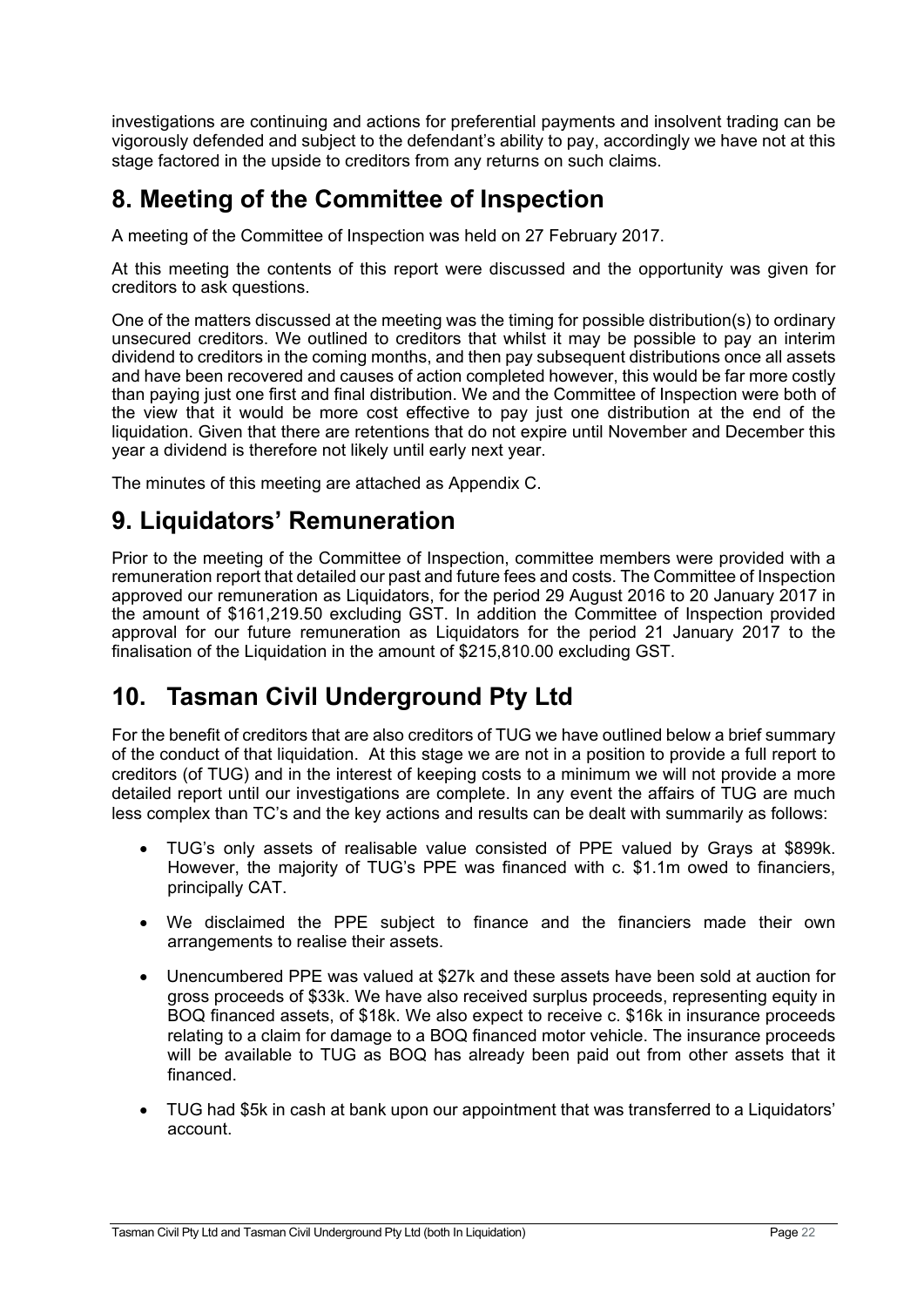- All of TUG's 12 employees were terminated upon liquidation. Eligible employees are able to make claims for their entitlements with FEG and we have been assisting FEG in adjudicating these claims.
- There are amounts owed between TC and TUG and at present the records of the Company indicate that TC may owe TUG c. \$100k. The transactions between the two companies require reconciling and validation. If it is proved that there is a net receivable from TC then TUG will be able to participate as an unsecured creditor of TC in any dividend that is paid.
- Our investigations are continuing into potential recoveries for unfair preferential payments and insolvent trading.
- Based upon TUG's records and the Directors' RATA \$943k is owed to unsecured creditors and \$179k to employees.
- At this stage, unless there are recoveries for unfair preference payments or for insolvent trading then it is unlikely there will be a return to any creditor type.

## **11. Further Information**

Should you have any queries concerning the above matters, please contact Michael Buzzo of this office on (08) 9365 8027.

**Jason Tracy**  For and on behalf of Jason Tracy and Vaughan Strawbridge Joint and Several Liquidators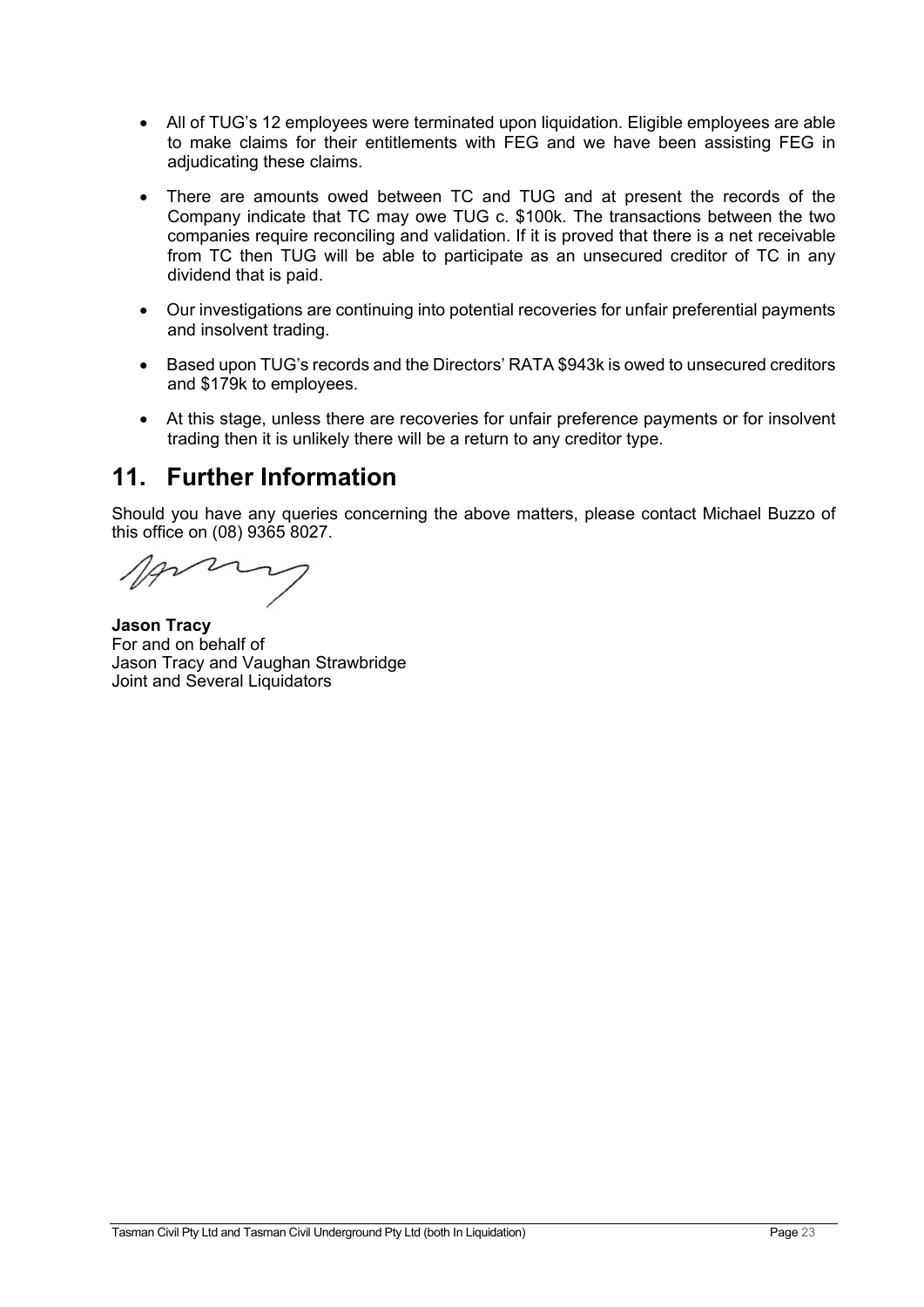# **Appendix A: PPSR Listing**

| Number                                                                       | <b>PMSI</b>                                  | <b>Collateral Class</b>                             |                              | <b>Inventory</b> Secured Party Group                                                                                                                                           | <b>Collateral Description</b>                                                                                                                                                                                                                                                                                                                                                                                                                                                                                                            | Original<br>Registration                    | <b>Registration Start</b><br>Time          |
|------------------------------------------------------------------------------|----------------------------------------------|-----------------------------------------------------|------------------------------|--------------------------------------------------------------------------------------------------------------------------------------------------------------------------------|------------------------------------------------------------------------------------------------------------------------------------------------------------------------------------------------------------------------------------------------------------------------------------------------------------------------------------------------------------------------------------------------------------------------------------------------------------------------------------------------------------------------------------------|---------------------------------------------|--------------------------------------------|
| 201112110781208 Not Provided All PAP                                         |                                              |                                                     |                              | Not Provided NATIONAL AUSTRALIA BANK LIMITED ACN 004 044 937                                                                                                                   |                                                                                                                                                                                                                                                                                                                                                                                                                                                                                                                                          | <b>Creation Date</b><br>27/04/2005 00:00:00 | 30/01/2012 00:00:00                        |
| 201112111333064 Not Provided All PAP                                         |                                              |                                                     |                              | Not Provided NATIONAL AUSTRALIA BANK LIMITED ACN 004 044 937                                                                                                                   |                                                                                                                                                                                                                                                                                                                                                                                                                                                                                                                                          | 10/05/2005 00:00:00                         | 30/01/2012 00:00:00                        |
| 201112112108468 Not Provided All PAP<br>201112112628717 Not Provided All PAP |                                              |                                                     |                              | Not Provided WESTPAC BANKING CORPORATION ACN 007 457 141<br>Not Provided CBFC LIMITED ACN 00 008 519 462                                                                       |                                                                                                                                                                                                                                                                                                                                                                                                                                                                                                                                          | 20/05/2005 00:00:00<br>24/06/2005 00:00:00  | 30/01/2012 00:00:00<br>30/01/2012 00:00:00 |
| 201112112845135 Not Provided All PAP                                         |                                              |                                                     |                              | Not Provided NATIONAL AUSTRALIA BANK LIMITED ACN 004 044 937                                                                                                                   |                                                                                                                                                                                                                                                                                                                                                                                                                                                                                                                                          | 14/07/2005 00:00:00                         | 30/01/2012 00:00:00                        |
| 201112113092372                                                              | Not Provided                                 | AII PAF                                             | Not Provided                 | NATIONAL AUSTRALIA BANK LIMITED ACN 004 044 937<br>NATIONAL AUSTRALIA BANK LIMITED ACN 004 044 937                                                                             |                                                                                                                                                                                                                                                                                                                                                                                                                                                                                                                                          | 25/07/2005 00:00:00                         | 30/01/2012 00:00:00                        |
| 201112120177315<br>201112120586183                                           | Not Provided<br>Not Provided All PAP         | AI PAP                                              | Not Provided                 | Not Provided CBFC LIMITED ACN 00 008 519 462                                                                                                                                   |                                                                                                                                                                                                                                                                                                                                                                                                                                                                                                                                          | 16/08/2005 00:00:00<br>05/09/2005 00:00:00  | 30/01/2012 00:00:00<br>30/01/2012 00:00:00 |
| 201112120938506 Not Provided All PAP                                         |                                              |                                                     |                              | Not Provided WESTPAC BANKING CORPORATION ACN 007 457 141                                                                                                                       |                                                                                                                                                                                                                                                                                                                                                                                                                                                                                                                                          | 29/09/2005 00:00:00                         | 30/01/2012 00:00:00                        |
| 201112141323784 Not Provided All PAP<br>201112141405548 Not Provided All PAP |                                              |                                                     |                              | Not Provided WESTPAC BANKING CORPORATION ACN 007 457 141<br>Not Provided NATIONAL AUSTRALIA BANK LIMITED ACN 004 044 937                                                       |                                                                                                                                                                                                                                                                                                                                                                                                                                                                                                                                          | 19/05/2006 00:00:00<br>06/06/2006 00:00:00  | 30/01/2012 00:00:00<br>30/01/2012 00:00:00 |
| 201112151167707 Not Provided All PAP                                         |                                              |                                                     |                              | Not Provided WESTPAC BANKING CORPORATION ACN 007 457 141                                                                                                                       |                                                                                                                                                                                                                                                                                                                                                                                                                                                                                                                                          | 14/12/2006 00:00:00                         | 30/01/2012 00:00:00                        |
| 201112160106307<br>201112160636149                                           | Not Provided All PAP<br>Not Provided All PAP |                                                     |                              | Not Provided WESTPAC BANKING CORPORATION ACN 007 457 141<br>Not Provided NATIONAL AUSTRALIA BANK LIMITED ACN 004 044 937                                                       |                                                                                                                                                                                                                                                                                                                                                                                                                                                                                                                                          | 14/12/2006 00:00:00<br>16/05/2007 00:00:00  | 30/01/2012 00:00:00<br>30/01/2012 00:00:00 |
| 201112160636165                                                              | Not Provided All PAP                         |                                                     |                              | Not Provided NATIONAL AUSTRALIA BANK LIMITED ACN 004 044 937                                                                                                                   |                                                                                                                                                                                                                                                                                                                                                                                                                                                                                                                                          | 27/05/2007 00:00:00                         | 30/01/2012 00:00:00                        |
| 201112190724694 Not Provided All PAP                                         |                                              |                                                     |                              | Not Provided WESTPAC BANKING CORPORATION ACN 007 457 141                                                                                                                       |                                                                                                                                                                                                                                                                                                                                                                                                                                                                                                                                          | 23/05/2008 00:00:00                         | 30/01/2012 00:00:00                        |
| 201112190864860 Not Provided All PAP<br>201112190865182 Not Provided All PAP |                                              |                                                     |                              | Not Provided WESTPAC BANKING CORPORATION ACN 007 457 141<br>Not Provided WESTPAC BANKING CORPORATION ACN 007 457 141                                                           |                                                                                                                                                                                                                                                                                                                                                                                                                                                                                                                                          | 27/06/2008 00:00:00<br>27/06/2008 00:00:00  | 30/01/2012 00:00:00<br>30/01/2012 00:00:00 |
| 201112200453091 Not Provided                                                 |                                              | All PAF                                             |                              | Not Provided WESTPAC BANKING CORPORATION ACN 007 457 141                                                                                                                       |                                                                                                                                                                                                                                                                                                                                                                                                                                                                                                                                          | 23/10/2008 00:00:00                         | 30/01/2012 00:00:00                        |
| 201112201703849 Not Provided All PAP<br>201112202149850                      | Yes                                          | <b>Vlotor Vehicle</b>                               | Yes                          | Not Provided NATIONAL AUSTRALIA BANK LIMITED ACN 004 044 937<br>COATES HIRE OPERATIONS PTY LIMITED ACN 00 074 126                                                              | Vehicles and their associated parts, accessories and equipment,                                                                                                                                                                                                                                                                                                                                                                                                                                                                          |                                             | 30/01/2012 00:00:00<br>30/01/2012 00:00:00 |
|                                                                              |                                              |                                                     |                              | 971                                                                                                                                                                            | supplied by the secured party, or any party for which the secured<br>party is nominated to act, to the grantor, including without limitation:<br>cars, utilities, trucks and trailers and including the follow ing<br>vehicles: access; air and air compression; compaction;<br>earthmoving; generators and pow er distribution; lighting; materials<br>handling; offshore; pumps & fluid management; traffic management<br>& road barrier.                                                                                              |                                             |                                            |
| 201112202149948 Yes                                                          |                                              | Other Goods                                         | Yes                          | COATES HIRE OPERATIONS PTY LIMITED ACN 00 074 126<br>971                                                                                                                       | Equipment & other goods including without limitation: air/air<br>compression; compaction; concrete; earthmoving; generators &<br>pow er; ground & shoring; scaffolding; propping; lighting; materials<br>handling; pumps & fluid management; safety; portable buildings &<br>toilets; tools & similar goods; traffic management including road<br>barriers; trucks, vehicles & trailers; w elding; any other goods hired<br>in respect of any security interest; & any related goods including<br>parts & accessories for the foregoing. |                                             | 30/01/2012 00:00:00                        |
| 201112204755708 Not Provided All PAP<br>201112212277302 Not Provided All PAP |                                              |                                                     | Not Provided<br>Not Provided | ST. GEORGE FINANCE LIMITED ACN 001 094 471                                                                                                                                     |                                                                                                                                                                                                                                                                                                                                                                                                                                                                                                                                          | 31/08/2009 00:00:00<br>14/05/2010 00:00:00  | 30/01/2012 00:00:00<br>30/01/2012 00:00:00 |
| 201112212536698                                                              | Not Provided All PAP                         |                                                     | Not Provided                 | NATIONAL AUSTRALIA BANK LIMITED ACN 004 044 937<br>AUSTRALIA AND NEW ZEALAND BANKING GROUP                                                                                     |                                                                                                                                                                                                                                                                                                                                                                                                                                                                                                                                          | 27/05/2010 00:00:00                         | 30/01/2012 00:00:00                        |
|                                                                              |                                              |                                                     |                              | MITED ACN 00 005 357 522                                                                                                                                                       |                                                                                                                                                                                                                                                                                                                                                                                                                                                                                                                                          |                                             |                                            |
| 201112212695968 No                                                           |                                              | Other Goods                                         | No                           | CSG FINANCE AUSTRALIA PTY LTD ACN 161 231 894;<br>CSG FINANCE GROUP RECEIVABLES PTY LTD ACN 161<br>232 088; The Trustee for CSG Finance Australian Trust<br>ABN 62 719 287 610 | Office Machines and Equipment                                                                                                                                                                                                                                                                                                                                                                                                                                                                                                            |                                             | 30/01/2012 00:00:00                        |
| 201112212861543 No                                                           |                                              | Other Goods                                         | No                           | CAPITAL FINANCE AUSTRALIA LIMITED ACN 069 663 136                                                                                                                              | Telephone Systems                                                                                                                                                                                                                                                                                                                                                                                                                                                                                                                        |                                             | 30/01/2012 00:00:00                        |
| 201112220014944 Not Provided All PAP                                         |                                              |                                                     |                              | Not Provided NATIONAL AUSTRALIA BANK LIMITED ACN 004 044 937                                                                                                                   |                                                                                                                                                                                                                                                                                                                                                                                                                                                                                                                                          | 20/07/2010 00:00:00                         | 30/01/2012 00:00:00                        |
| 201112220015196 Not Provided All PAP                                         |                                              |                                                     |                              | Not Provided NATIONAL AUSTRALIA BANK LIMITED ACN 004 044 937                                                                                                                   |                                                                                                                                                                                                                                                                                                                                                                                                                                                                                                                                          | 12/07/2010 00:00:00                         | 30/01/2012 00:00:00                        |
| 201112220310304 Not Provided All PAP<br>201112220768342 Not Provided All PAP |                                              |                                                     |                              | Not Provided NATIONAL AUSTRALIA BANK LIMITED ACN 004 044 937<br>Not Provided NATIONAL AUSTRALIA BANK LIMITED ACN 004 044 937                                                   |                                                                                                                                                                                                                                                                                                                                                                                                                                                                                                                                          | 17/09/2010 00:00:00<br>02/11/2010 00:00:00  | 30/01/2012 00:00:00<br>30/01/2012 00:00:00 |
| 201112220830419                                                              | Not Provided                                 | AI PAF                                              | Not Provided                 | NATIONAL AUSTRALIA BANK LIMITED ACN 004 044 937                                                                                                                                |                                                                                                                                                                                                                                                                                                                                                                                                                                                                                                                                          | 12/11/2010 00:00:00                         | 30/01/2012 00:00:00                        |
| 201112230146118 Not Provided<br>201112230411027                              | Not Provided                                 | <b>AI PAP</b><br>AII PAP                            | Not Provided<br>Not Provided | NATIONAL AUSTRALIA BANK LIMITED ACN 004 044 937<br>WESTPAC BANKING CORPORATION ACN 007 457 141                                                                                 |                                                                                                                                                                                                                                                                                                                                                                                                                                                                                                                                          | 15/02/2011 00:00:00<br>25/03/2011 00:00:00  | 30/01/2012 00:00:00<br>30/01/2012 00:00:00 |
| 201112230832982                                                              | Not Provided All PAP                         |                                                     | Not Provided                 | NATIONAL AUSTRALIA BANK LIMITED ACN 004 044 937                                                                                                                                |                                                                                                                                                                                                                                                                                                                                                                                                                                                                                                                                          | 17/01/2011 00:00:00                         | 30/01/2012 00:00:00                        |
|                                                                              |                                              | 201112280624958 Not Provided All PAP with Exception |                              | Not Provided WESTPAC BANKING CORPORATION ACN 007 457 141                                                                                                                       | Except any personal property of the grantor which is not from time<br>to time subject to a security agreement in favour of the secured<br>party. It will be a breach of the security agreement if certain<br>dealings in the collateral (including selling or leasing it) occur without<br>the secured party's consent                                                                                                                                                                                                                   |                                             | 30/01/2012 00:00:00                        |
|                                                                              |                                              |                                                     |                              | 201112280669714 Not Provided All PAP with Exception Not Provided WESTPAC BANKING CORPORATION ACN 007 457 141                                                                   | Except any personal property of the grantor which is not from time<br>to time subject to a security agreement in favour of the secured<br>party. It will be a breach of the security agreement if certain<br>dealings in the collateral (including selling or leasing it) occur without<br>the secured party's consent                                                                                                                                                                                                                   |                                             | 30/01/2012 00:00:00                        |
|                                                                              |                                              |                                                     |                              | 201112280753775 Not Provided All PAP with Exception Not Provided WESTPAC BANKING CORPORATION ACN 007 457 141                                                                   | Except any personal property of the grantor which is not from time<br>to time subject to a security agreement in favour of the secured<br>party. It will be a breach of the security agreement if certain<br>dealings in the collateral (including selling or leasing it) occur without<br>the secured party's consent                                                                                                                                                                                                                   |                                             | 30/01/2012 00:00:00                        |
|                                                                              |                                              |                                                     |                              | 201112280842834 Not Provided All PAP with Exception Not Provided WESTPAC BANKING CORPORATION ACN 007 457 141                                                                   | Except any personal property of the grantor w hich is not from time<br>to time subject to a security agreement in favour of the secured<br>party. It will be a breach of the security agreement if certain<br>dealings in the collateral (including selling or leasing it) occur without<br>the secured party's consent                                                                                                                                                                                                                  |                                             | 30/01/2012 00:00:00                        |
|                                                                              |                                              |                                                     |                              | 201201050263362 Not Provided   All PAP with Exception   Not Provided   ST. GEORGE FINANCE LIMITED ACN 001 094 471                                                              | Except any personal property of the grantor which is not from time<br>to time subject to a security agreement in favour of the secured<br>party. It will be a breach of the security agreement if certain<br>dealings in the collateral (including selling or leasing it) occur without<br>the secured party's consent                                                                                                                                                                                                                   |                                             | 30/01/2012 00:00:00                        |
| 201201051094565 Yes                                                          |                                              | Other Goods                                         | Yes                          | KENNARDS HIRE PTY LIMITED ACN 00 001 740 727                                                                                                                                   | Any equipment that can be hired for use in Access, Brick & Paving,<br>cleaning & floor care, concrete, cooling, heating, entertainment,<br>earth moving & compaction, generators, landscaping &<br>gardening, Lifting, lighting, plumbing, pumping, saw ing, site<br>equipment, tools, traffic control, vehicles & trailers.                                                                                                                                                                                                             |                                             | 30/01/2012 00:00:00                        |
| 201202080032496 Yes                                                          |                                              | Other Goods                                         | Yes                          | NATIONAL AUSTRALIA BANK LIMITED ACN 004 044 937                                                                                                                                | Any property w hich is from time to time subject to a security interest<br>under an Asset Finance Agreement (AFA) entered into on or after<br>Tuesday, 7 February 2012 (except where the goods are a motor<br>vehicle, aircraft or w atercraft) in accordance with the Master Asset<br>Finance Agreement (MAFA) betw een the Grantor and the Secured<br>Party dated on or around Thursday, 15 April 2010 contract<br>ML1974165, or any other security agreement replacing the AFA or<br><b>MAFA</b>                                      |                                             | 08/02/2012 01:34:27                        |
| 201202080155329 Yes                                                          |                                              | Motor Vehicle                                       | Yes                          | NATIONAL AUSTRALIA BANK LIMITED ACN 004 044 937                                                                                                                                | Any property w hich is from time to time subject to a security interest<br>under an Asset Finance Agreement (AFA) entered into on or after<br>Tuesday, 7 February 2012 for a motor vehicle in accordance with<br>the Master Asset Finance Agreement (MAFA) between the Grantor<br>and the Secured Party dated on or around Thursday, 15 April 2010<br>contract ML1974165, or any other security agreement replacing the<br>AFA or MAFA.                                                                                                  |                                             | 08/02/2012 10:20:58                        |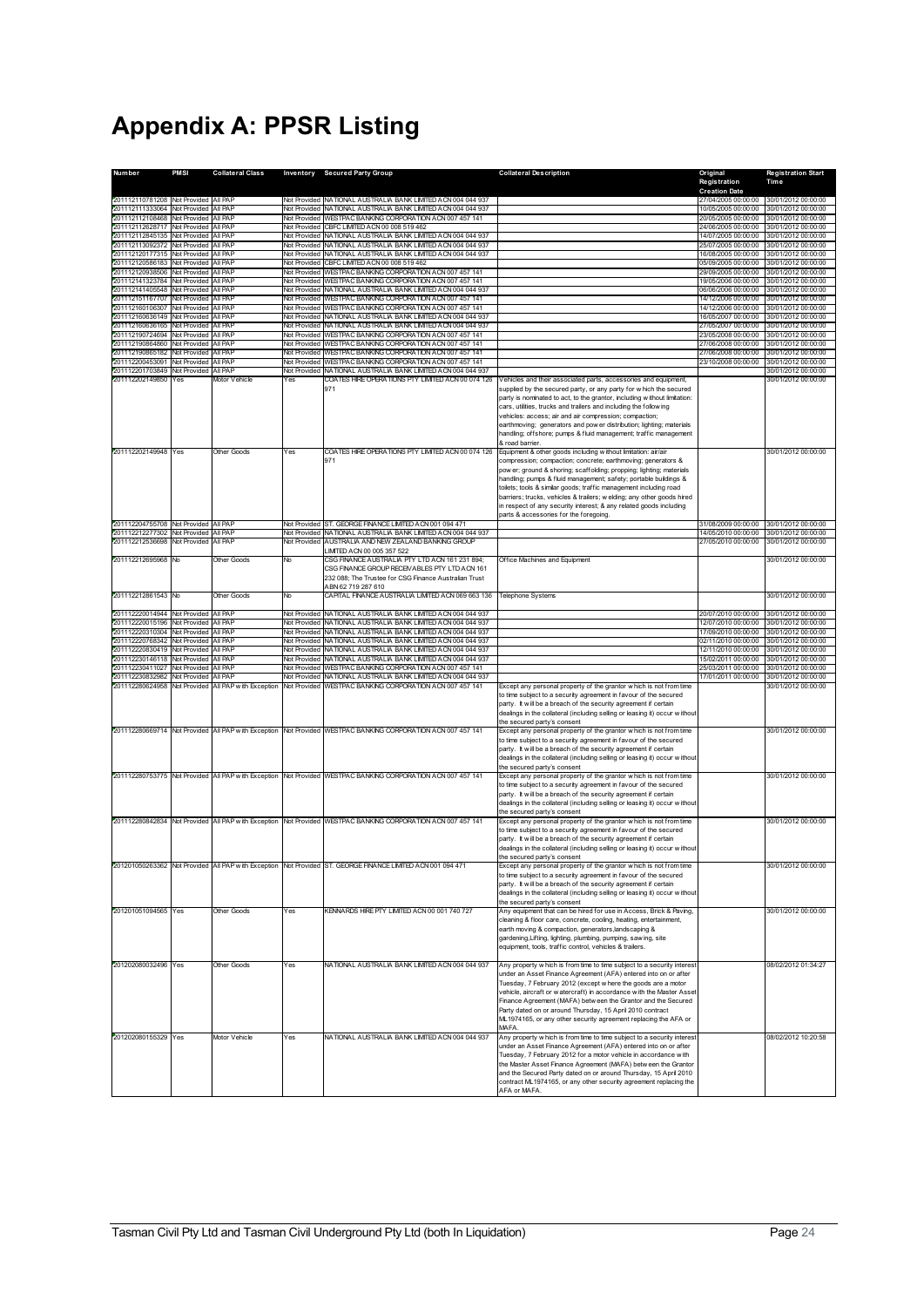| Number                                     | <b>PMSI</b> | <b>Collateral Class</b>      |            | Inventory Secured Party Group                                                                                                                                                                                                                                                                                                                                                                                                                         | <b>Collateral Description</b>                                                                                                                                                                                                                                                                                                                                      | Original                             | <b>Registration Start</b>                  |
|--------------------------------------------|-------------|------------------------------|------------|-------------------------------------------------------------------------------------------------------------------------------------------------------------------------------------------------------------------------------------------------------------------------------------------------------------------------------------------------------------------------------------------------------------------------------------------------------|--------------------------------------------------------------------------------------------------------------------------------------------------------------------------------------------------------------------------------------------------------------------------------------------------------------------------------------------------------------------|--------------------------------------|--------------------------------------------|
|                                            |             |                              |            |                                                                                                                                                                                                                                                                                                                                                                                                                                                       |                                                                                                                                                                                                                                                                                                                                                                    | Registration<br><b>Creation Date</b> | Time                                       |
| 201204100237590 Not Provided All PAP       |             |                              |            | Not Provided CBFC LIMITED ACN 00 008 519 462                                                                                                                                                                                                                                                                                                                                                                                                          |                                                                                                                                                                                                                                                                                                                                                                    |                                      | 10/04/2012 21:26:35                        |
| 201204100246446 Not Provided All PAP       |             |                              |            | Not Provided CBFC LIMITED ACN 00 008 519 462                                                                                                                                                                                                                                                                                                                                                                                                          |                                                                                                                                                                                                                                                                                                                                                                    |                                      | 10/04/2012 22:14:58                        |
| 201205220003642                            | Yes         | Motor Vehicle                | Yes        | CAPITAL FINANCE AUSTRALIA LIMITED ACN 069 663 136                                                                                                                                                                                                                                                                                                                                                                                                     |                                                                                                                                                                                                                                                                                                                                                                    |                                      | 22/05/2012 04:58:24                        |
| 201208170093291 Not Provided All PAP       |             |                              |            | Not Provided NATIONAL AUSTRALIA BANK LIMITED ACN 004 044 937                                                                                                                                                                                                                                                                                                                                                                                          |                                                                                                                                                                                                                                                                                                                                                                    |                                      | 17/08/2012 17:54:08                        |
| 201209070036243                            | Yes         | Motor Vehicle                | Yes        | CATERPILLAR FINANCIAL AUSTRALIA LIMITED ACN 00<br>006 714 585                                                                                                                                                                                                                                                                                                                                                                                         |                                                                                                                                                                                                                                                                                                                                                                    |                                      | 07/09/2012 12:55:05                        |
| 201209070036611                            | Yes         | <b>Other Goods</b>           | Yes        | CATERPILLAR FINANCIAL AUSTRALIA LIMITED ACN 00                                                                                                                                                                                                                                                                                                                                                                                                        | ONE ONLY NEW ACCUGRADE 2D-3D GPS/UTS UPGRADE WITH                                                                                                                                                                                                                                                                                                                  |                                      | 07/09/2012 13:00:32                        |
|                                            |             |                              |            | 006 714 585                                                                                                                                                                                                                                                                                                                                                                                                                                           | SIDE SHIFT OPTION S/NO. 1532J039SQ<br>NEW TRIMBLE SPS930 UTS S/NOS: 72611291 & RS0PC11119<br>NEW TRIMBLE SPS855 BASE STTAION S/NOS: 5217K84505 &<br>1112118524                                                                                                                                                                                                     |                                      |                                            |
| 201209260027169 Yes                        |             | Other Goods                  | Yes        | REDSTAR EQUIPMENT PTY LTD ACN 103 772 318; ONSITE<br>RENTAL GROUP OPERATIONS PTY LTD ACN 126 102 485                                                                                                                                                                                                                                                                                                                                                  |                                                                                                                                                                                                                                                                                                                                                                    |                                      | 26/09/2012 10:49:51                        |
| 201210040033942                            | Yes         | Other Goods                  | Yes        | REDSTAR EQUIPMENT PTY LTD ACN 103 772 318; ONSITE<br>RENTAL GROUP OPERATIONS PTY LTD ACN 126 102 485                                                                                                                                                                                                                                                                                                                                                  |                                                                                                                                                                                                                                                                                                                                                                    |                                      | 04/10/2012 11:48:32                        |
|                                            |             |                              |            | 201211210142975 Not Provided   All PAP with Exception   Not Provided   WESTPAC BANKING CORPORATION ACN 007 457 141                                                                                                                                                                                                                                                                                                                                    | Except any personal property of the grantor w hich is not from time                                                                                                                                                                                                                                                                                                |                                      | 21/11/2012 22:40:18                        |
|                                            |             |                              |            |                                                                                                                                                                                                                                                                                                                                                                                                                                                       | to time subject to a security agreement in favour of the secured<br>party. It will be a breach of the security agreement if certain<br>dealings in the collateral (including selling or leasing it) occur without<br>the secured party's consent.                                                                                                                  |                                      |                                            |
| 201211220057203                            | Yes         | Motor Vehicle                | Yes        | CATERPILLAR FINANCIAL AUSTRALIA LIMITED ACN 00<br>006 714 585                                                                                                                                                                                                                                                                                                                                                                                         |                                                                                                                                                                                                                                                                                                                                                                    |                                      | 22/11/2012 14:30:19                        |
| 201211220058847                            | Yes         | Motor Vehicle                | Yes        | CATERPILLAR FINANCIAL AUSTRALIA LIMITED ACN 00                                                                                                                                                                                                                                                                                                                                                                                                        |                                                                                                                                                                                                                                                                                                                                                                    |                                      | 22/11/2012 14:45:18                        |
| 201212060003463 Yes                        |             | Motor Vehicle                | Yes        | 006 714 585<br>CAPITAL FINANCE AUSTRALIA LIMITED ACN 069 663 136                                                                                                                                                                                                                                                                                                                                                                                      |                                                                                                                                                                                                                                                                                                                                                                    |                                      | 06/12/2012 04:52:16                        |
|                                            |             |                              |            |                                                                                                                                                                                                                                                                                                                                                                                                                                                       |                                                                                                                                                                                                                                                                                                                                                                    |                                      |                                            |
| 201301160031616 Yes<br>201301160057878 Yes |             | Other Goods<br>Motor Vehicle | Yes<br>Yes | TRU BLU HIRE AUSTRALIA PTY LTD ACN 080 468 266<br>TRU BLU HIRE AUSTRALIA PTY LTD ACN 080 468 266                                                                                                                                                                                                                                                                                                                                                      |                                                                                                                                                                                                                                                                                                                                                                    |                                      | 16/01/2013 10:27:52<br>16/01/2013 11:49:29 |
| 201301230002510                            | Yes         | Motor Vehicle                | Yes        | CAPITAL FINANCE AUSTRALIA LIMITED ACN 069 663 136                                                                                                                                                                                                                                                                                                                                                                                                     |                                                                                                                                                                                                                                                                                                                                                                    |                                      | 23/01/2013 04:25:44                        |
| 201301230003278                            | Yes         | Motor Vehicle                | Yes        | CAPITAL FINANCE AUSTRALIA LIMITED ACN 069 663 136                                                                                                                                                                                                                                                                                                                                                                                                     |                                                                                                                                                                                                                                                                                                                                                                    |                                      | 23/01/2013 04:31:42                        |
|                                            |             | <b>Motor Vehicle</b>         | Yes        | CAPITAL FINANCE AUSTRALIA LIMITED ACN 069 663 136                                                                                                                                                                                                                                                                                                                                                                                                     |                                                                                                                                                                                                                                                                                                                                                                    |                                      |                                            |
| 201302190001188                            | Yes         |                              |            |                                                                                                                                                                                                                                                                                                                                                                                                                                                       |                                                                                                                                                                                                                                                                                                                                                                    |                                      | 19/02/2013 04:51:14                        |
| 201302280076569                            | Yes         | Motor Vehicle                | Yes        | CATERPILLAR FINANCIAL AUSTRALIA LIMITED ACN 00<br>006 714 585                                                                                                                                                                                                                                                                                                                                                                                         |                                                                                                                                                                                                                                                                                                                                                                    |                                      | 28/02/2013 14:39:42                        |
| 201303210124527                            | Yes         | Motor Vehicle                | Yes        | BROOKS HIRE SERVICE PTY LTD ACN 008 975 988                                                                                                                                                                                                                                                                                                                                                                                                           |                                                                                                                                                                                                                                                                                                                                                                    |                                      | 21/03/2013 20:10:07                        |
| 201304090058546                            | Yes         | Motor Vehicle                | Yes        | CATERPILLAR FINANCIAL AUSTRALIA LIMITED ACN 00<br>006 714 585                                                                                                                                                                                                                                                                                                                                                                                         |                                                                                                                                                                                                                                                                                                                                                                    |                                      | 09/04/2013 16:09:43                        |
| 201304150072181 Yes<br>201304160043793 Yes |             | Other Goods                  | Yes        | VINIDEX PTY LIMITED ACN 000 664 942                                                                                                                                                                                                                                                                                                                                                                                                                   | PIPES & FITTINGS                                                                                                                                                                                                                                                                                                                                                   |                                      | 15/04/2013 17:29:07                        |
|                                            |             | Motor Vehicle                | Yes        | CATERPILLAR FINANCIAL AUSTRALIA LIMITED ACN 00<br>006 714 585                                                                                                                                                                                                                                                                                                                                                                                         |                                                                                                                                                                                                                                                                                                                                                                    |                                      | 16/04/2013 14:08:43                        |
| 201305230004344                            | Yes         | Motor Vehicle                | Yes        | CAPITAL FINANCE AUSTRALIA LIMITED ACN 069 663 136                                                                                                                                                                                                                                                                                                                                                                                                     |                                                                                                                                                                                                                                                                                                                                                                    |                                      | 23/05/2013 04:35:00                        |
| 201305310055097                            | Yes         | Motor Vehicle                | Yes        | COMMONWEALTH BANK OF AUSTRALIA ACN 00 123 123                                                                                                                                                                                                                                                                                                                                                                                                         |                                                                                                                                                                                                                                                                                                                                                                    |                                      | 31/05/2013 12:21:00                        |
| 201306140066312 Yes                        |             | Motor Vehicle                | Yes        | 124<br>CATERPILLAR FINANCIAL AUSTRALIA LIMITED ACN 00                                                                                                                                                                                                                                                                                                                                                                                                 |                                                                                                                                                                                                                                                                                                                                                                    |                                      | 14/06/2013 13:52:19                        |
| 201306190073531 Yes                        |             | Motor Vehicle                | Yes        | 006 714 585<br>BOQ EQUIPMENT FINANCE LIMITED ACN 00 008 492 582                                                                                                                                                                                                                                                                                                                                                                                       |                                                                                                                                                                                                                                                                                                                                                                    |                                      | 19/06/2013 16:00:08                        |
| 201307230063864                            | Yes         | Motor Vehicle                | Yes        | CATERPILLAR FINANCIAL AUSTRALIA LIMITED ACN 00<br>006 714 585                                                                                                                                                                                                                                                                                                                                                                                         |                                                                                                                                                                                                                                                                                                                                                                    |                                      | 23/07/2013 18:09:06                        |
| 201308010060756 Yes                        |             | <b>Other Goods</b>           | Yes        | 069 244 417                                                                                                                                                                                                                                                                                                                                                                                                                                           | ROYAL WOLF TRADING AUSTRALIA PTY LIMITED ACN 00 All goods supplied by the secured party to the grantor including but<br>not limited to containers, ancillary equipment and related goods.                                                                                                                                                                          |                                      | 01/08/2013 14:23:27                        |
| 201308260021962 Yes                        |             | Motor Vehicle                | Yes        | CATERPILLAR FINANCIAL AUSTRALIA LIMITED ACN 00<br>006 714 585                                                                                                                                                                                                                                                                                                                                                                                         |                                                                                                                                                                                                                                                                                                                                                                    |                                      | 26/08/2013 09:56:56                        |
| 201308260056285                            | Yes         | Other Goods                  | Yes        | CATERPILLAR FINANCIAL AUSTRALIA LIMITED ACN 00                                                                                                                                                                                                                                                                                                                                                                                                        | One (1) New 2013 SITECH Accugrade 2D-3D GPS/UTS Upgrade                                                                                                                                                                                                                                                                                                            |                                      | 26/08/2013 13:25:05                        |
| 201308260056387 Yes                        |             | <b>Other Goods</b>           | Yes        | 006 714 585<br>CATERPILLAR FINANCIAL AUSTRALIA LIMITED ACN 00                                                                                                                                                                                                                                                                                                                                                                                         | SNR420+2.4GHZ #1293J556SQ; MS992 #1483J580SP; EM400<br>#1343J003RY; MT900 #1783H004SR; SNM940 #5316516166<br>complete with all attachments, components and accessories.<br>One (1) New 2013 SITECH Trimple SPS930 UTS SPS930 #72611867                                                                                                                             |                                      | 26/08/2013 13:26:03                        |
|                                            |             |                              |            | 006 714 585                                                                                                                                                                                                                                                                                                                                                                                                                                           | TSC3RD #RSITC38228 complete w ith all attachments, components<br>and accessories.                                                                                                                                                                                                                                                                                  |                                      |                                            |
| 201308260056510                            | Yes         | Other Goods                  | Yes        | CATERPILLAR FINANCIAL AUSTRALIA LIMITED ACN 00<br>006 714 585                                                                                                                                                                                                                                                                                                                                                                                         | One (1) New 2013 SITECH Trimple SPS855 Base Station SPS855<br>#5130603 Zephyr Antenna #5000116480 complete with all<br>attachments, components and accessories.                                                                                                                                                                                                    |                                      | 26/08/2013 13:27:05                        |
| 201308270066037                            | Yes         | Motor Vehicle                | Yes        | UNITED EQUIPMENT PTY LIMITED ACN 00 115 672 841                                                                                                                                                                                                                                                                                                                                                                                                       | All equipment leased, rented or otherw ise made available to the<br>grantor by the secured party                                                                                                                                                                                                                                                                   |                                      | 27/08/2013 15:04:16                        |
| 201308300062301 Yes                        |             | Motor Vehicle                | Yes        | COMMONWEALTH BANK OF AUSTRALIA ACN 00 123 123                                                                                                                                                                                                                                                                                                                                                                                                         |                                                                                                                                                                                                                                                                                                                                                                    |                                      | 30/08/2013 14:10:10                        |
| 201309100043060 Yes                        |             | Motor Vehicle                | Yes        | 124<br>CATERPILLAR FINANCIAL AUSTRALIA LIMITED ACN 00                                                                                                                                                                                                                                                                                                                                                                                                 |                                                                                                                                                                                                                                                                                                                                                                    |                                      | 10/09/2013 12:18:22                        |
| 201309240035477 No                         |             | <b>Other Goods</b>           | No         | 006 714 585<br>BOQ EQUIPMENT FINANCE LIMITED ACN 00 008 492 582                                                                                                                                                                                                                                                                                                                                                                                       | SAGE OILVAC SKID Serial No.: 1105SA4590                                                                                                                                                                                                                                                                                                                            |                                      | 24/09/2013 12:01:26                        |
| 201309240035483                            | Yes         | Motor Vehicle                | Yes        | BOQ EQUIPMENT FINANCE LIMITED ACN 00 008 492 582                                                                                                                                                                                                                                                                                                                                                                                                      |                                                                                                                                                                                                                                                                                                                                                                    |                                      | 24/09/2013 12:01:26                        |
| 201310160074293 Yes<br>201311010044530 Yes |             | Other Goods<br>Motor Vehicle | Yes<br>Yes | BOQ EQUIPMENT FINANCE LIMITED ACN 00 008 492 582<br>BOQ EQUIPMENT FINANCE LIMITED ACN 00 008 492 582                                                                                                                                                                                                                                                                                                                                                  | GPS EQUIPMENT Serial No.: 5324438807                                                                                                                                                                                                                                                                                                                               |                                      | 16/10/2013 17:01:32<br>01/11/2013 13:02:22 |
| 201311060036448 Yes                        |             | Motor Vehicle                | Yes        | CATERPILLAR FINANCIAL AUSTRALIA LIMITED ACN 00<br>006 714 585                                                                                                                                                                                                                                                                                                                                                                                         |                                                                                                                                                                                                                                                                                                                                                                    |                                      | 06/11/2013 14:38:27                        |
| 201312040025410 Yes                        |             | Motor Vehicle                | Yes        | WESTPAC BANKING CORPORATION ACN 007 457 141                                                                                                                                                                                                                                                                                                                                                                                                           |                                                                                                                                                                                                                                                                                                                                                                    |                                      | 04/12/2013 11:26:39                        |
| 201312050018005<br>201312070061506         | Yes<br>Yes  | Motor Vehicle<br>Other Goods | Yes<br>Yes | BOQ EQUIPMENT FINANCE LIMITED ACN 00 008 492 582<br>GLOBAL INDUSTRIAL SERVICES (AUST) PTY LTD ACN                                                                                                                                                                                                                                                                                                                                                     | All goods, equipment and/or other tangible property (including any                                                                                                                                                                                                                                                                                                 |                                      | 05/12/2013 09:02:01<br>07/12/2013 15:10:22 |
|                                            |             |                              |            | 143 178 803; GLOBAL CONSTRUCTION SERVICES LIMITED<br>ACN 104 662 259; GCS CONCRETE PUMPING PTY LTD<br>ACN 134 732 595; GCS HIRE PTY LTD ACN 115 285 919;<br>BFA INVESTMENTS PTY LTD ACN 105 746 656; GCS<br>ACCESS PTY LTD ACN 104 662 213; C.A.S.C.<br>CONSTRUCTIONS PTY. LTD. ACN 008 946 469; GCS<br>BUDGET PORTABLES PTY LTD ACN 128 045 250; GCS<br>INTEGRATED SERVICES PTY LTD ACN 604 010 639                                                  | accessions to those goods, equipment and/or property) sold,<br>leased, hired, rented, bailed, supplied on consignment, sold subject<br>to a conditional sale agreement including retention of title or<br>otherw ise made available by the secured party to the grantor.                                                                                           |                                      |                                            |
| 201312070062295 Yes                        |             | Other Goods                  | Yes        | GLOBAL INDUSTRIAL SERVICES (AUST) PTY LTD ACN<br>143 178 803; GLOBAL CONSTRUCTION SERVICES LIMITED<br>ACN 104 662 259; GCS CONCRETE PUMPING PTY LTD<br>ACN 134 732 595; GCS HIRE PTY LTD ACN 115 285 919;<br>BFA INVESTMENTS PTY LTD ACN 105 746 656; GCS<br>ACCESS PTY LTD ACN 104 662 213; C.A.S.C.<br>CONSTRUCTIONS PTY. LTD. ACN 008 946 469; GCS<br>BUDGET PORTABLES PTY LTD ACN 128 045 250; GCS<br>INTEGRATED SERVICES PTY LTD ACN 604 010 639 | All goods, equipment and/or other tangible property (including any<br>accessions to those goods, equipment and/or property) sold,<br>leased, hired, rented, bailed, supplied on consignment, sold subject<br>to a conditional sale agreement including retention of title or<br>otherw ise made available by the secured party to the grantor.                     |                                      | 07/12/2013 15:10:26                        |
| 201312070062662 Yes                        |             | Motor Vehicle                | Yes        | GLOBAL INDUSTRIAL SERVICES (AUST) PTY LTD ACN<br>143 178 803; GLOBAL CONSTRUCTION SERVICES LIMITED<br>ACN 104 662 259; GCS CONCRETE PUMPING PTY LTD<br>ACN 134 732 595; GCS HIRE PTY LTD ACN 115 285 919;<br>BFA INVESTMENTS PTY LTD ACN 105 746 656; GCS<br>ACCESS PTY LTD ACN 104 662 213; C.A.S.C.<br>CONSTRUCTIONS PTY. LTD. ACN 008 946 469; GCS<br>BUDGET PORTABLES PTY LTD ACN 128 045 250; GCS<br>INTEGRATED SERVICES PTY LTD ACN 604 010 639 | All motor vehicles (as defined in the Personal Property Securities<br>Act and Regulations) and their associated parts, accessories and<br>equipment - rented, leased, hired, bailed, supplied on consignment,<br>sold subject to a conditional sale agreement including retention of<br>title, or otherw ise made available to the grantor by the secured<br>party |                                      | 07/12/2013 15:10:31                        |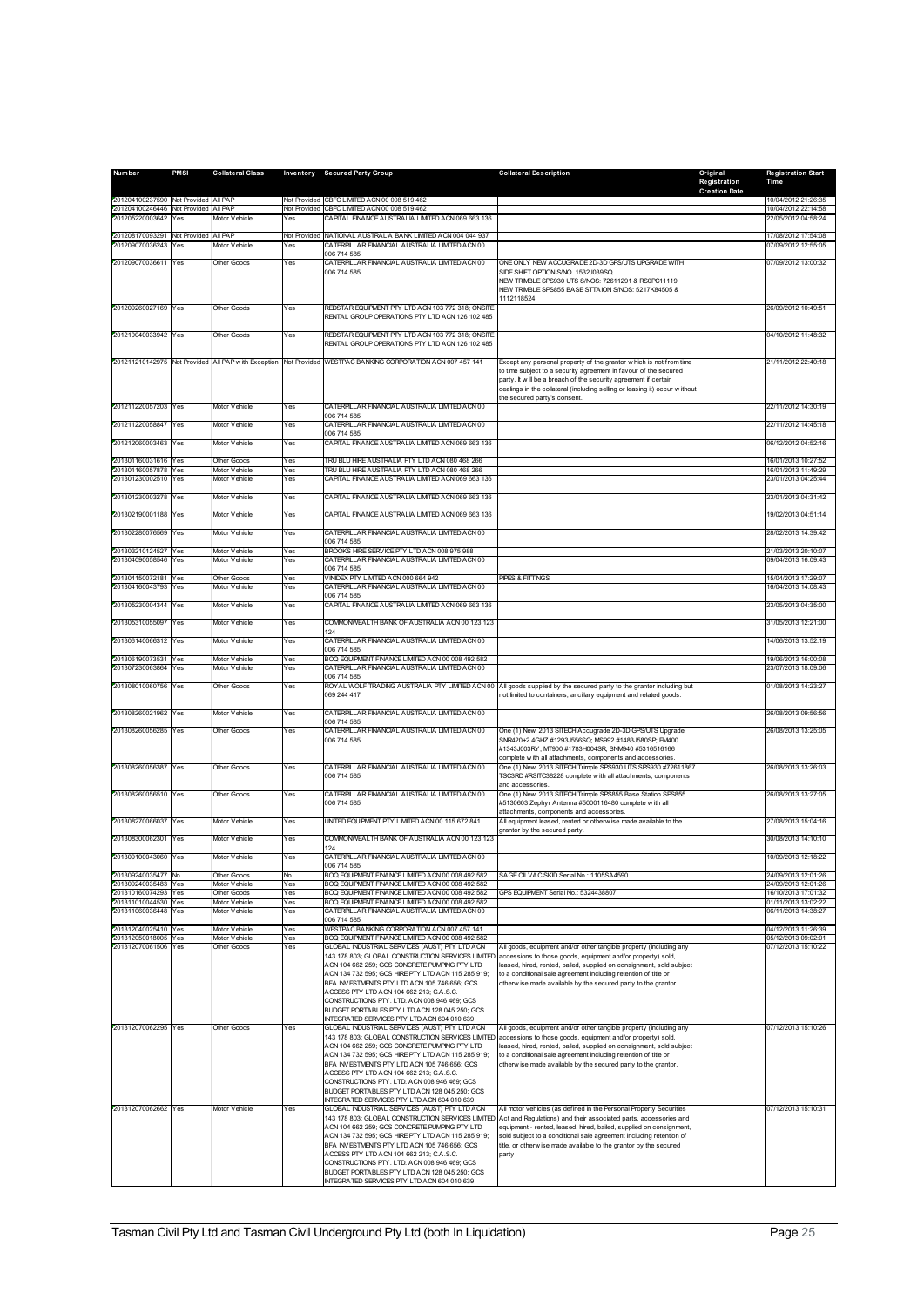| Number                                     | <b>PMSI</b>         | <b>Collateral Class</b>             |                     | Inventory Secured Party Group                                                                        | <b>Collateral Description</b>                                                                                                               | Original<br>Registration | <b>Registration Start</b><br>Time          |
|--------------------------------------------|---------------------|-------------------------------------|---------------------|------------------------------------------------------------------------------------------------------|---------------------------------------------------------------------------------------------------------------------------------------------|--------------------------|--------------------------------------------|
|                                            |                     | Motor Vehicle                       |                     |                                                                                                      |                                                                                                                                             | <b>Creation Date</b>     |                                            |
| 201312070063051 Yes                        |                     |                                     | Yes                 | GLOBAL INDUSTRIAL SERVICES (AUST) PTY LTD ACN<br>143 178 803; GLOBAL CONSTRUCTION SERVICES LIMITED   | All motor vehicles (as defined in the Personal Property Securities<br>Act and Regulations) and their associated parts, accessories and      |                          | 07/12/2013 15:10:34                        |
|                                            |                     |                                     |                     | ACN 104 662 259; GCS CONCRETE PUMPING PTY LTD<br>ACN 134 732 595; GCS HIRE PTY LTD ACN 115 285 919;  | equipment - rented, leased, hired, bailed, supplied on consignment,<br>sold subject to a conditional sale agreement including retention of  |                          |                                            |
|                                            |                     |                                     |                     | BFA INVESTMENTS PTY LTD ACN 105 746 656; GCS<br>ACCESS PTY LTD ACN 104 662 213; C.A.S.C.             | title, or otherw ise made available to the grantor by the secured<br>party                                                                  |                          |                                            |
|                                            |                     |                                     |                     | CONSTRUCTIONS PTY. LTD. ACN 008 946 469; GCS<br>BUDGET PORTABLES PTY LTD ACN 128 045 250; GCS        |                                                                                                                                             |                          |                                            |
| 201312230078264 Yes                        |                     | Motor Vehicle                       | Yes                 | INTEGRATED SERVICES PTY LTD ACN 604 010 639<br>BOQ EQUIPMENT FINANCE LIMITED ACN 00 008 492 582      |                                                                                                                                             |                          | 23/12/2013 17:02:08                        |
| 201312230078272                            | Yes                 | Motor Vehicle                       | Yes                 | BOQ EQUIPMENT FINANCE LIMITED ACN 00 008 492 582                                                     |                                                                                                                                             |                          | 23/12/2013 17:02:08                        |
| 201401240202445<br>201403100041003         | Not Provided<br>Yes | All PAP<br><b>Motor Vehicle</b>     | Not Provided<br>Yes | NATIONAL AUSTRALIA BANK LIMITED ACN 004 044 937<br>BOQ EQUIPMENT FINANCE LIMITED ACN 00 008 492 582  |                                                                                                                                             |                          | 24/01/2014 14:39:56<br>10/03/2014 16:51:10 |
| 201403130031056 Yes<br>201403130031060 Yes |                     | Other Goods<br>Other Goods          | Yes<br>Yes          | BOQ EQUIPMENT FINANCE LIMITED ACN 00 008 492 582<br>BOQ EQUIPMENT FINANCE LIMITED ACN 00 008 492 582 | TRIMBLE BASE Serial No.: 5342K46617<br>TRIMBLE CONTROLLER Serial No.: RS27C43925                                                            |                          | 13/03/2014 12:51:17<br>13/03/2014 12:51:17 |
| 201403270061529<br>201404040111169 Yes     | No                  | Motor Vehicle<br>Motor Vehicle      | No<br>Yes           | NATIONAL AUSTRALIA BANK LIMITED ACN 004 044 937<br>GLOBAL INDUSTRIAL SERVICES (AUST) PTY LTD ACN     | All motor vehicles (as defined in the Personal Property Securities                                                                          |                          | 27/03/2014 15:32:22<br>04/04/2014 18:37:39 |
|                                            |                     |                                     |                     | 143 178 803; GLOBAL CONSTRUCTION SERVICES LIMITED<br>ACN 104 662 259; GCS CONCRETE PUMPING PTY LTD   | Act and Regulations) and their associated parts, accessories and<br>equipment - rented, leased, hired, bailed, supplied on consignment,     |                          |                                            |
|                                            |                     |                                     |                     | ACN 134 732 595: GCS HIRE PTY LTD ACN 115 285 919:<br>BFA INVESTMENTS PTY LTD ACN 105 746 656; GCS   | sold subject to a conditional sale agreement including retention of<br>title, or otherw ise made available to the grantor by the secured    |                          |                                            |
|                                            |                     |                                     |                     | ACCESS PTY LTD ACN 104 662 213; C.A.S.C.                                                             | party                                                                                                                                       |                          |                                            |
|                                            |                     |                                     |                     | CONSTRUCTIONS PTY. LTD. ACN 008 946 469; GCS<br>BUDGET PORTABLES PTY LTD ACN 128 045 250; GCS        |                                                                                                                                             |                          |                                            |
| 201404040111434 Yes                        |                     | Other Goods                         | Yes                 | INTEGRATED SERVICES PTY LTD ACN 604 010 639<br>GLOBAL INDUSTRIAL SERVICES (AUST) PTY LTD ACN         | All goods, equipment and/or other tangible property (including any                                                                          |                          | 04/04/2014 18:37:40                        |
|                                            |                     |                                     |                     | 143 178 803; GLOBAL CONSTRUCTION SERVICES LIMITED<br>ACN 104 662 259; GCS CONCRETE PUMPING PTY LTD   | accessions to those goods, equipment and/or property) sold,<br>leased, hired, rented, bailed, supplied on consignment, sold subject         |                          |                                            |
|                                            |                     |                                     |                     | ACN 134 732 595; GCS HIRE PTY LTD ACN 115 285 919;<br>BFA INVESTMENTS PTY LTD ACN 105 746 656; GCS   | to a conditional sale agreement including retention of title or<br>otherw ise made available by the secured party to the grantor.           |                          |                                            |
|                                            |                     |                                     |                     | ACCESS PTY LTD ACN 104 662 213; C.A.S.C.<br>CONSTRUCTIONS PTY. LTD. ACN 008 946 469; GCS             |                                                                                                                                             |                          |                                            |
|                                            |                     |                                     |                     | BUDGET PORTABLES PTY LTD ACN 128 045 250; GCS                                                        |                                                                                                                                             |                          |                                            |
| 201404280043154 Yes                        |                     | Motor Vehicle                       | Yes                 | INTEGRATED SERVICES PTY LTD ACN 604 010 639<br>BOQ EQUIPMENT FINANCE LIMITED ACN 00 008 492 582      |                                                                                                                                             |                          | 28/04/2014 13:50:31                        |
| 201405300077861 Yes                        |                     | Motor Vehicle                       | Yes                 | CATERPILLAR FINANCIAL AUSTRALIA LIMITED ACN 00<br>006 714 585                                        |                                                                                                                                             |                          | 30/05/2014 14:44:01                        |
| 201410090028150                            | Yes                 | Motor Vehicle                       | Yes                 | CATERPILLAR FINANCIAL AUSTRALIA LIMITED ACN 00<br>006 714 585                                        |                                                                                                                                             |                          | 09/10/2014 12:38:19                        |
| 201410290042352 Yes                        |                     | Other Goods                         | Yes                 | COMPLETE HIRE & SALES PTY LTD ACN 090 519 823                                                        | All goods, equipment and/or other intangible property (including any<br>accessions to those goods, equipment and/or property) sold,         |                          | 29/10/2014 13:36:54                        |
|                                            |                     |                                     |                     |                                                                                                      | leased, hired, rented, bailed, supplied on consignment, sold subject<br>to a conditional sale agreement including retention of title or     |                          |                                            |
|                                            |                     |                                     |                     |                                                                                                      | otherw ise made available by the secured party to the grantor.                                                                              |                          | 14/11/2014 09:19:25                        |
| 201411140012885 Yes                        |                     | Motor Vehicle                       | Yes                 | CATERPILLAR FINANCIAL AUSTRALIA LIMITED ACN 00<br>006 714 585                                        |                                                                                                                                             |                          |                                            |
| 201411140012892 Yes                        |                     | Motor Vehicle                       | Yes                 | CATERPILLAR FINANCIAL AUSTRALIA LIMITED ACN 00<br>006 714 585                                        |                                                                                                                                             |                          | 14/11/2014 09:19:26                        |
| 201412010041183 Yes                        |                     | Motor Vehicle                       | Yes                 | CATERPILLAR FINANCIAL AUSTRALIA LIMITED ACN 00<br>006 714 585                                        |                                                                                                                                             |                          | 01/12/2014 12:43:44                        |
| 201412110065169 Yes                        |                     | Motor Vehicle                       | Yes                 | COMMONWEALTH BANK OF AUSTRALIA ACN 00 123 123<br>124                                                 |                                                                                                                                             |                          | 11/12/2014 16:42:41                        |
| 201501290077008 Yes                        |                     | Motor Vehicle                       | Yes                 | COMMONWEALTH BANK OF AUSTRALIA ACN 00 123 123<br>124                                                 |                                                                                                                                             |                          | 29/01/2015 16:56:29                        |
| 201502110041357<br>201502160002679 Yes     | Yes                 | Motor Vehicle<br><b>Other Goods</b> | Yes<br>Yes          | ULTIMATE DRAINAGE PTY LTD ACN 110 355 292<br>RICOH AUSTRALIA PTY LTD ACN 000 593 171                 | <b>MPC3503</b>                                                                                                                              |                          | 11/02/2015 13:29:55<br>16/02/2015 08:58:26 |
| 201502190010116<br>201502250014282 Yes     | Yes                 | Other Goods<br><b>Other Goods</b>   | Yes<br>Yes          | RICOH AUSTRALIA PTY LTD ACN 000 593 171<br>CATERPILLAR FINANCIAL AUSTRALIA LIMITED ACN 00            | MPCW2200SF<br>All Personal Property (including equipment and motor vehicles)                                                                |                          | 19/02/2015 09:16:50<br>25/02/2015 10:14:55 |
|                                            |                     |                                     |                     | 006 714 585                                                                                          | financed, leased, hire purchased or otherw ise made available to the<br>grantor by the Secured Party.                                       |                          |                                            |
| 201502250014295                            | Yes                 | Motor Vehicle                       | Yes                 | CATERPILLAR FINANCIAL AUSTRALIA LIMITED ACN 00<br>006 714 585                                        |                                                                                                                                             |                          | 25/02/2015 10:14:56                        |
| 201502250050484 Yes<br>201503120043596 Yes |                     | Motor Vehicle<br>Motor Vehicle      | Yes<br>Yes          | ULTIMATE DRAINAGE PTY LTD ACN 110 355 292<br>ULTIMATE DRAINAGE PTY LTD ACN 110 355 292               |                                                                                                                                             |                          | 25/02/2015 12:30:45<br>12/03/2015 13:48:46 |
| 201503120044116<br>201503130041969         | Yes<br>Yes          | Motor Vehicle<br>Other Goods        | Yes<br>Yes          | ULTIMATE DRAINAGE PTY LTD ACN 110 355 292<br>BUSSELTON CIVIL PTY LTD ACN 601 554 956; BCF            | All goods, equipment and/or other tangible property (including any                                                                          |                          | 12/03/2015 13:54:31<br>13/03/2015 12:36:28 |
|                                            |                     |                                     |                     | CONTRACTORS PTY LTD ACN 602 859 405; BCP<br>MATERIALS PTY LTD ACN 602 859 496                        | accessions to those goods, equipment and/or property) sold,<br>leased, hired, rented, bailed, supplied on consignment, sold subject         |                          |                                            |
|                                            |                     |                                     |                     |                                                                                                      | to a conditional sale agreement including retention of title or<br>otherw ise made available by the secured party to the grantor.           |                          |                                            |
| 201503180049104 Yes<br>201503180049127 Yes |                     | Motor Vehicle<br>Motor Vehicle      | Yes<br>Yes          | ULTIMATE DRAINAGE PTY LTD ACN 110 355 292<br>ULTIMATE DRAINAGE PTY LTD ACN 110 355 292               |                                                                                                                                             |                          | 18/03/2015 14:42:11<br>18/03/2015 14:42:11 |
| 201503300088529 Yes<br>201503310111606     | Yes                 | Motor Vehicle<br>Motor Vehicle      | Yes<br>Yes          | ULTIMATE DRAINAGE PTY LTD ACN 110 355 292<br>COMMONWEALTH BANK OF AUSTRALIA ACN 00 123 123           |                                                                                                                                             |                          | 30/03/2015 18:46:28<br>31/03/2015 17:46:17 |
| 201504080048002 Yes                        |                     | Motor Vehicle                       | Yes                 | 124<br>ULTIMATE DRAINAGE PTY LTD ACN 110 355 292                                                     |                                                                                                                                             |                          | 08/04/2015 15:21:04                        |
| 201504110008655 Yes                        |                     | <b>Other Goods</b>                  | Yes                 | COSA GROUP PTY LTD ACN 131 257 728                                                                   | All goods, equipment and/or other tangible property (including any<br>accessions to those goods, equipment and/or property) sold,           |                          | 11/04/2015 14:18:55                        |
|                                            |                     |                                     |                     |                                                                                                      | leased, hired, rented, bailed, supplied on consignment, sold subject                                                                        |                          |                                            |
|                                            |                     |                                     |                     |                                                                                                      | to a conditional sale agreement (including retention of title) or<br>otherw ise made available by the secured party to the grantor.         |                          |                                            |
| 201504110009005 Yes                        |                     | Motor Vehicle                       | Yes                 | COSA GROUP PTY LTD ACN 131 257 728                                                                   | All motor vehicles (as defined in the Personal Property Securities<br>Act and Regulations) and their associated parts, accessories and      |                          | 11/04/2015 14:41:53                        |
|                                            |                     |                                     |                     |                                                                                                      | equipment - rented, leased, hired, bailed, supplied on consignment,<br>sold subject to a conditional sale agreement (including retention of |                          |                                            |
|                                            |                     |                                     |                     |                                                                                                      | title), or otherw ise made available to the grantor by the secured<br>party.                                                                |                          |                                            |
| 201504140033676 Yes<br>201504170054520 Yes |                     | Motor Vehicle<br>Other Goods        | Yes<br>Yes          | ULTIMATE DRAINAGE PTY LTD ACN 110 355 292<br>TRADELINK PTY LIMITED ACN 000 003 832                   | All goods (including, but not limited to), all plumbing supplies and                                                                        |                          | 14/04/2015 13:23:12<br>17/04/2015 13:42:32 |
|                                            |                     |                                     |                     |                                                                                                      | plumbing related products supplied from time to time by Crane<br>Distribution Limited (or any related body corporate (as defined in the     |                          |                                            |
|                                            |                     |                                     |                     |                                                                                                      | Corporation Act 2001)) to the grantor and any related services,<br>together with all proceeds arising from that property, including (but    |                          |                                            |
|                                            |                     |                                     |                     |                                                                                                      | not limited to) goods, money, accounts receivable, chattel paper,<br>intangibles, negotiable instruments, documents, documents of title     |                          |                                            |
| 201504210032498 Yes                        |                     | Other Goods                         | Yes                 | ULTIMATE DRAINAGE PTY LTD ACN 110 355 292                                                            | and investment securities<br>Invoice for hire of Goods and Services                                                                         |                          | 21/04/2015 12:29:51                        |
| 201504210032887 Yes<br>201504210032915 Yes |                     | Motor Vehicle<br>Motor Vehicle      | Yes                 | ULTIMATE DRAINAGE PTY LTD ACN 110 355 292<br>ULTIMATE DRAINAGE PTY LTD ACN 110 355 292               |                                                                                                                                             |                          | 21/04/2015 12:34:10<br>21/04/2015 12:34:10 |
| 201504210064692 Yes<br>201505060044639 Yes |                     | Motor Vehicle<br>Motor Vehicle      | Yes<br>Yes<br>Yes   | ULTIMATE DRAINAGE PTY LTD ACN 110 355 292<br>ULTIMATE DRAINAGE PTY LTD ACN 110 355 292               |                                                                                                                                             |                          | 21/04/2015 17:13:06<br>06/05/2015 14:44:22 |
| 201505110010479 Yes                        |                     | Other Goods                         | Yes                 | BUCKBY CONTRACTING PTY LTD ACN 106 876 313                                                           | All goods, equipment and/or other tangible property (including any                                                                          |                          | 11/05/2015 09:23:11                        |
|                                            |                     |                                     |                     |                                                                                                      | accessions to those goods, equipment and/or property) sold,<br>leased, hired, rented, bailed, supplied on consignment, sold subject         |                          |                                            |
|                                            |                     |                                     |                     |                                                                                                      | to a conditional sale agreement including retention of title or<br>otherw ise made available by the secured party to the grantor.           |                          |                                            |
| 201505110010507 Yes                        |                     | Motor Vehicle                       | Yes                 | BUCKBY CONTRACTING PTY LTD ACN 106 876 313                                                           | All motor vehicles (as defined in the Personal Property Securities<br>Act and Regulations) and their assosiated parts, accessories and      |                          | 11/05/2015 09:23:13                        |
|                                            |                     |                                     |                     |                                                                                                      | equipment (accessions) rented, leased, hired, bailed, supplied on<br>consignment, sold subject to a conditional sale agreement including    |                          |                                            |
|                                            |                     |                                     |                     |                                                                                                      | retention of title, or otherw ise made avaliable to the grantor by the<br>secured party                                                     |                          |                                            |
| 201505120036461 Yes                        |                     | Other Goods                         | Yes                 | TITAN PLANT HIRE PTY LTD ACN 095 884 441                                                             | All goods, equipment and/or other tangible property (including any<br>accessions to those goods, equipment and/or property) sold,           |                          | 12/05/2015 12:27:05                        |
|                                            |                     |                                     |                     |                                                                                                      | leased, hired, rented, bailed, supplied on consignment, sold subject<br>to a conditional sale agreement including retention of title or     |                          |                                            |
|                                            |                     | Motor Vehicle                       |                     | TITAN PLANT HIRE PTY LTD ACN 095 884 441                                                             | otherw ise made available by the secured party to the grantor.                                                                              |                          |                                            |
| 201505120036474 Yes                        |                     |                                     | Yes                 |                                                                                                      | All motor vehicles (as defined in the Personal Property Securities<br>Act and Regulations) and their associated parts, accessories and      |                          | 12/05/2015 12:27:07                        |
|                                            |                     |                                     |                     |                                                                                                      | equipment - rented, leased, hired, bailed, supplied on consignment,<br>sold subject to a conditional sale agreement including retention of  |                          |                                            |
|                                            |                     |                                     |                     |                                                                                                      | title, or otherw ise made available to the grantor by the secured<br>party                                                                  |                          |                                            |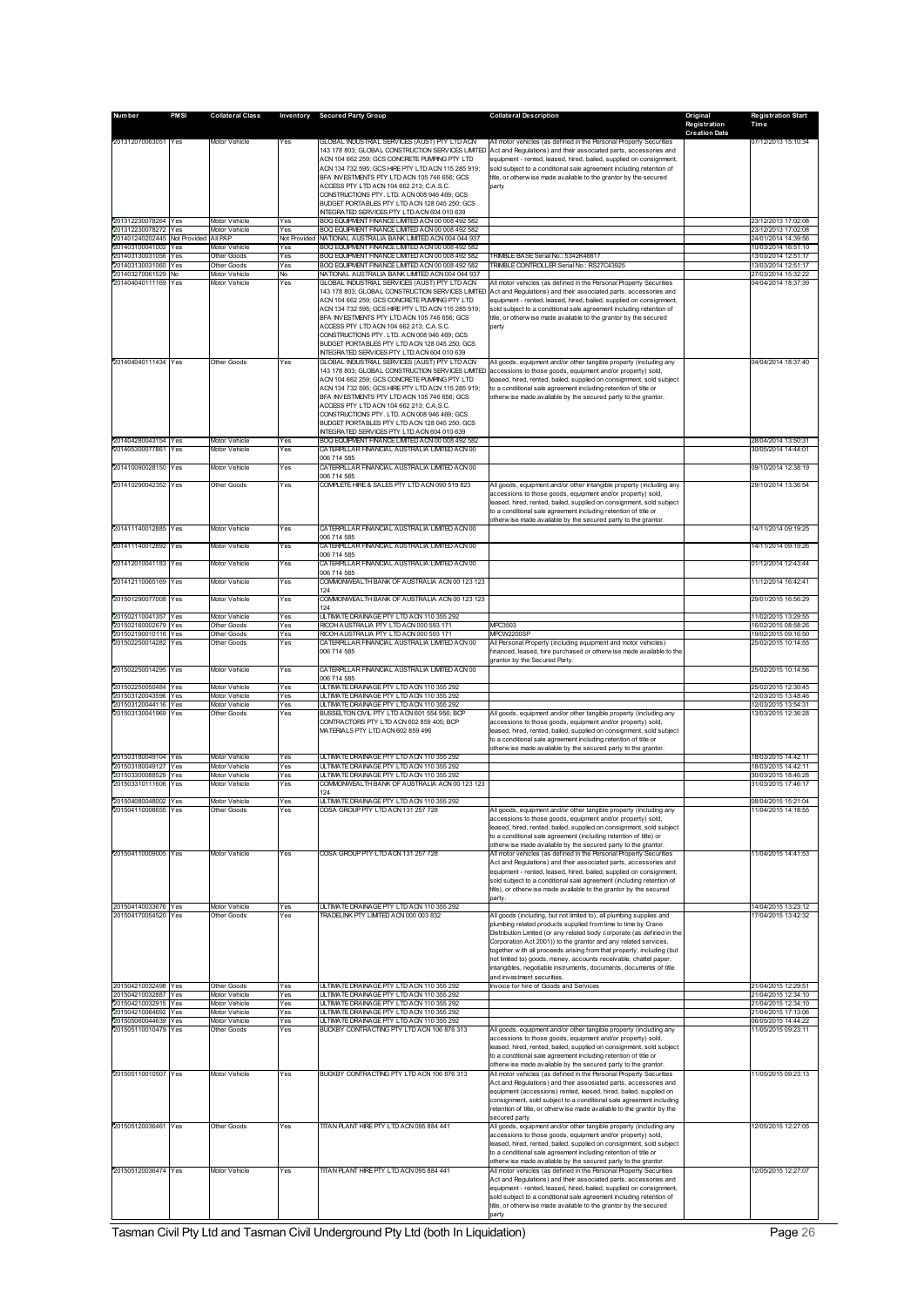| Number              | <b>PMSI</b> | <b>Collateral Class</b> |     | Inventory Secured Party Group                                                                       | <b>Collateral Description</b>                                                                                                          | Original                             | <b>Registration Start</b> |
|---------------------|-------------|-------------------------|-----|-----------------------------------------------------------------------------------------------------|----------------------------------------------------------------------------------------------------------------------------------------|--------------------------------------|---------------------------|
|                     |             |                         |     |                                                                                                     |                                                                                                                                        | Registration<br><b>Creation Date</b> | Time                      |
| 201505190041349 Yes |             | Motor Vehicle           | Yes | ULTIMATE DRAINAGE PTY LTD ACN 110 355 292                                                           |                                                                                                                                        |                                      | 19/05/2015 13:11:38       |
| 201505190041354     | Yes         | <b>Motor Vehicle</b>    | Yes | ULTIMATE DRAINAGE PTY LTD ACN 110 355 292                                                           |                                                                                                                                        |                                      | 19/05/2015 13:11:38       |
| 201505250063297     | Yes         | Motor Vehicle           | Yes | CATERPILLAR FINANCIAL AUSTRALIA LIMITED ACN 00                                                      |                                                                                                                                        |                                      | 25/05/2015 17:05:02       |
|                     |             |                         |     | 006 714 585                                                                                         |                                                                                                                                        |                                      |                           |
| 201505280044843 Yes |             | Other Goods             | Yes | THE TRUSTEE FOR THE D J MACCORMICK FAMILY TRUST<br>ABN 96 126 176 094; MARY DONALD NOMINEES PTY LTD | All goods, equipment and/or other tangible property (including any<br>accessions to those goods, equipment and/or property) sold,      |                                      | 28/05/2015 13:22:22       |
|                     |             |                         |     | ACN 008 804 368                                                                                     | leased, hired, rented, bailed, supplied on consignment, sold subject                                                                   |                                      |                           |
|                     |             |                         |     |                                                                                                     | to a conditional sale agreement including retention of title or                                                                        |                                      |                           |
| 201505280044964 Yes |             |                         |     |                                                                                                     | otherw ise made available by the secured party to the grantor.                                                                         |                                      |                           |
|                     |             | Motor Vehicle           | Yes | THE TRUSTEE FOR THE D J MACCORMICK FAMILY TRUST<br>ABN 96 126 176 094; MARY DONALD NOMINEES PTY LTD | All motor vehicles (as defined in the Personal Property Securities<br>Act and Regulations) and their associated parts, accessories and |                                      | 28/05/2015 13:22:24       |
|                     |             |                         |     | ACN 008 804 368                                                                                     | equipment - rented, leased, hired, bailed, supplied on consignment,                                                                    |                                      |                           |
|                     |             |                         |     |                                                                                                     | sold subject to a conditional sale agreement including retention of                                                                    |                                      |                           |
|                     |             |                         |     |                                                                                                     | title, or otherw ise made available to the grantor by the secured                                                                      |                                      |                           |
|                     |             |                         |     |                                                                                                     | party                                                                                                                                  |                                      |                           |
| 201506090016401 Yes |             | Motor Vehicle           | Yes | ULTIMATE DRAINAGE PTY LTD ACN 110 355 292                                                           |                                                                                                                                        |                                      | 09/06/2015 11:26:02       |
| 201506120018599 Yes |             | Other Goods             | Yes | INSTANT TOILETS AND SHOWERS PTY LTD ACN 146 796                                                     | All property the secured party supplies to the grantor from time to                                                                    |                                      | 12/06/2015 10:21:43       |
|                     |             |                         |     | 134                                                                                                 | time including, but not limited                                                                                                        |                                      |                           |
|                     |             |                         |     |                                                                                                     | to, transportable buildings, toilet and ablution buildings, portable                                                                   |                                      |                           |
|                     |             |                         |     |                                                                                                     | toilets and show ers, office                                                                                                           |                                      |                           |
|                     |             |                         |     |                                                                                                     | furniture, appliances, w ater tanks, pumps and accessories and                                                                         |                                      |                           |
|                     |             |                         |     |                                                                                                     | generators. It will be a breach if the<br>grantor deals with any collateral including, but not limited to, selling,                    |                                      |                           |
|                     |             |                         |     |                                                                                                     | transferring, subleasing,                                                                                                              |                                      |                           |
|                     |             |                         |     |                                                                                                     | giving possession of, granting an interest over or disposing of the                                                                    |                                      |                           |
|                     |             |                         |     |                                                                                                     | collateral.                                                                                                                            |                                      |                           |
| 201506230034847     | Yes         | Motor Vehicle           | Yes | CATERPILLAR FINANCIAL AUSTRALIA LIMITED ACN 00<br>006 714 585                                       |                                                                                                                                        |                                      | 23/06/2015 12:20:07       |
| 201507210082173 Yes |             | Other Goods             | Yes | HOLCIM (AUSTRALIA) PTY LTD ACN 099 732 297                                                          | All goods sold, leased, rented, bailed, consigned or otherwise made                                                                    |                                      | 21/07/2015 09:47:27       |
|                     |             |                         |     |                                                                                                     | available to the grantor by the secured party                                                                                          |                                      |                           |
| 201508100022222 Yes |             | Motor Vehicle           | Yes | CATERPILLAR FINANCIAL AUSTRALIA LIMITED ACN 00<br>006 714 585                                       |                                                                                                                                        |                                      | 10/08/2015 11:34:41       |
| 201509010045318     | Yes         | Motor Vehicle           | Yes | COMMONWEALTH BANK OF AUSTRALIA ACN 00 123 123                                                       |                                                                                                                                        |                                      | 01/09/2015 12:55:43       |
|                     |             |                         |     | 124                                                                                                 |                                                                                                                                        |                                      |                           |
| 201510230074699     | Yes         | Other Goods             | Yes | ALLWEST PLANT HIRE AUSTRALIA PTY LTD ACN 164 500 Invoice for the hire of goods and services<br>083  |                                                                                                                                        |                                      | 23/10/2015 16:35:15       |
| 201511270076989     | Yes         | <b>Other Goods</b>      | Yes | BOQ EQUIPMENT FINANCE LIMITED ABN 78 008 492 582                                                    | SAGE OILVAC SKID Serial No.: 1105SA4590                                                                                                |                                      | 27/11/2015 16:20:34       |
| 201511270093632     | Yes         | <b>Motor Vehicle</b>    | Yes | BOQ EQUIPMENT FINANCE LIMITED ABN 78 008 492 582                                                    |                                                                                                                                        |                                      | 27/11/2015 16:28:33       |
| 201512100075193     | Yes         | Motor Vehicle           | Yes | SAFETY BARRIERS WA PTY LTD ACN 139 734 713                                                          | All motor vehicles, their attachments and other equipment ow ned or                                                                    |                                      | 10/12/2015 16:45:42       |
|                     |             |                         |     |                                                                                                     | hired by the grantor or used by ourselves on any site.                                                                                 |                                      |                           |
| 201512100075206 Yes |             | Other Goods             | Yes | SAFETY BARRIERS WA PTY LTD ACN 139 734 713                                                          | All goods, equipment and/or other tangible property (including any                                                                     |                                      | 10/12/2015 16:45:42       |
|                     |             |                         |     |                                                                                                     | accessions to those goods equipment and/or property) sold, leased,                                                                     |                                      |                           |
|                     |             |                         |     |                                                                                                     | hired, rented, bailed, supplied on consignment, sold subject to a                                                                      |                                      |                           |
|                     |             |                         |     |                                                                                                     | conditional sale agreement including retention of title or otherwise<br>made available by the secured party to the grantor.            |                                      |                           |
| 201601300010019 Yes |             | Other Goods             | Yes | VALMONT IRRIGATION AUSTRALIA PTY LTD ACN 112 232                                                    | All goods, equipment and/or other tangible property (including any                                                                     |                                      | 30/01/2016 09:30:25       |
|                     |             |                         |     | 210; LOCKER GROUP PTY LTD ACN 004 353 922;                                                          | accessions to those goods, equipment and/or property) sold,                                                                            |                                      |                           |
|                     |             |                         |     | VALMONT GROUP HOLDINGS PTY LTD ACN 094 882 210:                                                     | leased, hired, rented, bailed, supplied on consignment, sold subject                                                                   |                                      |                           |
|                     |             |                         |     |                                                                                                     | VALMONT AUSTRALIA PTY LTD ACN 000 507 415; DELTA to a conditional sale agreement including retention of title or                       |                                      |                           |
|                     |             |                         |     | GALVANIZING PTY. LTD. ACN 010 309 752; HI-LIGHT                                                     | otherw ise made available by the secured party to the grantor.                                                                         |                                      |                           |
|                     |             |                         |     | INDUSTRIES PTY. LTD. ACN 003 011 167; WEBFORGE                                                      |                                                                                                                                        |                                      |                           |
|                     |             |                         |     | AUSTRALIA PTY LTD ACN 009 419 756; INDUSTRIAL                                                       |                                                                                                                                        |                                      |                           |
|                     |             |                         |     | GALVANIZERS CORPORATION PTY LTD ACN 000 545<br>415; DONHAD PTY LTD ACN 009 009 054; GRATINGS DGA    |                                                                                                                                        |                                      |                           |
|                     |             |                         |     | PTY LTD ACN 058 390 579; GALVLINE TASMANIA PTY.                                                     |                                                                                                                                        |                                      |                           |
|                     |             |                         |     | LTD. ACN 009 519 224                                                                                |                                                                                                                                        |                                      |                           |
| 201603300040324 Yes |             | <b>Other Goods</b>      | Yes | NATIONAL AUSTRALIA BANK LIMITED ACN 004 044 937                                                     | EKKE 3.2T X 13.8M SPAN, 6M HOL, C5-M5. FIXED CRANE.                                                                                    |                                      | 30/03/2016 12:17:35       |
| 201212280000257 Yes |             | <b>Vlotor Vehicle</b>   | Yes | SHERRIN RENTALS PTY LTD ACN 074 173 756                                                             |                                                                                                                                        |                                      | 28/12/2012 02:02:26       |
| 201310070031077     | Yes         | Motor Vehicle           | Yes | SHERRIN RENTALS PTY LTD ACN 074 173 756                                                             |                                                                                                                                        |                                      | 07/10/2013 18:00:18       |
| 201407250024127     | Yes         | Motor Vehicle           | Yes | BUDGET MINI EXCAVATORS PTY LTD ACN 055 804 414                                                      | All motor vehicles together with attachments, fittings and any other                                                                   |                                      | 25/07/2014 10:51:50       |
|                     |             |                         |     |                                                                                                     | goods related to such vehicles supplied, leased, hired or otherwise                                                                    |                                      |                           |
|                     |             |                         |     |                                                                                                     | made available to the Grantor by the Secured Party.                                                                                    |                                      |                           |
| 201407250024136 Yes |             | Other Goods             | Yes | BUDGET MINI EXCAVATORS PTY LTD ACN 055 804 414                                                      | All goods sold, leased, bailed or otherwise made available to the                                                                      |                                      | 25/07/2014 10:51:50       |
| 201407250024162 Yes |             | Other Goods             | Yes | BUDGET MINI EXCAVATORS PTY LTD ACN 055 804 414                                                      | Grantor by the Secured Party.<br>All goods sold, leased, bailed or otherw ise made available to the                                    |                                      | 25/07/2014 10:51:50       |
|                     |             |                         |     |                                                                                                     | Grantor by the Secured Party.                                                                                                          |                                      |                           |
| 201411180032329 Yes |             | Motor Vehicle           | Yes | CATERPILLAR FINANCIAL AUSTRALIA LIMITED ACN 00                                                      |                                                                                                                                        |                                      | 18/11/2014 12:51:32       |
|                     |             |                         |     | 006 714 585                                                                                         |                                                                                                                                        |                                      |                           |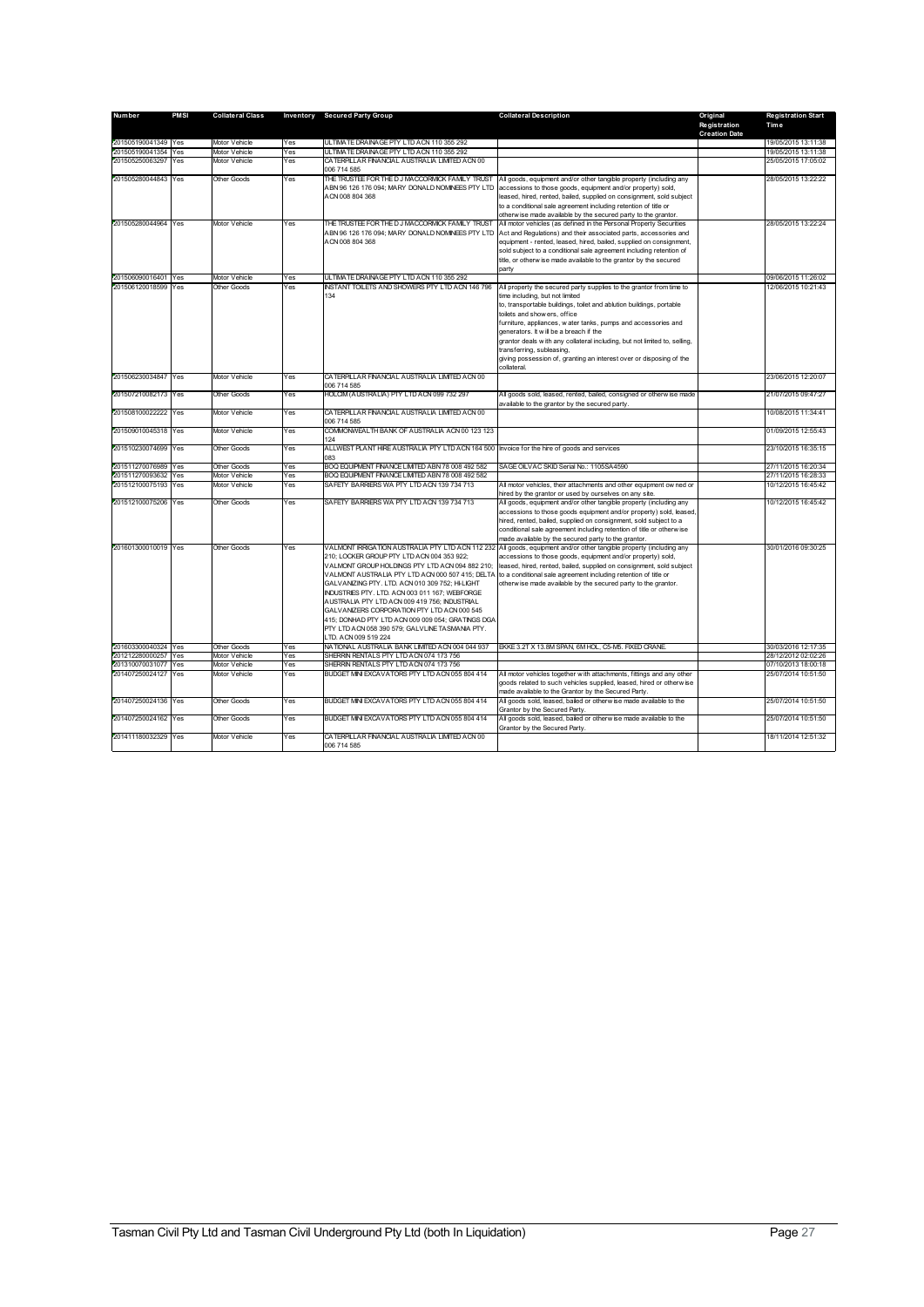## **Appendix B: Creditor Information Sheet**

## **Creditor Information Sheet**

## Offences, Recoverable transactions and **Insolvent Trading**



#### Offences

A summary of offences that may be identified by the administrator:

| <b>Section</b> | Offence                                                                                                                                                                                                                                                                        |
|----------------|--------------------------------------------------------------------------------------------------------------------------------------------------------------------------------------------------------------------------------------------------------------------------------|
| 180            | Failure by officer to exercise a reasonable degree of care and diligence in the exercise of his powers<br>and the discharge of his duties.                                                                                                                                     |
| 181            | Failure to act in good faith.                                                                                                                                                                                                                                                  |
| 182            | Making improper use of position as an officer or employee, to gain, directly or indirectly, an advantage.                                                                                                                                                                      |
| 183            | Making improper use of information acquired by virtue of his position.                                                                                                                                                                                                         |
| 184            | Reckless or intentional dishonesty in failing to exercise duties in good faith for proper purpose. Use of<br>position or information dishonestly to gain advantage or cause detriment.                                                                                         |
| 206A           | Contravening an order against taking part in management of a corporation.                                                                                                                                                                                                      |
| 206A, B        | Taking part in management of corporation while being an insolvent under an administration.                                                                                                                                                                                     |
| 206A, B        | Acting as a director or promoter or taking part in the management of a company within five years after<br>conviction or imprisonment for various offences.                                                                                                                     |
| 209[3]         | Dishonest failure to observe requirements on making loans to directors or related companies.                                                                                                                                                                                   |
| 254T           | Paying dividends except out of profits.                                                                                                                                                                                                                                        |
| 286            | Failure to keep proper accounting records.                                                                                                                                                                                                                                     |
| 312            | Obstruction of auditor.                                                                                                                                                                                                                                                        |
| $314 - 7$      | Failure to comply with requirements for financial statement preparation.                                                                                                                                                                                                       |
| 437C           | Performing or exercising a function or power as officer while a company is under administration.                                                                                                                                                                               |
| 437D[5]        | Unauthorised dealing with company's property during administration.                                                                                                                                                                                                            |
| 438B[4]        | Failure by directors to assist administrator, deliver records and provide information.                                                                                                                                                                                         |
| 438C(5)        | Failure to deliver up books and records to administrator.                                                                                                                                                                                                                      |
| 590            | Failure to disclose property, concealed or removed property, concealed a debt due to the company,<br>altered books of the company, fraudulently obtained credit on behalf of the company, material omission<br>from Report as to Affairs or false representation to creditors. |

#### **Voidable Transactions**

Preferences

A preference is a transaction such as a payment between the company and one or more of its creditors, in which the creditor receiving the payment is preferred over the general body of creditors. The relevant time period is six months before the commencement of the liquidation. The company must have been insolvent at the time of the transaction, or become insolvent as a result of the transaction.

Where a creditor receives a preferred payment, the payment is voidable as against a liquidator and is liable to be paid back to the liquidator subject to the creditor being able to successfully maintain any of the defences available to the creditor under either the Corporations Act.

#### **Uncommercial Transaction**

An uncommercial transaction is one that it may be expected that a reasonable person in the company's circumstances would not have entered into having regard to:

- the benefit or detriment to the company;
- the respective benefits to other parties; and
- any other relevant matter.

To be voidable, an uncommercial transaction must have occurred during the two years before the liquidation.

However, if a related entity is a party to the transaction, the time period is four years and if the intention of the transaction is to defeat creditors, the time period is ten years.

**ARITA** 

Level 5, 33 Erskine Street, Sydney NSW 2000 Australia | GPO Box 9985, Sydney NSW 2001<br>t +61 2 9290 5700 | f +61 2 9290 2820 | e admin@arita.com.au | arita.com.au

AUSTRALIAN RESTRUCTURING INSOLVENCY & TURNAROUND ASSOCIATION